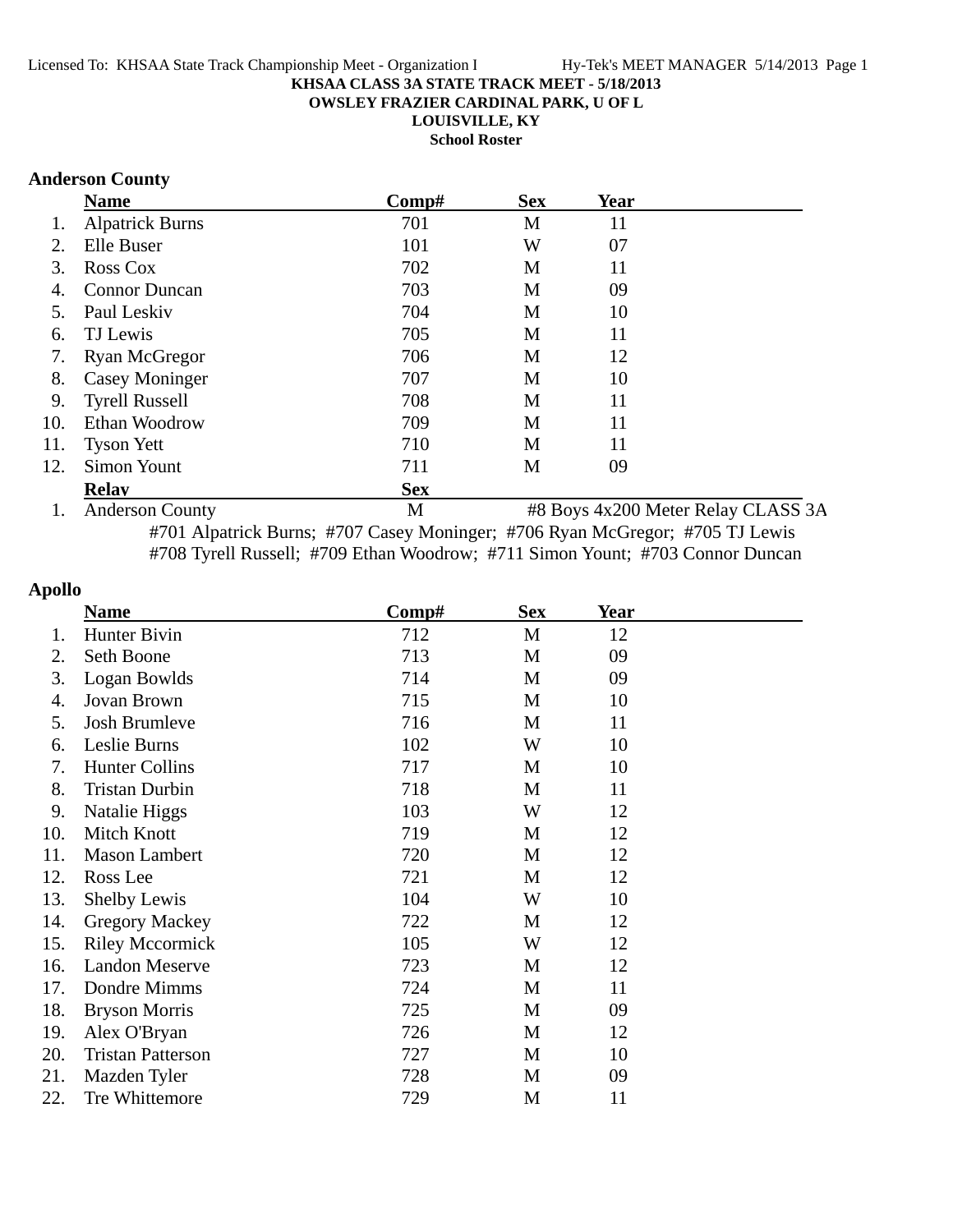#### Licensed To: KHSAA State Track Championship Meet - Organization I Hy-Tek's MEET MANAGER 5/14/2013 Page 2 **KHSAA CLASS 3A STATE TRACK MEET - 5/18/2013 OWSLEY FRAZIER CARDINAL PARK, U OF L LOUISVILLE, KY School Roster**

### **Apollo Relay Sex Relay Sex** 1. Apollo M #8 Boys 4x200 Meter Relay CLASS 3A #724 Dondre Mimms; #721 Ross Lee; #725 Bryson Morris; #716 Josh Brumleve #729 Tre Whittemore; #715 Jovan Brown; #727 Tristan Patterson; #714 Logan Bowlds 2. Apollo M #2 Boys 4x800 Meter Relay CLASS 3A #726 Alex O'Bryan; #720 Mason Lambert; #723 Landon Meserve; #719 Mitch Knott #713 Seth Boone; #728 Mazden Tyler; #714 Logan Bowlds; #718 Tristan Durbin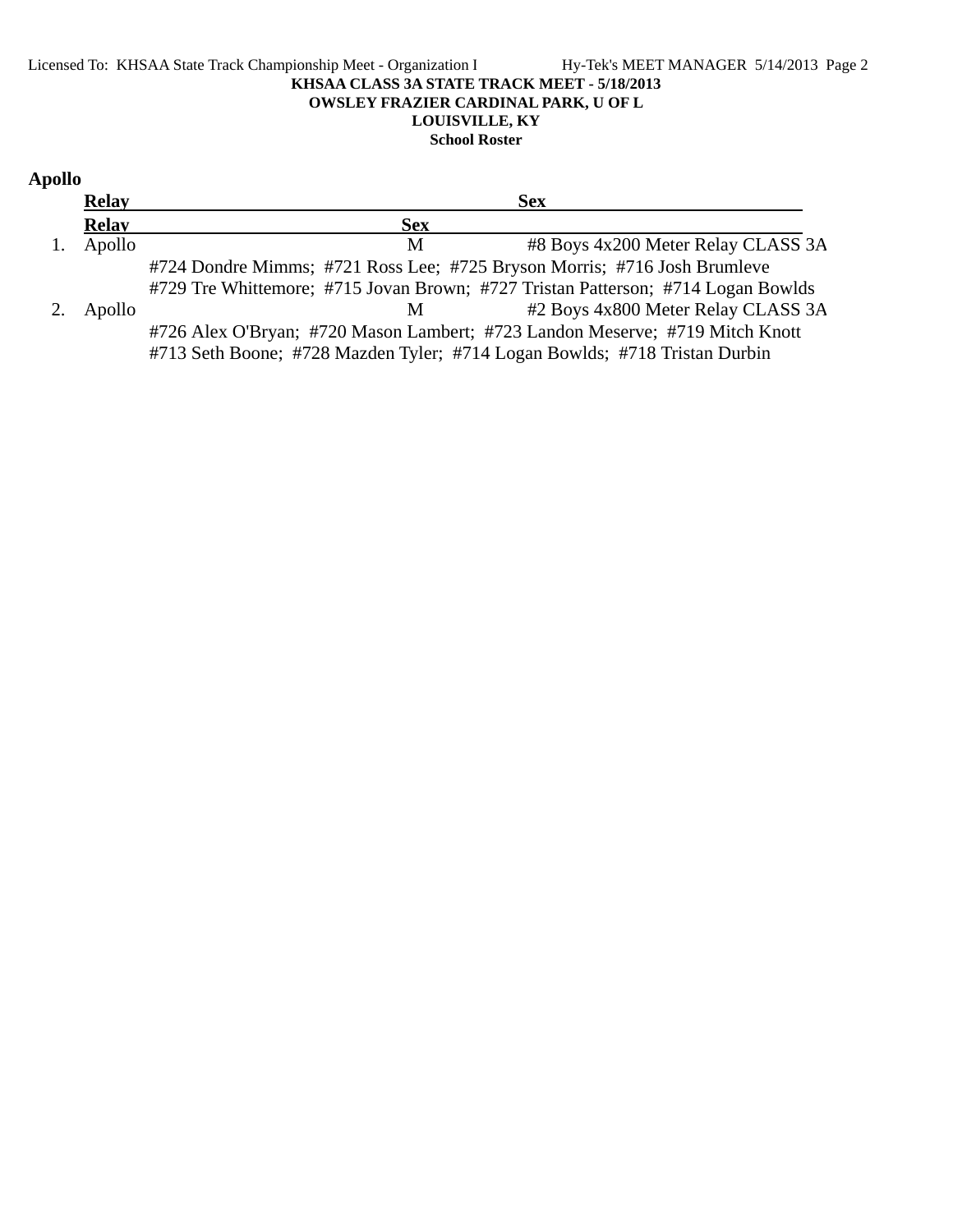**OWSLEY FRAZIER CARDINAL PARK, U OF L**

**LOUISVILLE, KY**

**School Roster**

## **Assumption**

|     | <b>Name</b>                                                                         | Comp#      | <b>Sex</b> | <b>Year</b> |                                                                                    |
|-----|-------------------------------------------------------------------------------------|------------|------------|-------------|------------------------------------------------------------------------------------|
| 1.  | Elise Amshoff                                                                       | 106        | W          | 11          |                                                                                    |
| 2.  | <b>Emily Bean</b>                                                                   | 107        | W          | 11          |                                                                                    |
| 3.  | Sophie Beavin                                                                       | 108        | W          | 09          |                                                                                    |
| 4.  | Olivia Boughey                                                                      | 109        | W          | 12          |                                                                                    |
| 5.  | <b>Madison Browning</b>                                                             | 110        | W          | 09          |                                                                                    |
| 6.  | McKenzie Browning                                                                   | 111        | W          | 09          |                                                                                    |
| 7.  | Jessica Byrd                                                                        | 112        | W          | 11          |                                                                                    |
| 8.  | <b>Meghan Carrico</b>                                                               | 113        | W          | 09          |                                                                                    |
| 9.  | Sarah Crawford                                                                      | 114        | W          | 09          |                                                                                    |
| 10. | <b>Annie Crotty</b>                                                                 | 115        | W          | 11          |                                                                                    |
| 11. | <b>Kenzley Defler</b>                                                               | 116        | W          | 11          |                                                                                    |
| 12. | Hannah Elliott                                                                      | 117        | W          | 12          |                                                                                    |
| 13. | <b>Sydney Gittings</b>                                                              | 118        | W          | 11          |                                                                                    |
| 14. | Emma Goetz                                                                          | 119        | W          | 11          |                                                                                    |
| 15. | <b>Kyndel Guyton</b>                                                                | 120        | W          | 11          |                                                                                    |
| 16. | Lauren Hayden                                                                       | 121        | W          | 11          |                                                                                    |
| 17. | Maggie Kaelin                                                                       | 122        | W          | 10          |                                                                                    |
| 18. | <b>Mallory McCarty</b>                                                              | 123        | W          | 10          |                                                                                    |
| 19. | Molly O'Dea                                                                         | 124        | W          | 09          |                                                                                    |
| 20. | <b>Brandy Orth-Becker</b>                                                           | 125        | W          | 12          |                                                                                    |
| 21. | Katherine Receveur                                                                  | 126        | W          | 11          |                                                                                    |
| 22. | Lisi Spence                                                                         | 127        | W          | 10          |                                                                                    |
| 23. | Abbie Wright                                                                        | 128        | W          | 10          |                                                                                    |
|     | <b>Relay</b>                                                                        | <b>Sex</b> |            |             |                                                                                    |
| 1.  | Assumption                                                                          | W          |            |             | #11 Girls 4x100 Meter Relay CLASS 3.                                               |
|     | #118 Sydney Gittings; #123 Mallory McCarty; #117 Hannah Elliott; #106 Elise Amshoff |            |            |             |                                                                                    |
|     | #127 Lisi Spence; #128 Abbie Wright; #119 Emma Goetz; #124 Molly O'Dea              |            |            |             |                                                                                    |
| 2.  | Assumption                                                                          | W          |            |             | #7 Girls 4x200 Meter Relay CLASS 3A                                                |
|     | #118 Sydney Gittings; #123 Mallory McCarty; #128 Abbie Wright; #117 Hannah Elliott  |            |            |             |                                                                                    |
|     | #127 Lisi Spence; #125 Brandy Orth-Becker; #106 Elise Amshoff; #119 Emma Goetz      |            |            |             |                                                                                    |
| 3.  | Assumption                                                                          | W          |            |             | #23 Girls 4x400 Meter Relay CLASS 3.                                               |
|     | #128 Abbie Wright; #127 Lisi Spence; #126 Katherine Receveur; #117 Hannah Elliott   |            |            |             |                                                                                    |
|     |                                                                                     |            |            |             | #121 Lauren Hayden; #120 Kyndel Guyton; #110 Madison Browning; #111 McKenzie Brown |
| 4.  | Assumption                                                                          | W          |            |             | #1 Girls 4x800 Meter Relay CLASS 3A                                                |

#121 Lauren Hayden; #108 Sophie Beavin; #120 Kyndel Guyton; #113 Meghan Carrico #109 Olivia Boughey; #114 Sarah Crawford; #122 Maggie Kaelin; #126 Katherine Receveur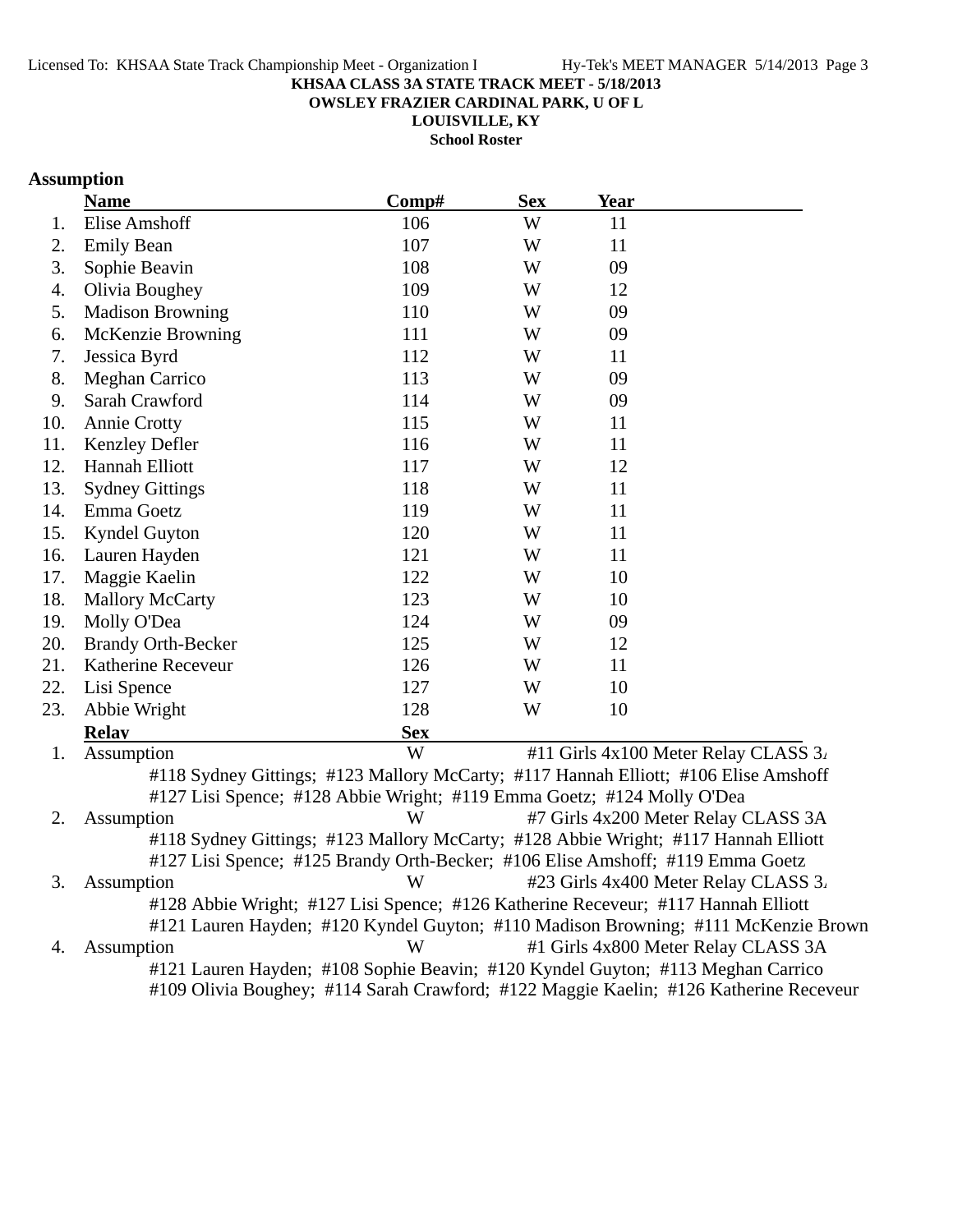**OWSLEY FRAZIER CARDINAL PARK, U OF L**

**LOUISVILLE, KY**

**School Roster**

### **Ballard**

|     | <b>Name</b>                                                               | $\bf Comp\#$ | <b>Sex</b> | Year                                                                         |
|-----|---------------------------------------------------------------------------|--------------|------------|------------------------------------------------------------------------------|
|     | <b>Rhyan Baker</b>                                                        | 730          | M          | 11                                                                           |
| 2.  | Jalil Brown                                                               | 731          | M          | 10                                                                           |
| 3.  | William Bush                                                              | 732          | M          | 11                                                                           |
| 4.  | Joseph Hurrigan                                                           | 733          | M          | 12                                                                           |
| 5.  | Tyler Hyde                                                                | 734          | M          | 09                                                                           |
| 6.  | <b>Alyson Marrs</b>                                                       | 129          | W          | 09                                                                           |
| 7.  | Moe Masden                                                                | 735          | M          | 10                                                                           |
| 8.  | <b>Terran Meek</b>                                                        | 736          | M          | 11                                                                           |
| 9.  | <b>Romon Morris</b>                                                       | 737          | M          | 12                                                                           |
| 10. | <b>Autumn West</b>                                                        | 130          | W          | 12                                                                           |
| 11. | Darius Williams                                                           | 738          | M          | 09                                                                           |
|     | <b>Relay</b>                                                              | <b>Sex</b>   |            |                                                                              |
| 1.  | <b>Ballard</b>                                                            | M            |            | #12 Boys 4x100 Meter Relay CLASS 3.                                          |
|     |                                                                           |              |            | #730 Rhyan Baker; #732 William Bush; #733 Joseph Hurrigan; #737 Romon Morris |
|     | #731 Jalil Brown; #735 Moe Masden; #736 Terran Meek; #738 Darius Williams |              |            |                                                                              |
| 2.  | <b>Ballard</b>                                                            | M            |            | #24 Boys 4x400 Meter Relay CLASS 3.                                          |
|     | #730 Rhyan Baker; #732 William Bush; #736 Terran Meek; #737 Romon Morris  |              |            | #733 Joseph Hurrigan; #734 Tyler Hyde; #738 Darius Williams; #735 Moe Masden |
|     |                                                                           |              |            |                                                                              |

## **Barren County**

|    | <b>Name</b>          | Comp#      | <b>Sex</b> | Year |                                     |
|----|----------------------|------------|------------|------|-------------------------------------|
|    | <b>Mason Dunbar</b>  | 739        | M          | 12   |                                     |
|    | Luke Edmunds         | 740        | М          | 10   |                                     |
| 3. | Chris Furlong        | 741        | M          | 12   |                                     |
|    | Eddie Gama           | 742        | M          | 11   |                                     |
|    | Ben Morgan           | 743        | М          | 11   |                                     |
| 6. | John Poynter         | 744        | М          | 12   |                                     |
|    | <b>Aaron Shaw</b>    | 745        | М          | 11   |                                     |
| 8. | Trey Wyatt           | 746        | М          | 11   |                                     |
|    | <b>Relav</b>         | <b>Sex</b> |            |      |                                     |
|    | <b>Barren County</b> | M          |            |      | #24 Boys 4x400 Meter Relay CLASS 3. |

#739 Mason Dunbar; #743 Ben Morgan; #745 Aaron Shaw; #746 Trey Wyatt #742 Eddie Gama; #744 John Poynter; #740 Luke Edmunds; #741 Chris Furlong

### **Boone County**

|    | <b>Name</b>            | Comp# | <b>Sex</b> | Year |  |
|----|------------------------|-------|------------|------|--|
|    | Akram Abdulle          | 747   | М          | 10   |  |
| 2. | Jena Doellman          | 131   | W          | 10   |  |
| 3. | Jessica Jones          | 132   | W          | 12   |  |
| 4. | Philip Mensah          | 748   | M          | 12   |  |
|    | 5. Christian Rodriquez | 749   | M          | 12   |  |
| 6. | Jose Sanchez           | 750   | M          |      |  |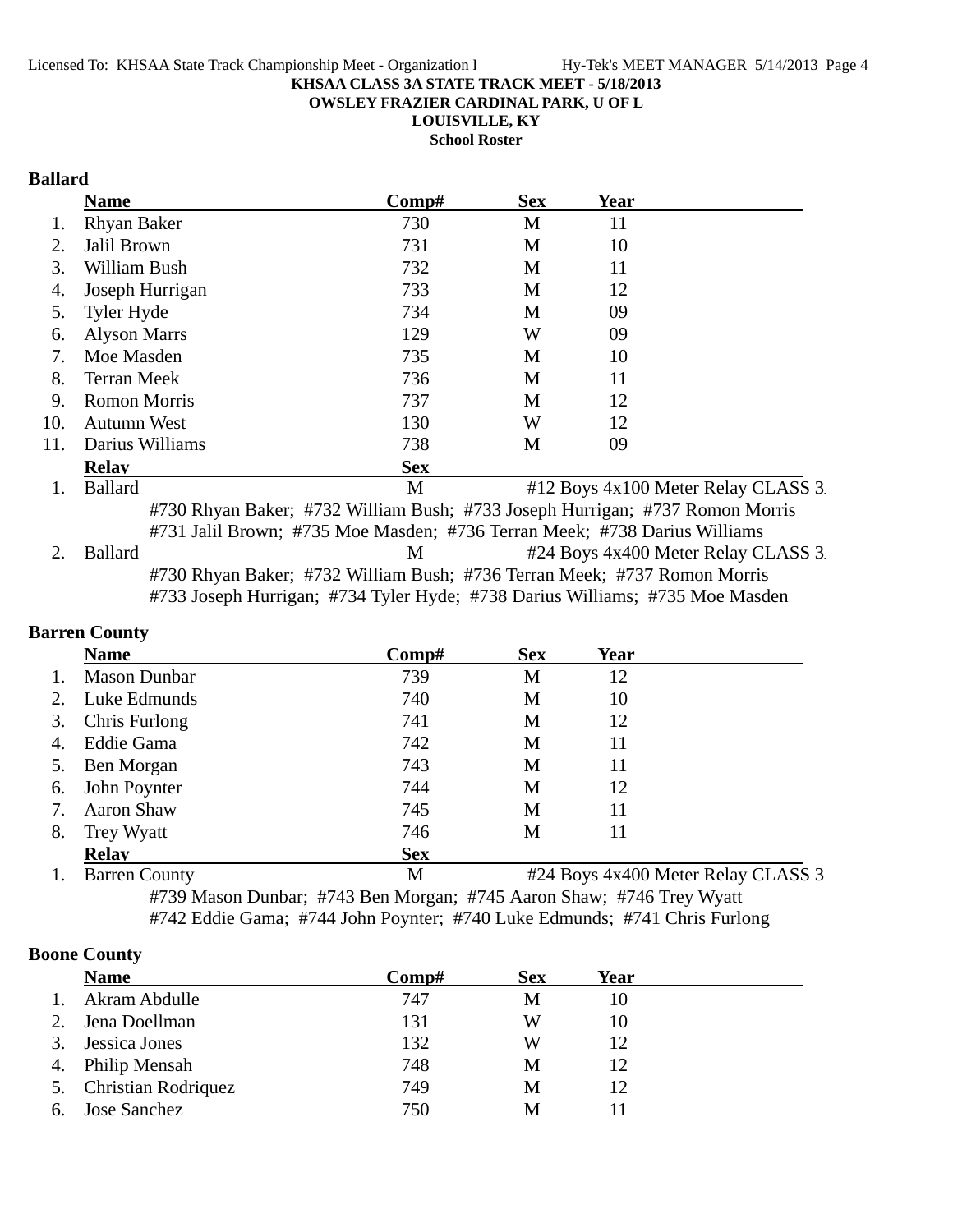**OWSLEY FRAZIER CARDINAL PARK, U OF L**

**LOUISVILLE, KY**

**School Roster**

### **Bowling Green**

|     | <b>Name</b>                                                                       | Comp#      | <b>Sex</b> | <b>Year</b> |                                                                                       |
|-----|-----------------------------------------------------------------------------------|------------|------------|-------------|---------------------------------------------------------------------------------------|
| 1.  | <b>Sydnie Anthony</b>                                                             | 133        | W          | 11          |                                                                                       |
| 2.  | <b>Blake Cleary</b>                                                               | 751        | M          | 09          |                                                                                       |
| 3.  | Danny Dewalt                                                                      | 752        | M          | 11          |                                                                                       |
| 4.  | Nia Dye                                                                           | 134        | W          | 09          |                                                                                       |
| 5.  | Lauren Elson                                                                      | 135        | W          | 11          |                                                                                       |
| 6.  | <b>Shelby England</b>                                                             | 136        | W          | 12          |                                                                                       |
| 7.  | Melissa Escoto                                                                    | 137        | W          | 11          |                                                                                       |
| 8.  | <b>Trajon Hall</b>                                                                | 753        | M          | 09          |                                                                                       |
| 9.  | <b>Brittney Hansen</b>                                                            | 138        | W          | 09          |                                                                                       |
| 10. | Savanah Hanson                                                                    | 139        | W          | 10          |                                                                                       |
| 11. | Paige Hiltner                                                                     | 140        | W          | 10          |                                                                                       |
| 12. | Aaron Huffman                                                                     | 754        | M          | 12          |                                                                                       |
| 13. | Kyle Johnson                                                                      | 755        | M          | 10          |                                                                                       |
| 14. | Robbie Lofton                                                                     | 756        | M          | 09          |                                                                                       |
| 15. | Ronale Morris                                                                     | 757        | M          | 10          |                                                                                       |
| 16. | <b>Madisyn Peeples</b>                                                            | 141        | W          | 08          |                                                                                       |
| 17. | <b>Ben Peterson</b>                                                               | 758        | M          | 11          |                                                                                       |
| 18. | Sam Porter                                                                        | 759        | M          | 11          |                                                                                       |
| 19. | <b>Trevor Prieskorn</b>                                                           | 142        | W          | 11          |                                                                                       |
| 20. | Ciara Scott                                                                       | 143        | W          | 11          |                                                                                       |
| 21. | Kadiatu Sheriff                                                                   | 144        | W          | 10          |                                                                                       |
| 22. | Morgan Smith                                                                      | 145        | W          | 10          |                                                                                       |
| 23. | Davaija Stevens                                                                   | 760        | M          | 11          |                                                                                       |
| 24. | Jasmine Varner                                                                    | 146        | W          | 07          |                                                                                       |
| 25. | Logan West                                                                        | 761        | M          | 12          |                                                                                       |
| 26. | Lauren Wheeler                                                                    | 147        | W          | 11          |                                                                                       |
| 27. | Sara-Emily Woodward                                                               | 148        | W          | 11          |                                                                                       |
|     | <b>Relay</b>                                                                      | <b>Sex</b> |            |             |                                                                                       |
| 1.  | <b>Bowling Green</b>                                                              | W          |            |             | #11 Girls 4x100 Meter Relay CLASS 3.                                                  |
|     | #133 Sydnie Anthony; #135 Lauren Elson; #144 Kadiatu Sheriff; #146 Jasmine Varner |            |            |             |                                                                                       |
|     | #140 Paige Hiltner; #145 Morgan Smith; #134 Nia Dye;                              |            |            |             |                                                                                       |
| 2.  | <b>Bowling Green</b>                                                              | W          |            |             | #7 Girls 4x200 Meter Relay CLASS 3A                                                   |
|     | #133 Sydnie Anthony; #146 Jasmine Varner; #144 Kadiatu Sheriff; #145 Morgan Smith |            |            |             |                                                                                       |
|     | #135 Lauren Elson; #140 Paige Hiltner; #134 Nia Dye;                              |            |            |             |                                                                                       |
| 3.  | <b>Bowling Green</b>                                                              | W          |            |             | #23 Girls 4x400 Meter Relay CLASS 3.                                                  |
|     |                                                                                   |            |            |             | #148 Sara-Emily Woodward; #147 Lauren Wheeler; #138 Brittney Hansen; #145 Morgan Smi  |
|     | #134 Nia Dye;                                                                     |            |            |             |                                                                                       |
| 4.  | <b>Bowling Green</b>                                                              | W          |            |             | #1 Girls 4x800 Meter Relay CLASS 3A                                                   |
|     |                                                                                   |            |            |             | #143 Ciara Scott; #138 Brittney Hansen; #148 Sara-Emily Woodward; #147 Lauren Wheeler |
|     | #141 Madisyn Peeples;                                                             |            |            |             |                                                                                       |
| 5.  | <b>Bowling Green</b>                                                              | M          |            |             | #12 Boys 4x100 Meter Relay CLASS 3.                                                   |
|     | #752 Danny Dewalt; #760 Davaija Stevens; #754 Aaron Huffman; #757 Ronale Morris   |            |            |             |                                                                                       |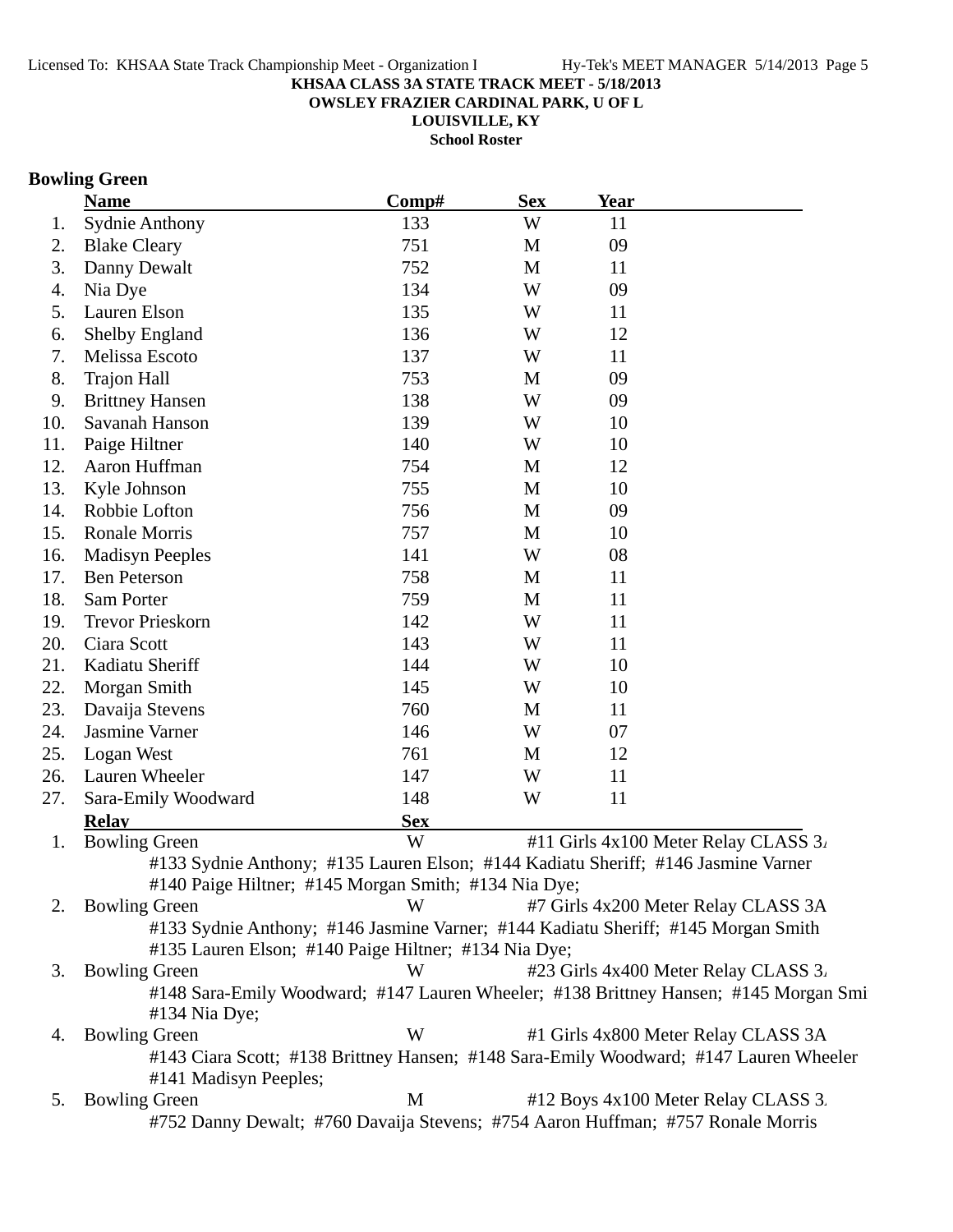#### Licensed To: KHSAA State Track Championship Meet - Organization I Hy-Tek's MEET MANAGER 5/14/2013 Page 6 **KHSAA CLASS 3A STATE TRACK MEET - 5/18/2013 OWSLEY FRAZIER CARDINAL PARK, U OF L LOUISVILLE, KY School Roster**

### **Bowling Green**

**Relay**<br> **Sex**<br> **Sex**<br> **Sex**<br> **Sex**<br> **M**<br> **EX**<br> **EX**<br> **EX** M #2 Boys 4x800 Meter Relay CLASS 3A #755 Kyle Johnson; #753 Trajon Hall; #759 Sam Porter; #761 Logan West #758 Ben Peterson;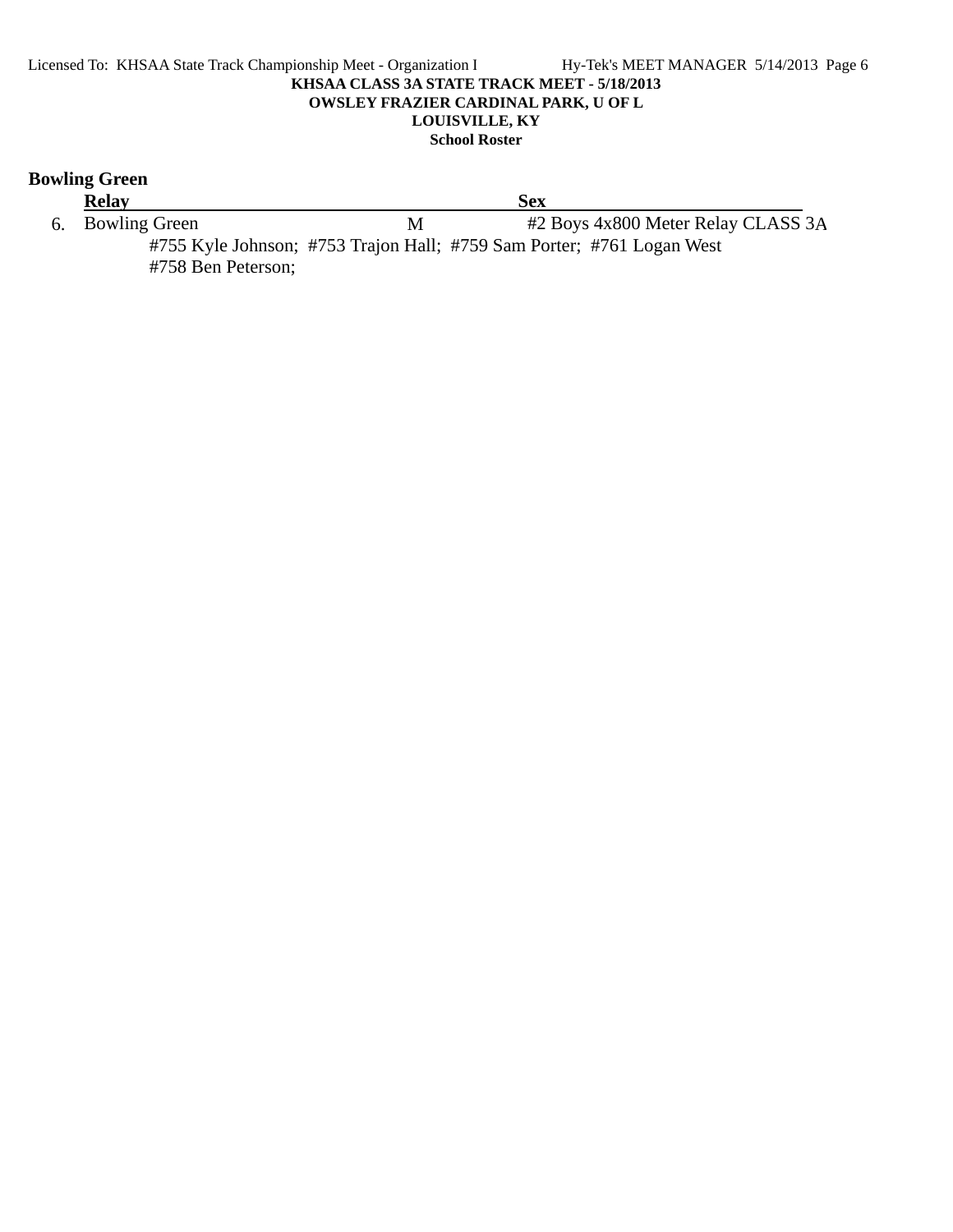**OWSLEY FRAZIER CARDINAL PARK, U OF L**

**LOUISVILLE, KY**

**School Roster**

### **Bryan Station**

|     | <b>Name</b>             | Comp#      | <b>Sex</b>   | <b>Year</b> |                                      |
|-----|-------------------------|------------|--------------|-------------|--------------------------------------|
| 1.  | William Allen           | 762        | $\mathbf{M}$ | 09          |                                      |
| 2.  | <b>Jonathon Bosley</b>  | 763        | $\mathbf M$  | 12          |                                      |
| 3.  | Manuela Botaka          | 149        | W            | 10          |                                      |
| 4.  | Noela Botaka            | 150        | W            | 10          |                                      |
| 5.  | Jeanice Boyd            | 151        | W            | 10          |                                      |
| 6.  | <b>Steven Breathett</b> | 764        | M            | 12          |                                      |
| 7.  | <b>Tequan Claitt</b>    | 765        | $\mathbf M$  | 10          |                                      |
| 8.  | Lavelle Cloyd           | 766        | $\mathbf{M}$ | 11          |                                      |
| 9.  | <b>Destiny Cozart</b>   | 152        | W            | 09          |                                      |
| 10. | Nekya Crowder           | 153        | W            | 09          |                                      |
| 11. | Labi Frazier            | 154        | W            | 12          |                                      |
| 12. | Linda Frazier           | 155        | W            | 10          |                                      |
| 13. | Emma Guilfoil           | 156        | W            | 11          |                                      |
| 14. | Lauren Guilfoil         | 157        | W            | 12          |                                      |
| 15. | Chris Hall              | 767        | $\mathbf{M}$ | 12          |                                      |
| 16. | <b>Desmond Howard</b>   | 768        | $\mathbf M$  | 10          |                                      |
| 17. | Tyshawn Jackson         | 769        | $\mathbf{M}$ | 10          |                                      |
| 18. | <b>Ryan Jones</b>       | 770        | $\mathbf{M}$ | 10          |                                      |
| 19. | Elijohn Kaindu          | 771        | $\mathbf{M}$ | 12          |                                      |
| 20. | Michael Koehler         | 772        | $\mathbf M$  | 12          |                                      |
| 21. | Danny Leitch            | 773        | $\mathbf M$  | 12          |                                      |
| 22. | Shania Lyvers           | 158        | W            | 11          |                                      |
| 23. | Jacob Mclimore          | 774        | M            | 12          |                                      |
| 24. | Bolaji Ogbulu           | 775        | $\mathbf{M}$ | 10          |                                      |
| 25. | <b>Teairra Payton</b>   | 159        | W            | 10          |                                      |
| 26. | Gabby Perdue            | 160        | W            | 12          |                                      |
| 27. | <b>Rachel Roberts</b>   | 161        | W            | 11          |                                      |
| 28. | <b>Malcolm Smith</b>    | 776        | $\mathbf{M}$ | 12          |                                      |
| 29. | <b>Carynn Stewart</b>   | 162        | W            | 12          |                                      |
| 30. | Dakesha Stewart         | 163        | W            | 09          |                                      |
| 31. | Ishmael Webb            | 777        | M            | 12          |                                      |
| 32. | <b>Talor Wilkerson</b>  | 164        | W            | 08          |                                      |
| 33. | Corey Williams          | 778        | $\mathbf M$  | 12          |                                      |
|     | <b>Relay</b>            | <b>Sex</b> |              |             |                                      |
| 1.  | <b>Bryan Station</b>    | W          |              |             | #11 Girls 4x100 Meter Relay CLASS 3. |

#164 Talor Wilkerson; #160 Gabby Perdue; #163 Dakesha Stewart; #158 Shania Lyvers #154 Labi Frazier; #152 Destiny Cozart; #153 Nekya Crowder;

2. Bryan Station W #7 Girls 4x200 Meter Relay CLASS 3A #160 Gabby Perdue; #163 Dakesha Stewart; #154 Labi Frazier; #158 Shania Lyvers #164 Talor Wilkerson; #159 Teairra Payton; #153 Nekya Crowder; #152 Destiny Cozart 3. Bryan Station W #23 Girls 4x400 Meter Relay CLASS 3. #154 Labi Frazier; #164 Talor Wilkerson; #163 Dakesha Stewart; #159 Teairra Payton #160 Gabby Perdue; #158 Shania Lyvers; #150 Noela Botaka; #157 Lauren Guilfoil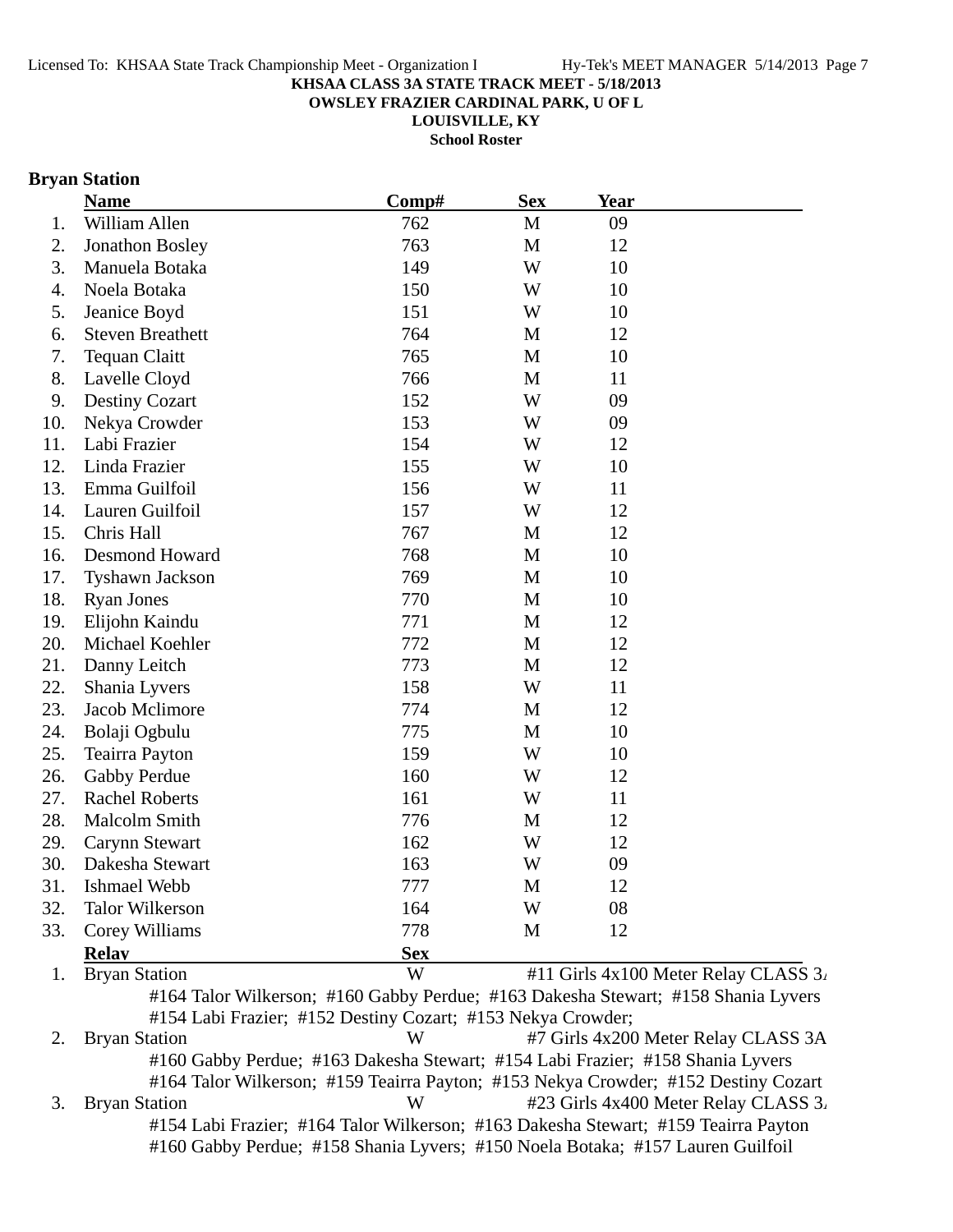**School Roster**

#### **Bryan Station**

|    | <b>Relay</b>         |   | <b>Sex</b>                                                                          |  |
|----|----------------------|---|-------------------------------------------------------------------------------------|--|
| 4. | <b>Bryan Station</b> | W | #1 Girls 4x800 Meter Relay CLASS 3A                                                 |  |
|    |                      |   | #149 Manuela Botaka; #150 Noela Botaka; #157 Lauren Guilfoil; #156 Emma Guilfoil    |  |
|    |                      |   | #164 Talor Wilkerson; #159 Teairra Payton; #163 Dakesha Stewart; #158 Shania Lyvers |  |
|    | <b>Bryan Station</b> | M | #12 Boys 4x100 Meter Relay CLASS 3.                                                 |  |
|    |                      |   | #766 Lavelle Cloyd; #777 Ishmael Webb; #764 Steven Breathett; #762 William Allen    |  |
|    |                      |   | #778 Corey Williams; #775 Bolaji Ogbulu; #770 Ryan Jones; #771 Elijohn Kaindu       |  |
| 6. | <b>Bryan Station</b> | M | #8 Boys 4x200 Meter Relay CLASS 3A                                                  |  |
|    |                      |   | #762 William Allen; #764 Steven Breathett; #775 Bolaji Ogbulu; #777 Ishmael Webb    |  |
|    |                      |   | #776 Malcolm Smith; #778 Corey Williams; #774 Jacob Mclimore; #766 Lavelle Cloyd    |  |
|    | <b>Bryan Station</b> | M | #24 Boys 4x400 Meter Relay CLASS 3.                                                 |  |
|    |                      |   | #776 Malcolm Smith; #762 William Allen; #766 Lavelle Cloyd; #773 Danny Leitch       |  |
|    |                      |   | #769 Tyshawn Jackson; #777 Ishmael Webb; #764 Steven Breathett; #775 Bolaji Ogbulu  |  |

#### **Bullitt Central**

|     | <b>Name</b>            | $\bf Comp\#$ | <b>Sex</b> | Year |                                    |
|-----|------------------------|--------------|------------|------|------------------------------------|
|     | <b>Trevor Carnell</b>  | 779          | M          | 10   |                                    |
| 2.  | <b>Brandon Krebs</b>   | 780          | М          | 10   |                                    |
| 3.  | Dakota Montgomery      | 781          | M          | 12   |                                    |
|     | <b>Ollie Newton</b>    | 782          | М          | 10   |                                    |
|     | <b>Alex Parks</b>      | 783          | M          | 09   |                                    |
| 6.  | <b>Zack Patton</b>     | 784          | M          | 10   |                                    |
| 7.  | <b>Jessie Renfrow</b>  | 165          | W          | 09   |                                    |
| 8.  | <b>Kasey Renfrow</b>   | 166          | W          | 10   |                                    |
| 9.  | <b>Mike Saunders</b>   | 785          | M          | 11   |                                    |
| 10. | Alyssa Shifflett       | 167          | W          | 12   |                                    |
|     | <b>Relav</b>           | <b>Sex</b>   |            |      |                                    |
|     | <b>Bullitt Central</b> | M            |            |      | #8 Boys 4x200 Meter Relay CLASS 3A |

#780 Brandon Krebs; #779 Trevor Carnell; #784 Zack Patton; #781 Dakota Montgomery #785 Mike Saunders; #783 Alex Parks; #782 Ollie Newton;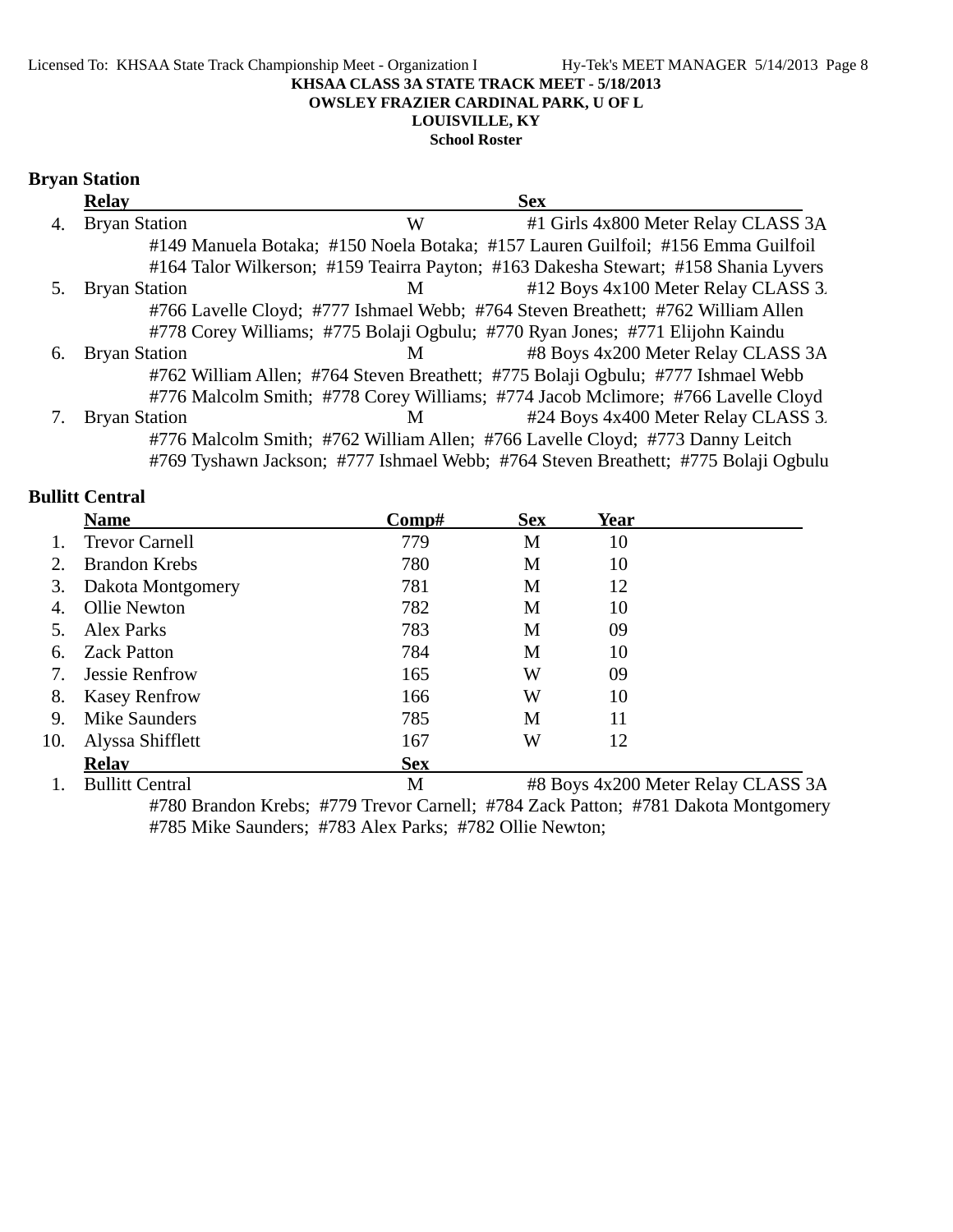**OWSLEY FRAZIER CARDINAL PARK, U OF L**

**LOUISVILLE, KY School Roster**

### **Butler**

|     | <b>Name</b>          |                                                                           | Comp#      | <b>Sex</b>  | Year                                                                                                                                                                   |  |
|-----|----------------------|---------------------------------------------------------------------------|------------|-------------|------------------------------------------------------------------------------------------------------------------------------------------------------------------------|--|
| 1.  | Gesma Ajak           |                                                                           | 168        | W           | 10                                                                                                                                                                     |  |
| 2.  |                      | DeJuan Alexander                                                          | 786        | M           | 10                                                                                                                                                                     |  |
| 3.  | Isaiah Camble        |                                                                           | 787        | M           | 09                                                                                                                                                                     |  |
| 4.  | Javon Cooper         |                                                                           | 788        | M           | 10                                                                                                                                                                     |  |
| 5.  | <b>Austin Eaton</b>  |                                                                           | 789        | M           | 11                                                                                                                                                                     |  |
| 6.  |                      | <b>Patrick Gregory</b>                                                    | 790        | M           | 11                                                                                                                                                                     |  |
| 7.  | Joe Hines            |                                                                           | 791        | M           | 11                                                                                                                                                                     |  |
| 8.  |                      | Lindsey Howell                                                            | 169        | W           | 09                                                                                                                                                                     |  |
| 9.  |                      | Hannah Jacobs                                                             | 170        | W           | 10                                                                                                                                                                     |  |
| 10. | Rose Jolly           |                                                                           | 171        | W           | 11                                                                                                                                                                     |  |
| 11. |                      | Tasia Kinnaird                                                            | 172        | W           | 12                                                                                                                                                                     |  |
| 12. |                      | <b>Tretez Kinnaird</b>                                                    | 792        | M           | 12                                                                                                                                                                     |  |
| 13. |                      | <b>Andrew McCauley</b>                                                    | 793        | M           | 12                                                                                                                                                                     |  |
| 14. |                      | <b>Tavaughn Morton</b>                                                    | 794        | M           | 11                                                                                                                                                                     |  |
| 15. |                      | Sarah Osborne                                                             | 173        | W           | 12                                                                                                                                                                     |  |
| 16. |                      | Michael Schrecker                                                         | 795        | M           | 10                                                                                                                                                                     |  |
| 17. |                      | <b>Brent Sherrard</b>                                                     | 796        | M           | 11                                                                                                                                                                     |  |
| 18. | <b>Justin Thomas</b> |                                                                           | 797        | $\mathbf M$ | 12                                                                                                                                                                     |  |
| 19. | Allie Vincent        |                                                                           | 174        | W           | 11                                                                                                                                                                     |  |
| 20. |                      | <b>Layney Vincent</b>                                                     | 175        | W           | 11                                                                                                                                                                     |  |
| 21. | Chaz Wade            |                                                                           | 798        | M           | 11                                                                                                                                                                     |  |
|     | <b>Relay</b>         |                                                                           | <b>Sex</b> |             |                                                                                                                                                                        |  |
| 1.  | <b>Butler</b>        |                                                                           | W          |             | #1 Girls 4x800 Meter Relay CLASS 3A                                                                                                                                    |  |
| 2.  | <b>Butler</b>        | #168 Gesma Ajak; #174 Allie Vincent; #172 Tasia Kinnaird; #171 Rose Jolly | M          |             | #175 Layney Vincent; #169 Lindsey Howell; #173 Sarah Osborne; #170 Hannah Jacobs<br>#12 Boys 4x100 Meter Relay CLASS 3.                                                |  |
|     |                      |                                                                           |            |             | #791 Joe Hines; #793 Andrew McCauley; #794 Tavaughn Morton; #797 Justin Thomas                                                                                         |  |
|     |                      | #787 Isaiah Camble;                                                       |            |             |                                                                                                                                                                        |  |
| 3.  | <b>Butler</b>        |                                                                           | M          |             | #8 Boys 4x200 Meter Relay CLASS 3A                                                                                                                                     |  |
|     |                      | #787 Isaiah Camble;                                                       |            |             | #793 Andrew McCauley; #791 Joe Hines; #797 Justin Thomas; #794 Tavaughn Morton                                                                                         |  |
| 4.  | <b>Butler</b>        |                                                                           | M          |             | #2 Boys 4x800 Meter Relay CLASS 3A                                                                                                                                     |  |
|     |                      |                                                                           |            |             | #795 Michael Schrecker; #789 Austin Eaton; #796 Brent Sherrard; #798 Chaz Wade<br>#790 Patrick Gregory; #792 Tretez Kinnaird; #788 Javon Cooper; #786 DeJuan Alexander |  |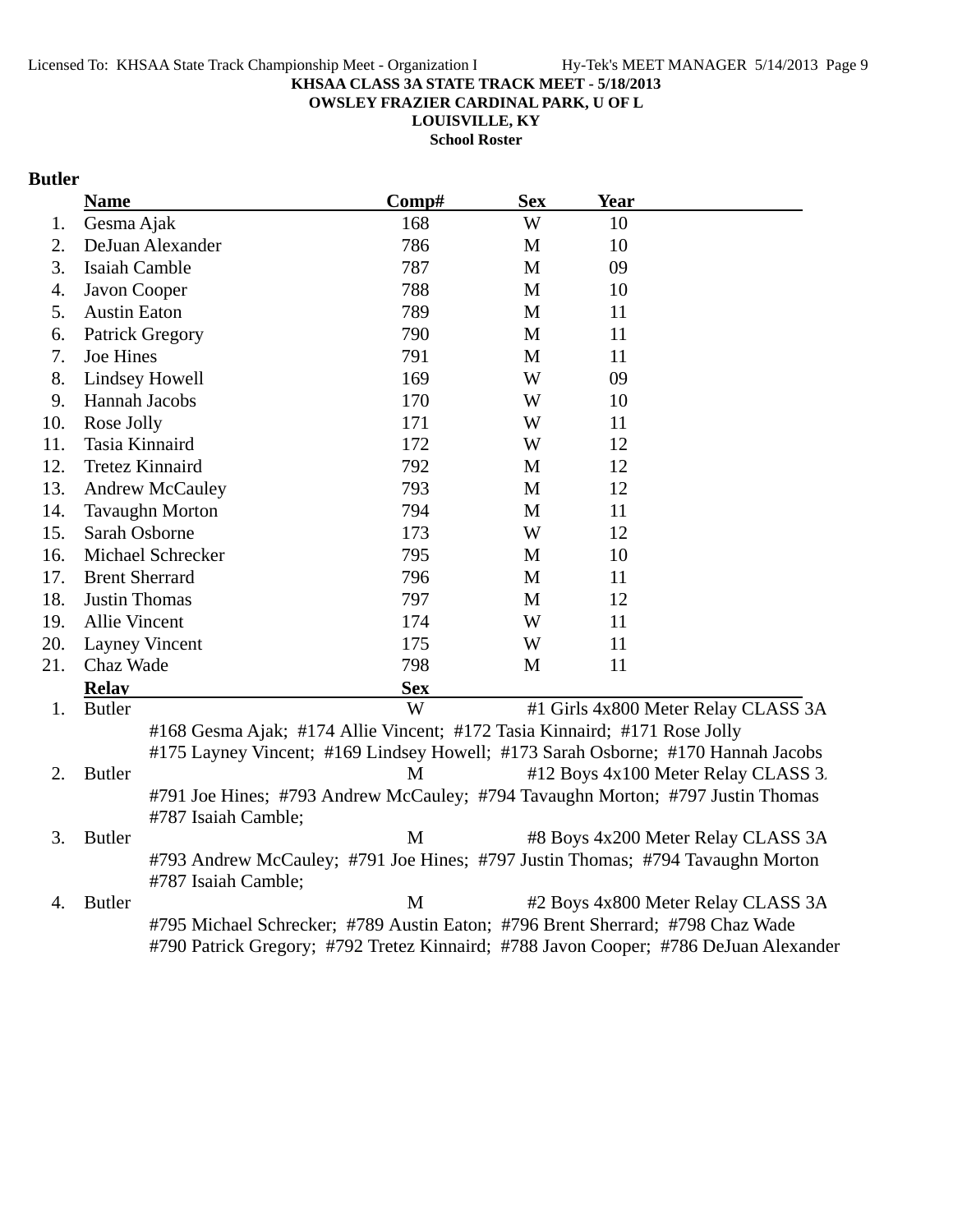**OWSLEY FRAZIER CARDINAL PARK, U OF L**

**LOUISVILLE, KY**

**School Roster**

# **Campbell County**

|     | <b>Name</b>                                                                             | Comp#      | <b>Sex</b> | <b>Year</b> |                                      |
|-----|-----------------------------------------------------------------------------------------|------------|------------|-------------|--------------------------------------|
| 1.  | Mohamme Bayaari                                                                         | 799        | M          | 12          |                                      |
| 2.  | <b>Brooke Buckler</b>                                                                   | 176        | W          | 10          |                                      |
| 3.  | Cody Canaday                                                                            | 800        | M          | 12          |                                      |
| 4.  | Mckenzie Cave                                                                           | 177        | W          | 09          |                                      |
| 5.  | Rebecca Cline                                                                           | 178        | W          | 08          |                                      |
| 6.  | Rebekah Combs                                                                           | 179        | W          | 10          |                                      |
| 7.  | <b>Kaitly Donoghue</b>                                                                  | 180        | W          | 09          |                                      |
| 8.  | Jennah Flairty                                                                          | 181        | W          | 10          |                                      |
| 9.  | Alexzandra Gregory                                                                      | 182        | W          | 10          |                                      |
| 10. | Brayden Hannah                                                                          | 801        | M          | 12          |                                      |
| 11. | Molly Kitchen                                                                           | 183        | W          | 12          |                                      |
| 12. | Angela Lauer                                                                            | 184        | W          | 12          |                                      |
| 13. | Lauren Macke                                                                            | 185        | W          | 11          |                                      |
| 14. | <b>Grant Mahoney</b>                                                                    | 802        | M          | 12          |                                      |
| 15. | Roosevel Obison                                                                         | 803        | M          | 12          |                                      |
| 16. | Aaron Orth                                                                              | 804        | M          | 11          |                                      |
| 17. | <b>Emily Orth</b>                                                                       | 186        | W          | 09          |                                      |
| 18. | Kara Pangburn                                                                           | 187        | W          | 10          |                                      |
| 19. | William Seiter                                                                          | 805        | M          | 12          |                                      |
| 20. | Kristen Spahr                                                                           | 188        | W          | 12          |                                      |
| 21. | <b>Emily Steele</b>                                                                     | 189        | W          | 09          |                                      |
| 22. | Devon Strange                                                                           | 806        | M          | 11          |                                      |
| 23. | Abby Vandergriff                                                                        | 190        | W          | 10          |                                      |
| 24. | <b>Chad Wagner</b>                                                                      | 807        | M          | 12          |                                      |
| 25. | Tim Weimer                                                                              | 808        | M          | 12          |                                      |
| 26. | Rachel White                                                                            | 191        | W          | 11          |                                      |
| 27. | Jake Zabonick                                                                           | 809        | M          | 11          |                                      |
|     | <b>Relay</b>                                                                            | <b>Sex</b> |            |             |                                      |
| 1.  | <b>Campbell County</b>                                                                  | W          |            |             | #7 Girls 4x200 Meter Relay CLASS 3A  |
|     | #176 Brooke Buckler; #178 Rebecca Cline; #183 Molly Kitchen; #184 Angela Lauer          |            |            |             |                                      |
|     | #180 Kaitly Donoghue; #182 Alexzandra Gregory; #186 Emily Orth; #189 Emily Steele       |            |            |             |                                      |
| 2.  | <b>Campbell County</b>                                                                  | W          |            |             | #23 Girls 4x400 Meter Relay CLASS 3. |
|     | #176 Brooke Buckler; #178 Rebecca Cline; #183 Molly Kitchen; #182 Alexzandra Gregory    |            |            |             |                                      |
|     | #181 Jennah Flairty; #184 Angela Lauer; #190 Abby Vandergriff; #185 Lauren Macke        |            |            |             |                                      |
| 3.  | Campbell County                                                                         | W          |            |             | #1 Girls 4x800 Meter Relay CLASS 3A  |
|     | #177 Mckenzie Cave; #190 Abby Vandergriff; #181 Jennah Flairty; #182 Alexzandra Gregory |            |            |             |                                      |
|     | #187 Kara Pangburn; #178 Rebecca Cline; #191 Rachel White; #179 Rebekah Combs           |            |            |             |                                      |
| 4.  | Campbell County                                                                         | M          |            |             | #12 Boys 4x100 Meter Relay CLASS 3.  |
|     | #803 Roosevel Obison; #802 Grant Mahoney; #806 Devon Strange; #809 Jake Zabonick        |            |            |             |                                      |
|     | #800 Cody Canaday; #805 William Seiter; #807 Chad Wagner; #801 Brayden Hannah           |            |            |             |                                      |
| 5.  | Campbell County                                                                         | M          |            |             | #24 Boys 4x400 Meter Relay CLASS 3.  |
|     | #806 Devon Strange; #808 Tim Weimer; #799 Mohamme Bayaari; #802 Grant Mahoney           |            |            |             |                                      |
|     | #801 Brayden Hannah; #804 Aaron Orth; #809 Jake Zabonick; #805 William Seiter           |            |            |             |                                      |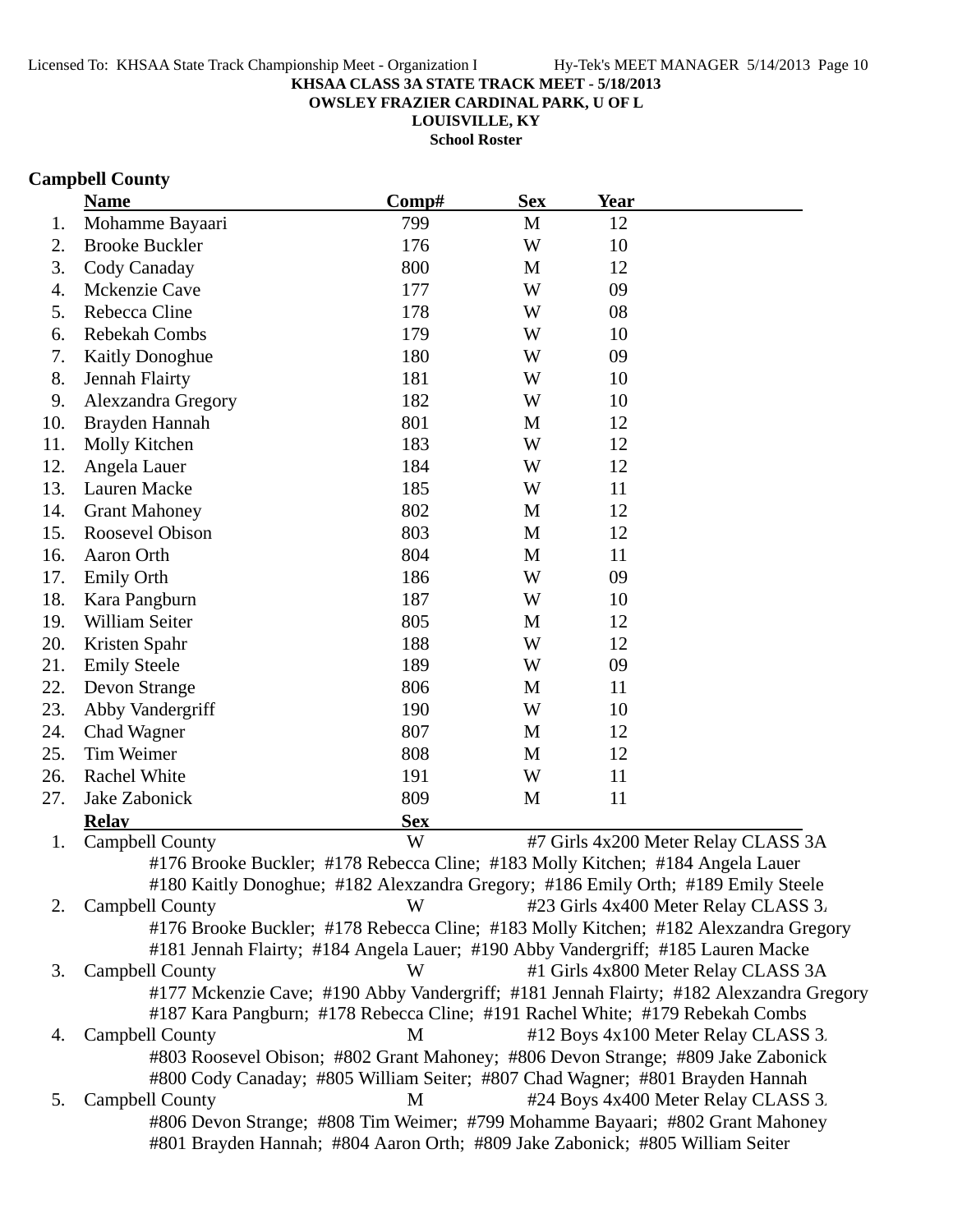**OWSLEY FRAZIER CARDINAL PARK, U OF L**

**LOUISVILLE, KY**

**School Roster**

## **Central Hardin**

|     | <b>Name</b>                                                                     | Comp#      | <b>Sex</b> | <b>Year</b> |                                                                                         |
|-----|---------------------------------------------------------------------------------|------------|------------|-------------|-----------------------------------------------------------------------------------------|
| 1.  | Tori Briggs                                                                     | 192        | W          | 09          |                                                                                         |
| 2.  | Alneisha Butler                                                                 | 193        | W          | 12          |                                                                                         |
| 3.  | Abbie Chandler                                                                  | 194        | W          | 11          |                                                                                         |
| 4.  | Jackson Cooper                                                                  | 810        | M          | 10          |                                                                                         |
| 5.  | Erin Cunnigham                                                                  | 195        | W          | 09          |                                                                                         |
| 6.  | <b>Nathalie Fuster</b>                                                          | 196        | W          | 12          |                                                                                         |
| 7.  | T.J Gordon                                                                      | 811        | M          | 12          |                                                                                         |
| 8.  | <b>Sidney Griswell</b>                                                          | 197        | W          | 08          |                                                                                         |
| 9.  | <b>Skylar Hack</b>                                                              | 812        | M          | 10          |                                                                                         |
| 10. | Anna Hodges                                                                     | 198        | W          | 09          |                                                                                         |
| 11. | Ashlie Mercado                                                                  | 199        | W          | 11          |                                                                                         |
| 12. | Mackenzie Pennigton                                                             | 200        | W          | 11          |                                                                                         |
| 13. | <b>Josh Price</b>                                                               | 813        | M          | 12          |                                                                                         |
| 14. | <b>Michael Price</b>                                                            | 814        | M          | 12          |                                                                                         |
| 15. | <b>Ravein Price</b>                                                             | 201        | W          | 10          |                                                                                         |
| 16. | Kendra Sublett                                                                  | 202        | W          | 12          |                                                                                         |
| 17. | Veronica Thompson                                                               | 203        | W          | 12          |                                                                                         |
| 18. | <b>Tiana Watkins</b>                                                            | 204        | W          | 12          |                                                                                         |
| 19. | Christian Wright                                                                | 815        | M          | 09          |                                                                                         |
|     | <b>Relay</b>                                                                    | <b>Sex</b> |            |             |                                                                                         |
| 1.  | Central Hardin                                                                  | W          |            |             | #11 Girls 4x100 Meter Relay CLASS 3.                                                    |
|     |                                                                                 |            |            |             | #193 Alneisha Butler; #203 Veronica Thompson; #196 Nathalie Fuster; #202 Kendra Sublett |
|     | #201 Ravein Price; #204 Tiana Watkins;                                          |            |            |             |                                                                                         |
| 2.  | Central Hardin                                                                  | W          |            |             | #23 Girls 4x400 Meter Relay CLASS 3.                                                    |
|     |                                                                                 |            |            |             | #199 Ashlie Mercado; #195 Erin Cunnigham; #202 Kendra Sublett; #200 Mackenzie Pennigtc  |
|     | #201 Ravein Price; #198 Anna Hodges;                                            |            |            |             |                                                                                         |
| 3.  | Central Hardin                                                                  | W          |            |             | #1 Girls 4x800 Meter Relay CLASS 3A                                                     |
|     |                                                                                 |            |            |             | #194 Abbie Chandler; #199 Ashlie Mercado; #200 Mackenzie Pennigton; #197 Sidney Griswe  |
|     | #195 Erin Cunnigham; #192 Tori Briggs;                                          |            |            |             |                                                                                         |
| 4.  | Central Hardin                                                                  | M          |            |             | #2 Boys 4x800 Meter Relay CLASS 3A                                                      |
|     | #815 Christian Wright; #810 Jackson Cooper; #814 Michael Price; #813 Josh Price |            |            |             |                                                                                         |
|     | #812 Skylar Hack;                                                               |            |            |             |                                                                                         |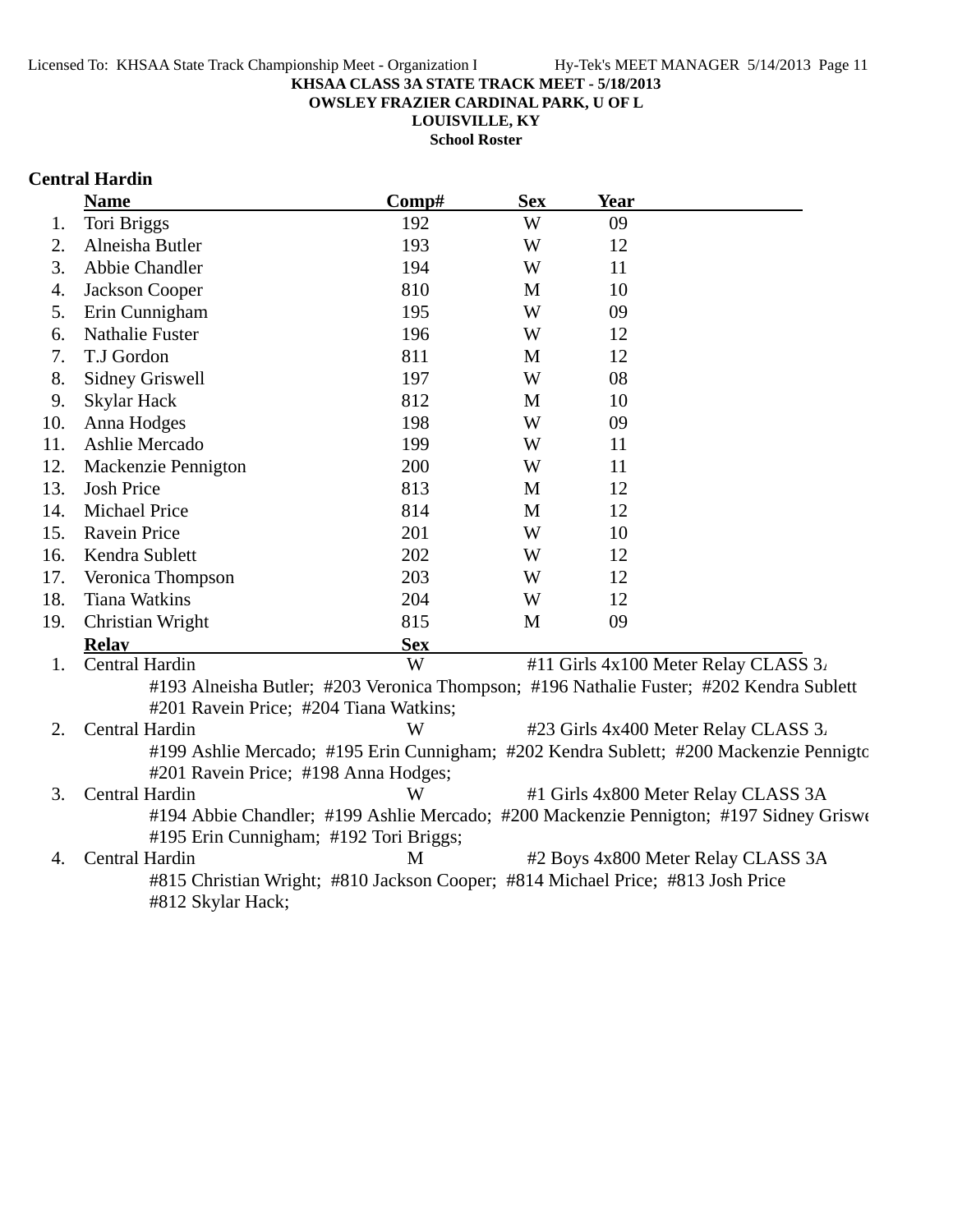**OWSLEY FRAZIER CARDINAL PARK, U OF L**

**LOUISVILLE, KY**

**School Roster**

### **Christian County**

|     | <b>Name</b>             | Comp#      | <b>Sex</b> | Year                                 |  |
|-----|-------------------------|------------|------------|--------------------------------------|--|
|     | Jefferson Alexander     | 816        | М          | 12                                   |  |
| 2.  | Tameka Alexander        | 205        | W          | 10                                   |  |
| 3.  | Martajia Armstrong      | 206        | W          | 11                                   |  |
| 4.  | T.J. Bell               | 817        | M          | 11                                   |  |
| 5.  | Shekinah Dixon          | 207        | W          | 10                                   |  |
| 6.  | <b>Anthony Dyson</b>    | 818        | M          | 12                                   |  |
| 7.  | Quay Greenwade          | 819        | M          | 11                                   |  |
| 8.  | Logan Hurd              | 820        | M          | 11                                   |  |
| 9.  | Chayla Mccullough       | 208        | W          | 09                                   |  |
| 10. | Ke Ke Mcgregory         | 209        | W          | 08                                   |  |
| 11. | Jamesha Mosley          | 210        | W          | 12                                   |  |
| 12. | Shaquan Nicholas        | 821        | M          | 11                                   |  |
| 13. | Alaysha Sells           | 211        | W          | 07                                   |  |
| 14. | <b>Kenneth Sells</b>    | 822        | M          | 10                                   |  |
| 15. | Jon Shanklin            | 823        | M          | 12                                   |  |
| 16. | Devon Wharton           | 824        | M          | 10                                   |  |
|     | <b>Relav</b>            | <b>Sex</b> |            |                                      |  |
| 1.  | <b>Christian County</b> | W          |            | #11 Girls 4x100 Meter Relay CLASS 3. |  |

#210 Jamesha Mosley; #209 Ke Ke Mcgregory; #206 Martajia Armstrong; #205 Tameka Alex #207 Shekinah Dixon; #208 Chayla Mccullough; #211 Alaysha Sells;

2. Christian County M #8 Boys 4x200 Meter Relay CLASS 3A #816 Jefferson Alexander; #821 Shaquan Nicholas; #824 Devon Wharton; #823 Jon Shanklin #822 Kenneth Sells; #818 Anthony Dyson; #817 T.J. Bell; #819 Quay Greenwade

#### **Clay County**

|               | <b>Name</b>           | Comp# | <b>Sex</b> | <b>Year</b> |  |
|---------------|-----------------------|-------|------------|-------------|--|
|               | <b>Hallie Arnett</b>  | 212   | W          | 12          |  |
| <b>Conner</b> |                       |       |            |             |  |
|               | <b>Name</b>           | Comp# | <b>Sex</b> | Year        |  |
|               | <b>Charlene Black</b> | 213   | W          | 12          |  |
| 2.            | Rian Boelter          | 214   | W          | 09          |  |
| 3.            | Maggie Clark          | 215   | W          | 12          |  |
| 4.            | Caylee Duncan         | 216   | W          | 08          |  |
| 5.            | Katie Gurren          | 217   | W          | 11          |  |
| 6.            | Casey Hite            | 218   | W          | 08          |  |
|               | Sammy Iles            | 825   | M          | 12          |  |
| 8.            | Olivia Panella        | 219   | W          | 09          |  |
| 9.            | Lauryn Watts          | 220   | W          | 08          |  |

**Relay Sex**

1. Conner W #7 Girls 4x200 Meter Relay CLASS 3A #217 Katie Gurren; #215 Maggie Clark; #220 Lauryn Watts; #219 Olivia Panella #214 Rian Boelter; #218 Casey Hite; #213 Charlene Black; #216 Caylee Duncan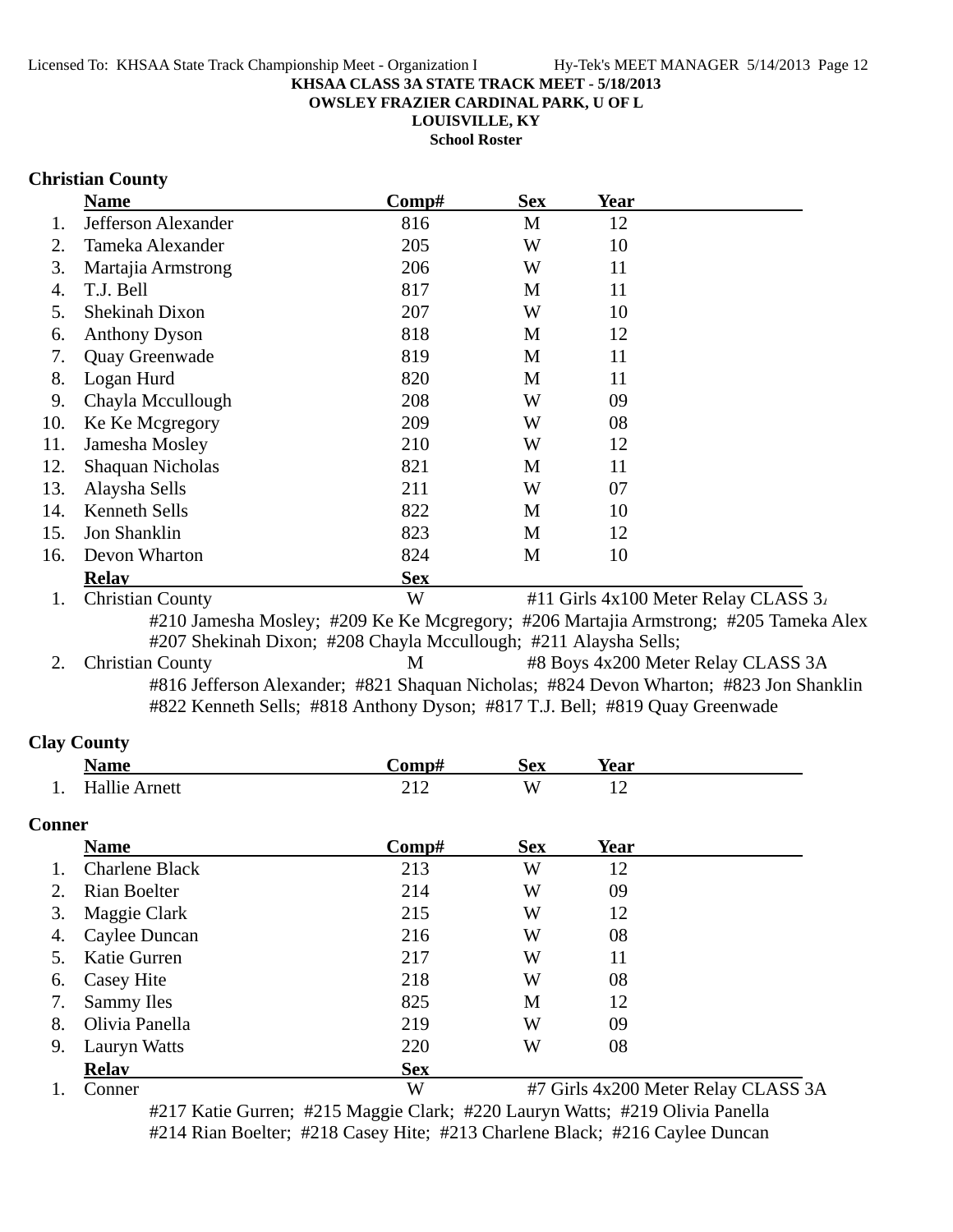**OWSLEY FRAZIER CARDINAL PARK, U OF L**

**LOUISVILLE, KY**

**School Roster**

## **Cooper**

|     | <b>Name</b>                                                                           | Comp#      | <b>Sex</b> | <b>Year</b> |                                                                                          |
|-----|---------------------------------------------------------------------------------------|------------|------------|-------------|------------------------------------------------------------------------------------------|
| 1.  | Ethan Brennan                                                                         | 826        | M          | 12          |                                                                                          |
| 2.  | <b>Ashley Dragan</b>                                                                  | 221        | W          | 09          |                                                                                          |
| 3.  | Karina Egger                                                                          | 222        | W          | 11          |                                                                                          |
| 4.  | <b>Spencer Elmlinger</b>                                                              | 827        | M          | 12          |                                                                                          |
| 5.  | <b>Olivia Goessling</b>                                                               | 223        | W          | 10          |                                                                                          |
| 6.  | Connor Greenhalgh                                                                     | 828        | M          | 10          |                                                                                          |
| 7.  | Mitchell Greenhalgh                                                                   | 829        | M          | 10          |                                                                                          |
| 8.  | Simon Greenhalgh                                                                      | 830        | M          | 10          |                                                                                          |
| 9.  | Jordan Hauck                                                                          | 224        | W          | 12          |                                                                                          |
| 10. | Hannah Held                                                                           | 225        | W          | 11          |                                                                                          |
| 11. | Julia Henderson                                                                       | 226        | W          | 09          |                                                                                          |
| 12. | Kyle Henderson                                                                        | 831        | M          | 11          |                                                                                          |
| 13. | Carly Kane                                                                            | 227        | W          | 12          |                                                                                          |
| 14. | Aaron Kelter                                                                          | 832        | M          | 11          |                                                                                          |
| 15. | Donnie Livers-gowdy                                                                   | 228        | W          | 11          |                                                                                          |
| 16. | Erin Mogus                                                                            | 229        | W          | 09          |                                                                                          |
| 17. | <b>Tyler Mogus</b>                                                                    | 833        | M          | 12          |                                                                                          |
| 18. | Dawn Patton                                                                           | 230        | W          | 11          |                                                                                          |
| 19. | Gabby Prather                                                                         | 231        | W          | 09          |                                                                                          |
| 20. | <b>Stephen Russell</b>                                                                | 834        | M          | 10          |                                                                                          |
| 21. | <b>Zachary Stewart</b>                                                                | 835        | M          | 10          |                                                                                          |
| 22. | Daniel Swikert                                                                        | 836        | M          | 12          |                                                                                          |
| 23. | Jake Vandermosten                                                                     | 837        | M          | 10          |                                                                                          |
| 24. | Dylan Vanlandingham                                                                   | 838        | M          | 12          |                                                                                          |
| 25. | Kasey Weinfurtner                                                                     | 232        | W          | 11          |                                                                                          |
|     | <b>Relay</b>                                                                          | <b>Sex</b> |            |             |                                                                                          |
| 1.  | Cooper                                                                                | W          |            |             | #11 Girls 4x100 Meter Relay CLASS 3.                                                     |
|     | #225 Hannah Held; #232 Kasey Weinfurtner; #227 Carly Kane; #224 Jordan Hauck          |            |            |             |                                                                                          |
|     |                                                                                       |            |            |             | #223 Olivia Goessling; #226 Julia Henderson; #230 Dawn Patton; #228 Donnie Livers-gowdy  |
| 2.  | Cooper                                                                                | W          |            |             | #7 Girls 4x200 Meter Relay CLASS 3A                                                      |
|     | #223 Olivia Goessling; #230 Dawn Patton; #227 Carly Kane; #226 Julia Henderson        |            |            |             |                                                                                          |
|     |                                                                                       |            |            |             | #224 Jordan Hauck; #232 Kasey Weinfurtner; #222 Karina Egger; #228 Donnie Livers-gowdy   |
| 3.  | Cooper                                                                                | W          |            |             | #23 Girls 4x400 Meter Relay CLASS 3.                                                     |
|     | #224 Jordan Hauck; #223 Olivia Goessling; #230 Dawn Patton; #226 Julia Henderson      |            |            |             |                                                                                          |
|     | #227 Carly Kane; #232 Kasey Weinfurtner; #222 Karina Egger; #221 Ashley Dragan        |            |            |             |                                                                                          |
| 4.  | Cooper                                                                                | W          |            |             | #1 Girls 4x800 Meter Relay CLASS 3A                                                      |
|     | #221 Ashley Dragan; #222 Karina Egger; #223 Olivia Goessling; #230 Dawn Patton        |            |            |             |                                                                                          |
|     | #227 Carly Kane; #229 Erin Mogus; #231 Gabby Prather;                                 |            |            |             |                                                                                          |
| 5.  | Cooper                                                                                | M          |            |             | #24 Boys 4x400 Meter Relay CLASS 3.                                                      |
|     | #833 Tyler Mogus; #836 Daniel Swikert; #831 Kyle Henderson; #826 Ethan Brennan        |            |            |             |                                                                                          |
|     |                                                                                       |            |            |             | #829 Mitchell Greenhalgh; #832 Aaron Kelter; #834 Stephen Russell; #827 Spencer Elmlinge |
| 6.  | Cooper                                                                                | M          |            |             | #2 Boys 4x800 Meter Relay CLASS 3A                                                       |
|     | #829 Mitchell Greenhalgh; #835 Zachary Stewart; #832 Aaron Kelter; #826 Ethan Brennan |            |            |             |                                                                                          |
|     |                                                                                       |            |            |             | #834 Stephen Russell; #837 Jake Vandermosten; #828 Connor Greenhalgh; #830 Simon Green   |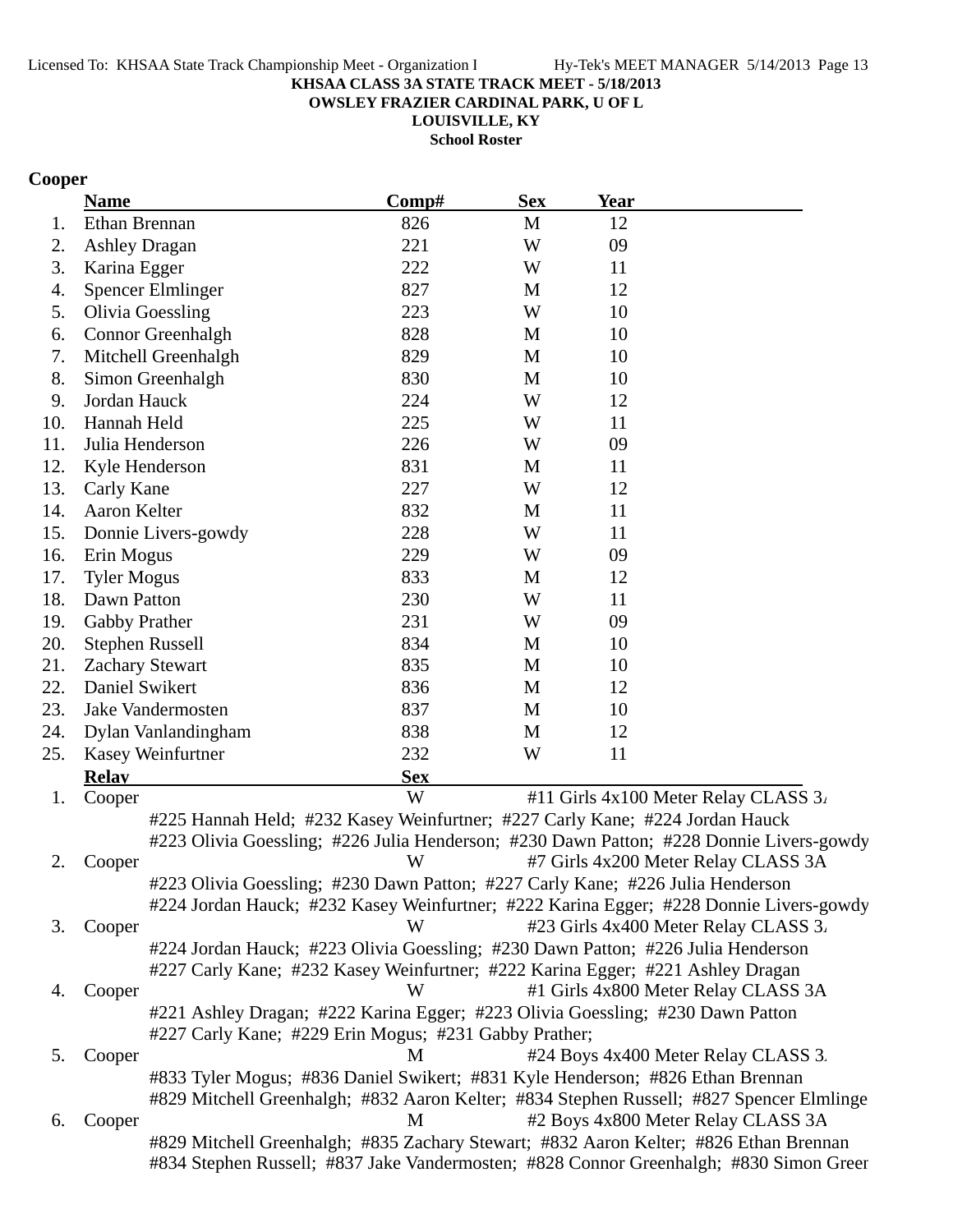**OWSLEY FRAZIER CARDINAL PARK, U OF L**

**LOUISVILLE, KY**

**School Roster**

#### **Daviess County**

|     | <b>Name</b>                | Comp#      | <b>Sex</b>   | <b>Year</b> |                                     |
|-----|----------------------------|------------|--------------|-------------|-------------------------------------|
| 1.  | <b>Taylor Allen</b>        | 233        | W            | 11          |                                     |
| 2.  | <b>Brick Allison</b>       | 839        | M            | 11          |                                     |
| 3.  | <b>Jesse Boling</b>        | 840        | M            | 12          |                                     |
| 4.  | Kelly Boling               | 234        | W            | 11          |                                     |
| 5.  | Lexie Boling               | 235        | W            | 09          |                                     |
| 6.  | Adam Bouchard              | 841        | M            | 08          |                                     |
| 7.  | <b>Sarah Browning</b>      | 236        | W            | 10          |                                     |
| 8.  | <b>Hunter Brumley</b>      | 842        | M            | 11          |                                     |
| 9.  | Aaron Brzowski             | 843        | M            | 11          |                                     |
| 10. | Benjamin Capps             | 844        | $\mathbf{M}$ | 09          |                                     |
| 11. | Jon Capps                  | 845        | M            | 12          |                                     |
| 12. | <b>Grant Carpenter</b>     | 846        | M            | 10          |                                     |
| 13. | James Cecil                | 847        | M            | 11          |                                     |
| 14. | <b>McKay Cooper</b>        | 848        | M            | 11          |                                     |
| 15. | <b>Bradley Douglas</b>     | 849        | M            | 11          |                                     |
| 16. | <b>Kate Duty</b>           | 237        | W            | 11          |                                     |
| 17. | <b>Abby Eades</b>          | 238        | W            | 11          |                                     |
| 18. | Kate Hornaday              | 239        | W            | 11          |                                     |
| 19. | Chris Johnson              | 850        | M            | 11          |                                     |
| 20. | Darren Jones               | 851        | M            | 11          |                                     |
| 21. | Robert Kriz                | 852        | M            | 11          |                                     |
| 22. | Zan McClelland             | 853        | M            | 09          |                                     |
| 23. | <b>Brooke Merkel</b>       | 240        | W            | 09          |                                     |
| 24. | Whitney O'Bryan            | 241        | W            | 11          |                                     |
| 25. | <b>Cameron Quisenberry</b> | 854        | M            | 12          |                                     |
| 26. | Amelia Reynolds            | 242        | W            | 11          |                                     |
| 27. | <b>Hayden Shoulders</b>    | 855        | M            | 09          |                                     |
| 28. | Daniel Southard            | 856        | M            | 11          |                                     |
| 29. | <b>Samuel Spiceson</b>     | 857        | M            | 09          |                                     |
| 30. | Ke-vonta Thomas            | 858        | $\mathbf M$  | 11          |                                     |
| 31. | <b>Richard Warner</b>      | 859        | M            | 09          |                                     |
| 32. | Tevin Washington           | 860        | M            | 11          |                                     |
|     | <b>Relay</b>               | <b>Sex</b> |              |             |                                     |
| 1.  | Daviess County             | W          |              |             | #1 Girls 4x800 Meter Relay CLASS 3A |

#241 Whitney O'Bryan; #237 Kate Duty; #240 Brooke Merkel; #242 Amelia Reynolds #235 Lexie Boling; #234 Kelly Boling; #238 Abby Eades; #236 Sarah Browning 2. Daviess County M #12 Boys 4x100 Meter Relay CLASS 3. #851 Darren Jones; #860 Tevin Washington; #858 Ke-vonta Thomas; #857 Samuel Spiceson #840 Jesse Boling; #859 Richard Warner; #839 Brick Allison;

3. Daviess County M #24 Boys 4x400 Meter Relay CLASS 3. #849 Bradley Douglas; #847 James Cecil; #858 Ke-vonta Thomas; #860 Tevin Washington #855 Hayden Shoulders; #846 Grant Carpenter; #844 Benjamin Capps; #848 McKay Cooper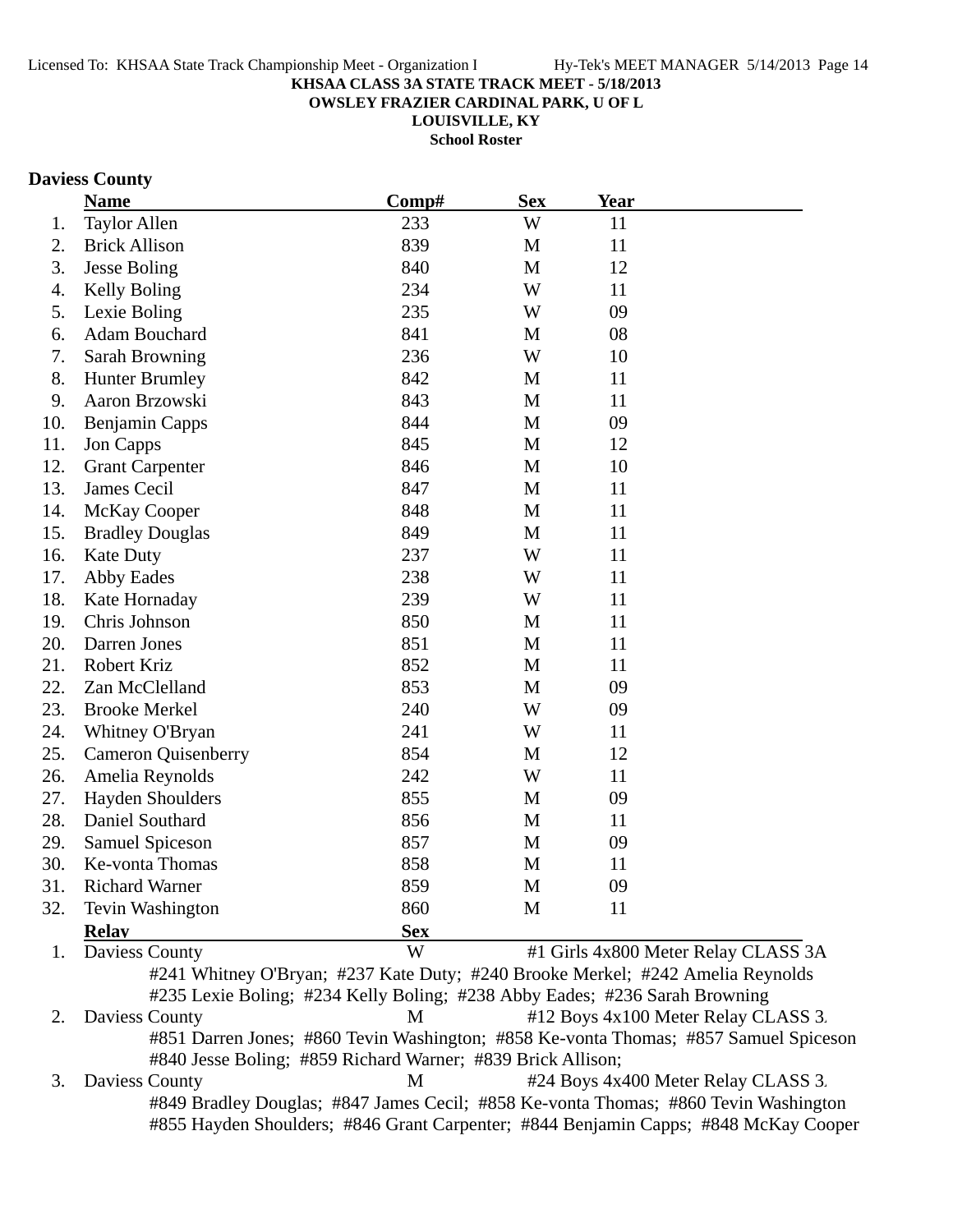#### **School Roster**

#### **Daviess County**

| <b>Relay</b>      |   | Sex                                                                                    |
|-------------------|---|----------------------------------------------------------------------------------------|
| 4. Daviess County | M | #2 Boys 4x800 Meter Relay CLASS 3A                                                     |
|                   |   | #854 Cameron Quisenberry; #856 Daniel Southard; #846 Grant Carpenter; #847 James Cecil |
|                   |   | #844 Benjamin Capps; #848 McKay Cooper; #853 Zan McClelland; #852 Robert Kriz          |

#### **Dixie Heights**

|     | <b>Name</b>             | Comp#      | <b>Sex</b> | <b>Year</b>                                                        |                                              |
|-----|-------------------------|------------|------------|--------------------------------------------------------------------|----------------------------------------------|
| 1.  | <b>Austin Althaver</b>  | 861        | M          | 11                                                                 |                                              |
| 2.  | Maranda Althaver        | 243        | W          | 11                                                                 |                                              |
| 3.  | <b>Brandon Brown</b>    | 862        | M          | 09                                                                 |                                              |
| 4.  | Quentin Cole            | 863        | M          | 09                                                                 |                                              |
| 5.  | James Conti             | 864        | M          | 10                                                                 |                                              |
| 6.  | Mary Conti              | 244        | W          | 10                                                                 |                                              |
| 7.  | Hannah Cook             | 245        | W          | 08                                                                 |                                              |
| 8.  | <b>Molly Diamon</b>     | 246        | W          | 11                                                                 |                                              |
| 9.  | Ella Edgett             | 247        | W          | 12                                                                 |                                              |
| 10. | <b>Bailey Harrison</b>  | 865        | M          | 11                                                                 |                                              |
| 11. | Sami Josselyn           | 248        | W          | 10                                                                 |                                              |
| 12. | Lauren Kohlbrand        | 249        | W          | 07                                                                 |                                              |
| 13. | Samantha Koth           | 250        | W          | 11                                                                 |                                              |
| 14. | <b>Spencer Mason</b>    | 866        | M          | 10                                                                 |                                              |
| 15. | Max Mcgehee             | 867        | M          | 12                                                                 |                                              |
| 16. | Anna Ochs               | 251        | W          | 12                                                                 |                                              |
| 17. | Miles Payne             | 868        | M          | 10                                                                 |                                              |
| 18. | Chelsea Perdue          | 252        | W          | 11                                                                 |                                              |
| 19. | <b>Andrew Perry</b>     | 869        | M          | 08                                                                 |                                              |
| 20. | Chris Risch             | 870        | M          | 11                                                                 |                                              |
| 21. | <b>Jackson Stanek</b>   | 871        | M          | 10                                                                 |                                              |
| 22. | Ally Tekulve            | 253        | W          | 12                                                                 |                                              |
| 23. | <b>Brittney Turner</b>  | 254        | W          | 11                                                                 |                                              |
| 24. | Mackenzie Wessel        | 255        | W          | 07                                                                 |                                              |
| 25. | Elizabeth Wolking       | 256        | W          | 12                                                                 |                                              |
|     | <b>Relay</b>            | <b>Sex</b> |            |                                                                    |                                              |
|     | $D^* = 1$ . II. $1.1.1$ | <b>TTT</b> |            | $\mu$ 11 $\Omega$ $\sim$ 1. $\mu$ $\sim$ 100 M $\mu$ $\sim$ $\sim$ | $\overline{C}$ $\overline{C}$<br>$D - 1 = -$ |

1. Dixie Heights  $\mathbb{W}$  #11 Girls 4x100 Meter Relay CLASS 3. #244 Mary Conti; #251 Anna Ochs; #256 Elizabeth Wolking; #254 Brittney Turner #252 Chelsea Perdue; #245 Hannah Cook; #250 Samantha Koth; #255 Mackenzie Wessel 2. Dixie Heights W #23 Girls 4x400 Meter Relay CLASS 3. #255 Mackenzie Wessel; #244 Mary Conti; #251 Anna Ochs; #253 Ally Tekulve #252 Chelsea Perdue; #243 Maranda Althaver; #248 Sami Josselyn; #249 Lauren Kohlbrand 3. Dixie Heights M #2 Boys 4x800 Meter Relay CLASS 3A #863 Quentin Cole; #862 Brandon Brown; #861 Austin Althaver; #866 Spencer Mason #869 Andrew Perry; #867 Max Mcgehee; #870 Chris Risch; #864 James Conti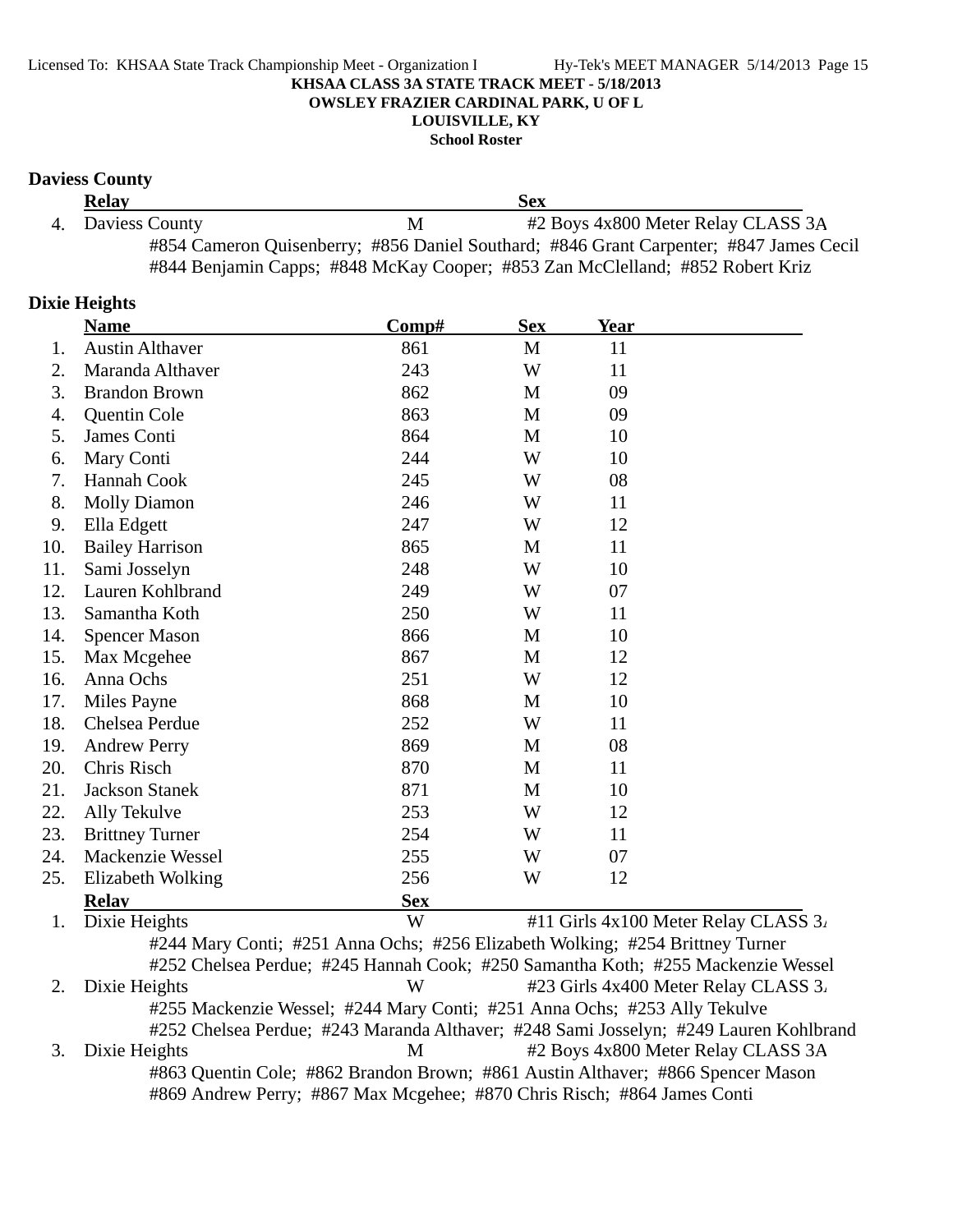**OWSLEY FRAZIER CARDINAL PARK, U OF L**

**LOUISVILLE, KY**

**School Roster**

### **Dupont Manual**

|     | <b>Name</b>          | Comp#                                                                          | <b>Sex</b> | Year |                                      |
|-----|----------------------|--------------------------------------------------------------------------------|------------|------|--------------------------------------|
| 1.  | Juan Afable          | 872                                                                            | M          | 10   |                                      |
| 2.  | Rachel Been          | 257                                                                            | W          | 09   |                                      |
| 3.  | William Blackford    | 873                                                                            | M          | 10   |                                      |
| 4.  | Robyn Blackman       | 258                                                                            | W          | 12   |                                      |
| 5.  | Alisha Davis         | 259                                                                            | W          | 12   |                                      |
| 6.  | <b>Rodney Furman</b> | 874                                                                            | M          | 12   |                                      |
| 7.  | <b>Tiye Gardner</b>  | 260                                                                            | W          | 10   |                                      |
| 8.  | Jordan Gonzalez      | 875                                                                            | M          | 10   |                                      |
| 9.  | <b>Trae Gordon</b>   | 876                                                                            | M          | 10   |                                      |
| 10. | Mattie Gottbrath     | 261                                                                            | W          | 11   |                                      |
| 11. | Zahara Gully         | 262                                                                            | W          | 12   |                                      |
| 12. | <b>Cassidy Hale</b>  | 263                                                                            | W          | 12   |                                      |
| 13. | Kristen Hale         | 264                                                                            | W          | 12   |                                      |
| 14. | Labreea Hall         | 265                                                                            | W          | 09   |                                      |
| 15. | <b>Andrew Hamm</b>   | 877                                                                            | M          | 12   |                                      |
| 16. | <b>Cyrus Henry</b>   | 878                                                                            | M          | 11   |                                      |
| 17. | Mary King            | 266                                                                            | W          | 11   |                                      |
| 18. | Danielle Kitchen     | 267                                                                            | W          | 11   |                                      |
| 19. | Olivia Knepshield    | 268                                                                            | W          | 09   |                                      |
| 20. | <b>Reed McKinley</b> | 879                                                                            | M          | 11   |                                      |
| 21. | <b>Lilly Moore</b>   | 269                                                                            | W          | 12   |                                      |
| 22. | Jack Oliver          | 880                                                                            | M          | 12   |                                      |
| 23. | Darius Payne         | 881                                                                            | M          | 10   |                                      |
| 24. | Phillip Rash         | 882                                                                            | M          | 12   |                                      |
| 25. | Dishan Romine        | 883                                                                            | M          | 12   |                                      |
| 26. | Christina Rucinski   | 270                                                                            | W          | 11   |                                      |
| 27. | Kayla Smith          | 271                                                                            | W          | 12   |                                      |
| 28. | Mahalia Smith        | 272                                                                            | W          | 09   |                                      |
| 29. | <b>Austin Snider</b> | 884                                                                            | M          | 11   |                                      |
| 30. | <b>Bria Steen</b>    | 273                                                                            | W          | 09   |                                      |
|     | <b>Relav</b>         | <b>Sex</b>                                                                     |            |      |                                      |
| 1.  | Dupont Manual        | W                                                                              |            |      | #7 Girls 4x200 Meter Relay CLASS 3A  |
|     |                      | #266 Mary King; #265 Labreea Hall; #271 Kayla Smith; #258 Robyn Blackman       |            |      |                                      |
|     |                      | #273 Bria Steen; #259 Alisha Davis; #272 Mahalia Smith; #268 Olivia Knepshield |            |      |                                      |
| 2.  | Dupont Manual        | W                                                                              |            |      | #23 Girls 4x400 Meter Relay CLASS 3. |
|     |                      | #262 Zahara Gully; #261 Mattie Gottbrath; #265 Labreea Hall; #266 Mary King    |            |      |                                      |
|     |                      | #267 Danielle Kitchen; #273 Bria Steen; #272 Mahalia Smith; #260 Tiye Gardner  |            |      |                                      |

3. Dupont Manual W #1 Girls 4x800 Meter Relay CLASS 3A #261 Mattie Gottbrath; #263 Cassidy Hale; #264 Kristen Hale; #267 Danielle Kitchen #269 Lilly Moore; #265 Labreea Hall; #270 Christina Rucinski; #257 Rachel Been 4. Dupont Manual 1 1 M 48 Boys 4x200 Meter Relay CLASS 3A #875 Jordan Gonzalez; #876 Trae Gordon; #873 William Blackford; #883 Dishan Romine

#874 Rodney Furman; #872 Juan Afable; #882 Phillip Rash;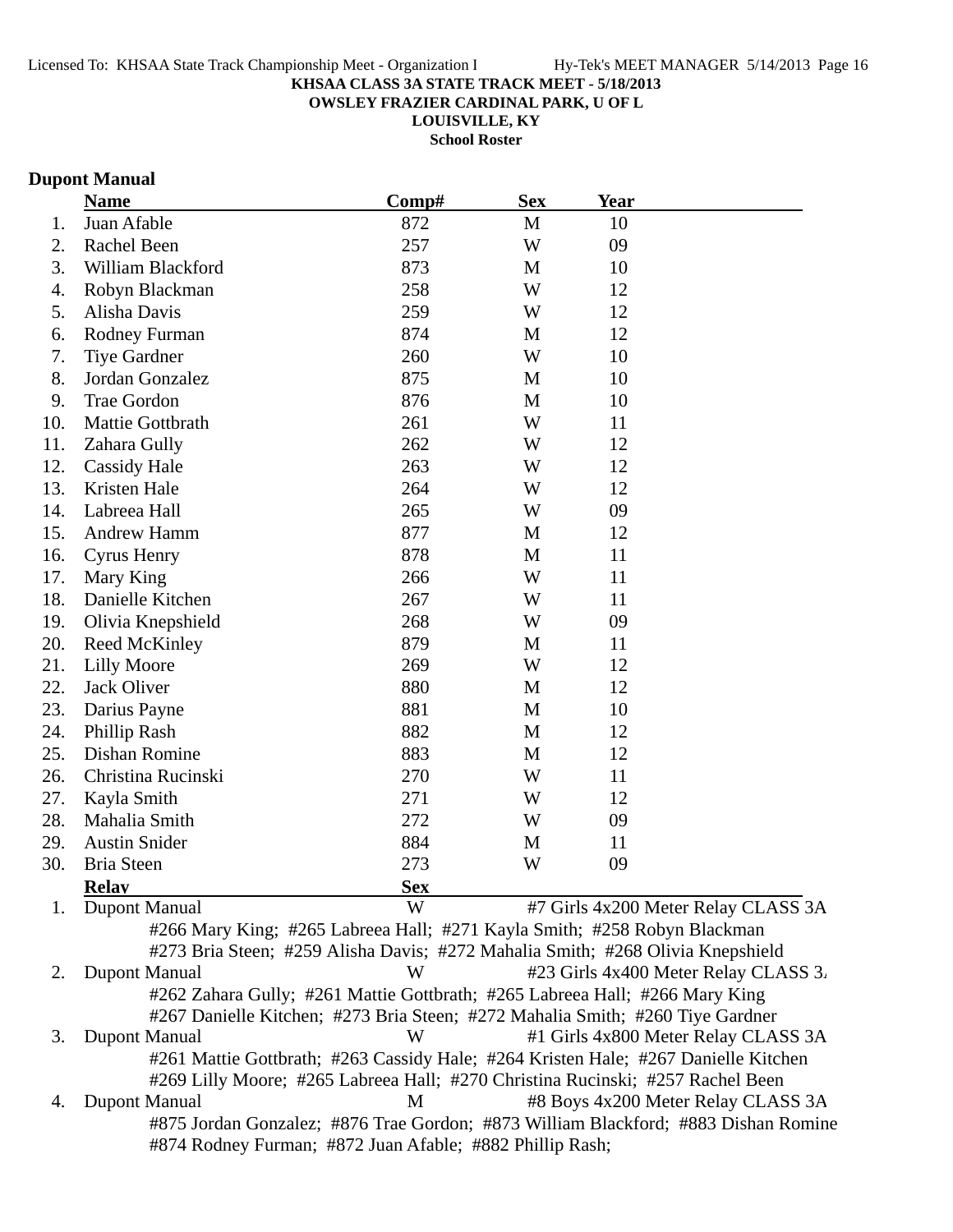#### Licensed To: KHSAA State Track Championship Meet - Organization I Hy-Tek's MEET MANAGER 5/14/2013 Page 17 **KHSAA CLASS 3A STATE TRACK MEET - 5/18/2013 OWSLEY FRAZIER CARDINAL PARK, U OF L LOUISVILLE, KY School Roster**

### **Dupont Manual**

**Relay**<br>
5. Dupont Manual M  $\overline{M}$   $\overline{H2}$ M #2 Boys 4x800 Meter Relay CLASS 3A #884 Austin Snider; #881 Darius Payne; #878 Cyrus Henry; #872 Juan Afable #877 Andrew Hamm; #880 Jack Oliver; #879 Reed McKinley;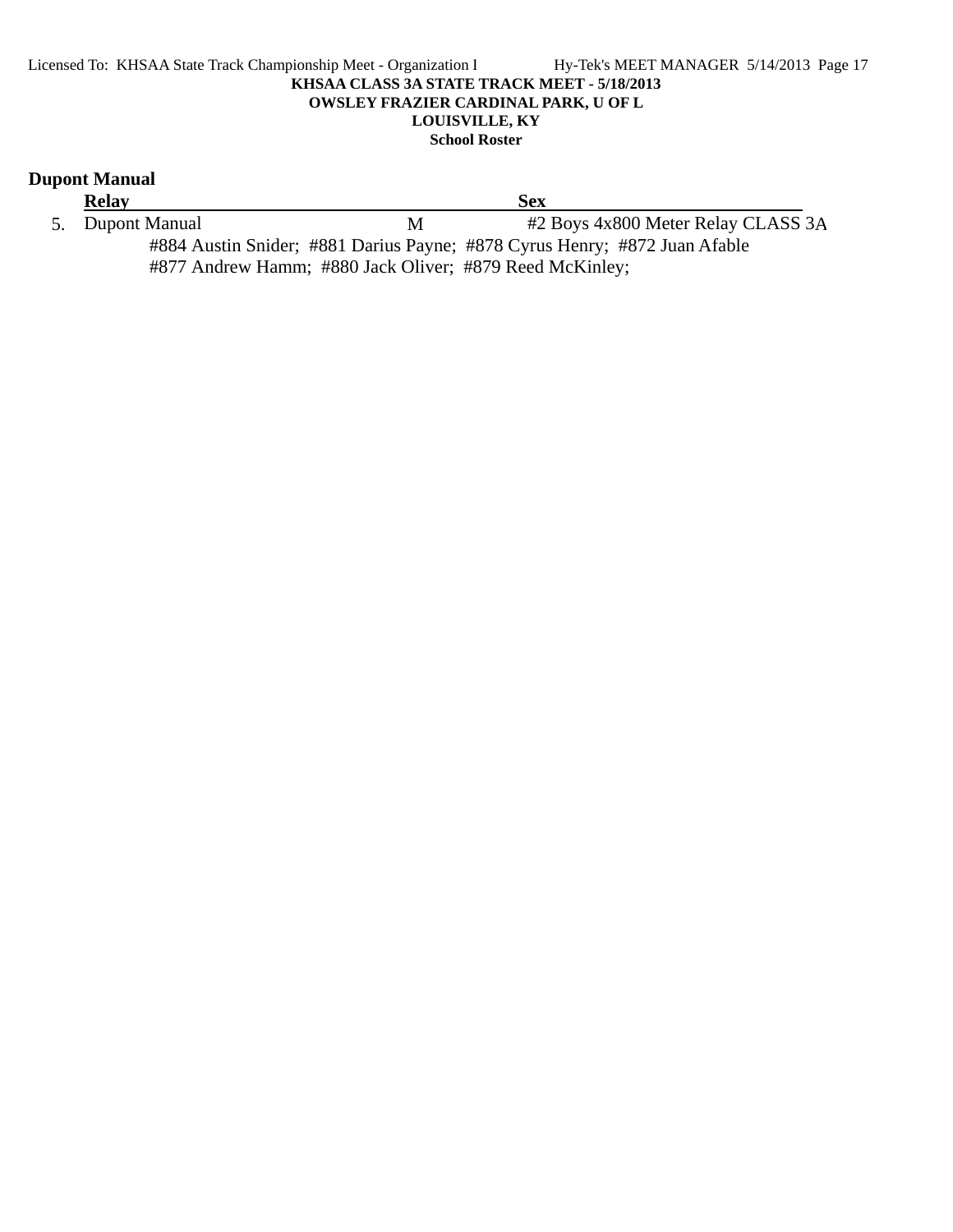**OWSLEY FRAZIER CARDINAL PARK, U OF L**

**LOUISVILLE, KY**

**School Roster**

### **Eastern**

|     | <b>Name</b>            | Comp#      | <b>Sex</b> | <b>Year</b> |                                      |
|-----|------------------------|------------|------------|-------------|--------------------------------------|
| 1.  | Nicole Assef           | 274        | W          | 11          |                                      |
| 2.  | Jocari Beattie         | 885        | M          | 12          |                                      |
| 3.  | <b>Tyler Bivins</b>    | 886        | M          | 11          |                                      |
| 4.  | McKenzie Blocker       | 275        | W          | 12          |                                      |
| 5.  | Devin Bowen            | 887        | M          | 10          |                                      |
| 6.  | Brennan Boykin         | 888        | M          | 12          |                                      |
| 7.  | <b>Taylor Bradley</b>  | 276        | W          | 12          |                                      |
| 8.  | Shannon Bryar          | 277        | W          | 11          |                                      |
| 9.  | <b>Allison Burgin</b>  | 278        | W          | 09          |                                      |
| 10. | <b>Alexsis Carter</b>  | 279        | W          | 11          |                                      |
| 11. | <b>Robert Carter</b>   | 889        | M          | 09          |                                      |
| 12. | Toryon Clyburn         | 890        | M          | 10          |                                      |
| 13. | Bo Cox                 | 891        | M          | 09          |                                      |
| 14. | Alex Cromwell          | 280        | W          | 11          |                                      |
| 15. | <b>Sydney Ferrara</b>  | 281        | W          | 10          |                                      |
| 16. | <b>Greg Hayes</b>      | 892        | M          | 12          |                                      |
| 17. | Cory Heslin            | 893        | M          | 12          |                                      |
| 18. | <b>Taylor Horton</b>   | 282        | W          | 11          |                                      |
| 19. | Deandre Jackson        | 894        | M          | 10          |                                      |
| 20. | Jaylen Johnson         | 895        | M          | 12          |                                      |
| 21. | Cassandra Kozma        | 283        | W          | 09          |                                      |
| 22. | Zach Kozma             | 896        | M          | 10          |                                      |
| 23. | James Layfield         | 897        | M          | 09          |                                      |
| 24. | Greg Milburn           | 898        | M          | 10          |                                      |
| 25. | <b>Chloe Rosbottom</b> | 284        | W          | 12          |                                      |
| 26. | Alex Shoemaker         | 899        | M          | 11          |                                      |
| 27. | Keyanna Singleton      | 285        | W          | 10          |                                      |
| 28. | Jade Spaulding         | 286        | W          | 11          |                                      |
| 29. | <b>Charles Statler</b> | 900        | M          | 12          |                                      |
| 30. | <b>Scarlet Stovall</b> | 287        | W          | 11          |                                      |
| 31. | <b>Tiffany Tillman</b> | 288        | W          | 10          |                                      |
| 32. | Carolina Tovar         | 289        | W          | 11          |                                      |
| 33. | Collin Wells           | 901        | M          | 09          |                                      |
| 34. | Holden Wells           | 902        | M          | 11          |                                      |
| 35. | Tori Wigginton         | 290        | W          | 12          |                                      |
| 36. | Escada Wilbanks        | 291        | W          | 11          |                                      |
| 37. | <b>Taylor Williams</b> | 292        | W          | 10          |                                      |
|     | <b>Relay</b>           | <b>Sex</b> |            |             |                                      |
| 1.  | Eastern                | W          |            |             | #11 Girls 4x100 Meter Relay CLASS 3. |

#280 Alex Cromwell; #277 Shannon Bryar; #286 Jade Spaulding; #285 Keyanna Singleton #292 Taylor Williams; #291 Escada Wilbanks; #287 Scarlet Stovall; #276 Taylor Bradley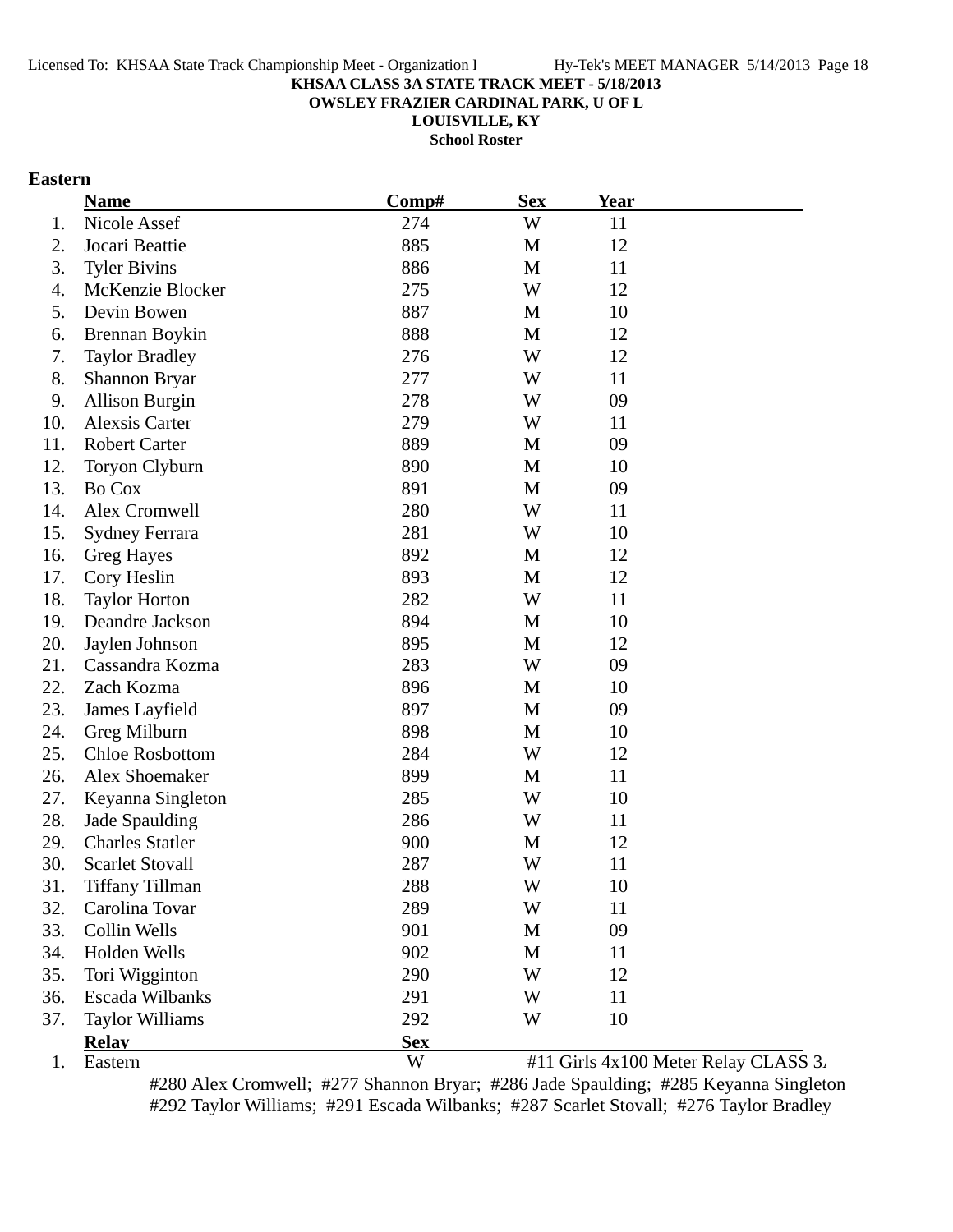## **LOUISVILLE, KY**

**School Roster**

#### **Eastern**

|    | <b>Relay</b> | <b>Sex</b>                                                                             |
|----|--------------|----------------------------------------------------------------------------------------|
| 2. | Eastern      | #7 Girls 4x200 Meter Relay CLASS 3A<br>W                                               |
|    |              | #276 Taylor Bradley; #286 Jade Spaulding; #287 Scarlet Stovall; #285 Keyanna Singleton |
|    |              | #277 Shannon Bryar; #280 Alex Cromwell; #292 Taylor Williams; #291 Escada Wilbanks     |
| 3. | Eastern      | W<br>#23 Girls 4x400 Meter Relay CLASS 3.                                              |
|    |              | #286 Jade Spaulding; #279 Alexsis Carter; #287 Scarlet Stovall; #276 Taylor Bradley    |
|    |              | #288 Tiffany Tillman; #289 Carolina Tovar; #281 Sydney Ferrara; #277 Shannon Bryar     |
| 4. | Eastern      | #1 Girls 4x800 Meter Relay CLASS 3A<br>W                                               |
|    |              | #275 McKenzie Blocker; #279 Alexsis Carter; #278 Allison Burgin; #288 Tiffany Tillman  |
|    |              | #283 Cassandra Kozma; #290 Tori Wigginton; #287 Scarlet Stovall; #284 Chloe Rosbottom  |
| 5. | Eastern      | #12 Boys 4x100 Meter Relay CLASS 3.<br>M                                               |
|    |              | #885 Jocari Beattie; #892 Greg Hayes; #894 Deandre Jackson; #897 James Layfield        |
|    |              | #895 Jaylen Johnson; #891 Bo Cox; #886 Tyler Bivins;                                   |
| 6. | Eastern      | #8 Boys 4x200 Meter Relay CLASS 3A<br>M                                                |
|    |              | #897 James Layfield; #895 Jaylen Johnson; #894 Deandre Jackson; #892 Greg Hayes        |
|    |              | #885 Jocari Beattie; #891 Bo Cox; #886 Tyler Bivins; #890 Toryon Clyburn               |
| 7. | Eastern      | #24 Boys 4x400 Meter Relay CLASS 3.<br>M                                               |
|    |              | #886 Tyler Bivins; #894 Deandre Jackson; #902 Holden Wells; #896 Zach Kozma            |
|    |              | #895 Jaylen Johnson; #897 James Layfield; #890 Toryon Clyburn; #887 Devin Bowen        |
| 8. | Eastern      | #2 Boys 4x800 Meter Relay CLASS 3A<br>M                                                |
|    |              | #889 Robert Carter; #898 Greg Milburn; #900 Charles Statler; #902 Holden Wells         |
|    |              | #893 Cory Heslin; #901 Collin Wells; #899 Alex Shoemaker; #887 Devin Bowen             |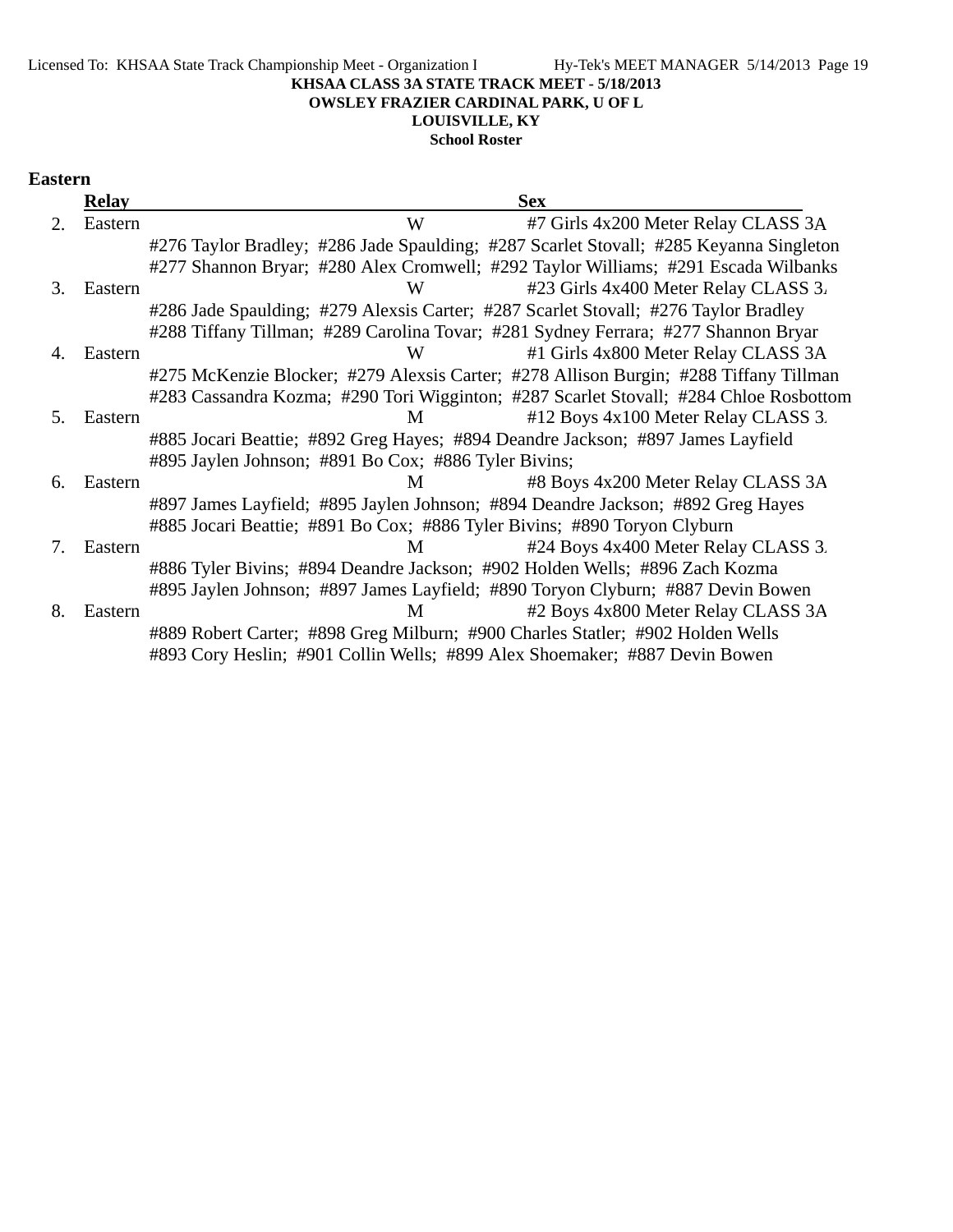**OWSLEY FRAZIER CARDINAL PARK, U OF L**

**LOUISVILLE, KY**

**School Roster**

### **Fern Creek**

|     | <b>Name</b>                                                                        | Comp#      | <b>Sex</b> | <b>Year</b> |                                     |
|-----|------------------------------------------------------------------------------------|------------|------------|-------------|-------------------------------------|
| 1.  | <b>Marcus Conn</b>                                                                 | 903        | M          | 12          |                                     |
| 2.  | <b>Austin Davis</b>                                                                | 904        | M          | 10          |                                     |
| 3.  | Jaycee Firman                                                                      | 905        | M          | 12          |                                     |
| 4.  | <b>Raynaldy Gustave</b>                                                            | 906        | M          | 12          |                                     |
| 5.  | Jaleel Robinson                                                                    | 907        | M          | 11          |                                     |
| 6.  | <b>Shay Scott</b>                                                                  | 293        | W          | 11          |                                     |
| 7.  | Chris Slocum                                                                       | 908        | М          | 12          |                                     |
| 8.  | Vince Sowell                                                                       | 909        | М          | 10          |                                     |
| 9.  | Dadrian Williams                                                                   | 910        | M          | 12          |                                     |
| 10. | Jenasica Woods                                                                     | 294        | W          | 09          |                                     |
| 11. | Kyle Young                                                                         | 911        | M          | 10          |                                     |
|     | <b>Relay</b>                                                                       | <b>Sex</b> |            |             |                                     |
| 1.  | Fern Creek                                                                         | M          |            |             | #12 Boys 4x100 Meter Relay CLASS 3. |
|     | #905 Jaycee Firman; #903 Marcus Conn; #910 Dadrian Williams; #906 Raynaldy Gustave |            |            |             |                                     |
|     | #908 Chris Slocum; #907 Jaleel Robinson; #904 Austin Davis; #909 Vince Sowell      |            |            |             |                                     |
| 2.  | Fern Creek                                                                         | M          |            |             | #8 Boys 4x200 Meter Relay CLASS 3A  |
|     | #910 Dadrian Williams; #905 Jaycee Firman; #903 Marcus Conn; #908 Chris Slocum     |            |            |             |                                     |
|     | #906 Raynaldy Gustave; #907 Jaleel Robinson; #909 Vince Sowell; #904 Austin Davis  |            |            |             |                                     |
| 3.  | Fern Creek                                                                         | M          |            |             | #24 Boys 4x400 Meter Relay CLASS 3. |
|     | #903 Marcus Conn; #910 Dadrian Williams; #908 Chris Slocum; #905 Jaycee Firman     |            |            |             |                                     |
|     | #911 Kyle Young; #909 Vince Sowell; #907 Jaleel Robinson; #904 Austin Davis        |            |            |             |                                     |

### **George Rogers Clark**

|                | <b>Name</b>            | Comp#      | <b>Sex</b> | Year |  |
|----------------|------------------------|------------|------------|------|--|
| $\mathbf{1}$ . | <b>Brandon Bailey</b>  | 912        | M          | 12   |  |
| 2.             | <b>Aaron Barnett</b>   | 913        | M          | 10   |  |
| 3.             | Grayson Brookshire     | 914        | M          | 11   |  |
| 4.             | <b>Brandon Burris</b>  | 915        | M          | 11   |  |
|                | 5. Thomas Busby        | 916        | M          | 11   |  |
| 6.             | Cora Kerber            | 295        | W          | 12   |  |
| 7.             | Demari Lyle            | 917        | M          | 10   |  |
| 8.             | <b>Ben Petrey</b>      | 918        | M          | 11   |  |
| 9.             | <b>Austim Richards</b> | 919        | M          | 09   |  |
| 10.            | Sandra Skinner         | 296        | W          | 10   |  |
|                | Relav                  | <b>Sex</b> |            |      |  |

1. George Rogers Clark M #2 Boys 4x800 Meter Relay CLASS 3A #914 Grayson Brookshire; #918 Ben Petrey; #919 Austim Richards; #916 Thomas Busby #913 Aaron Barnett; #912 Brandon Bailey; #915 Brandon Burris; #917 Demari Lyle

### **Grant County**

|     | √ame                       | 'omn                | ïΩV<br>DСА | --<br>Year               |
|-----|----------------------------|---------------------|------------|--------------------------|
| . . | N <sub>10</sub> k<br>้ ในท | $\sim$<br>ั∠∪<br>__ | M          | $\overline{\phantom{0}}$ |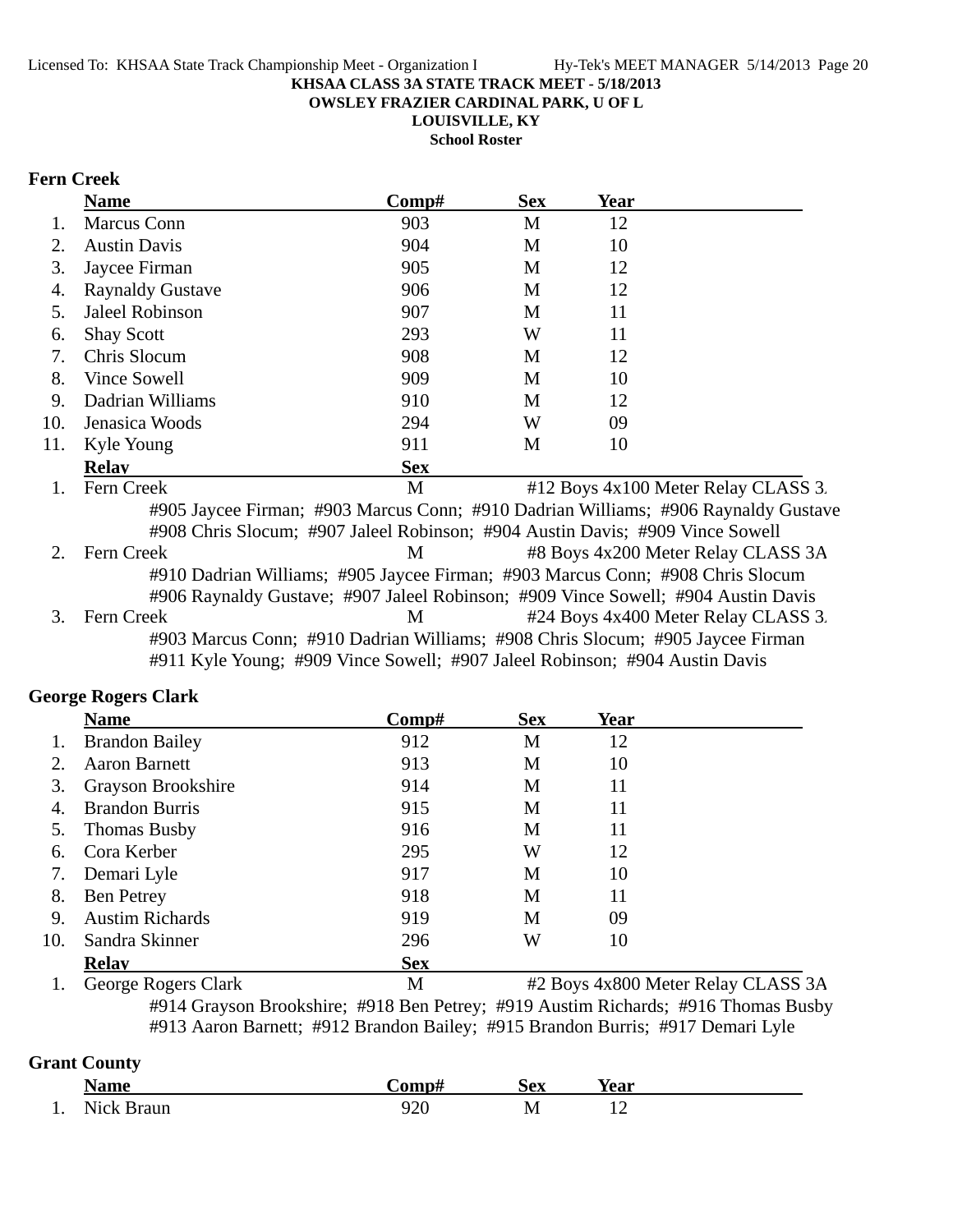**OWSLEY FRAZIER CARDINAL PARK, U OF L**

**LOUISVILLE, KY**

**School Roster**

### **Graves County**

|    | <b>Name</b>         | Comp#      | <b>Sex</b> | <b>Year</b> |  |
|----|---------------------|------------|------------|-------------|--|
| 1. | Patrick Balisteri   | 921        | M          | 12          |  |
|    | 2. Michael Hamilton | 922        | M          | 11          |  |
|    | 3. Zack Katzman     | 923        | М          | 12          |  |
|    | 4. Joey Marshall    | 924        | M          | 10          |  |
|    | 5. Connor McKee     | 925        | M          | 09          |  |
|    | 6. Jordan Smith     | 926        | M          | 11          |  |
| 7. | Schuylar Vowell     | 927        | М          | 11          |  |
| 8. | <b>Taylor West</b>  | 297        | W          | 11          |  |
|    | <b>Relay</b>        | <b>Sex</b> |            |             |  |

1. Graves County 1. Graves County 1. Graves County 1. Graves County #924 Joey Marshall; #922 Michael Hamilton; #923 Zack Katzman; #926 Jordan Smith #927 Schuylar Vowell; #925 Connor McKee;

#### **Grayson County**

|     | <b>Name</b>           | $\bf Comp\#$ | <b>Sex</b> | Year |                                    |
|-----|-----------------------|--------------|------------|------|------------------------------------|
|     | Hannah Ashley         | 298          | W          | 10   |                                    |
| 2.  | Katlynn Bratcher      | 299          | W          | 09   |                                    |
| 3.  | <b>Bret Crawford</b>  | 928          | M          | 10   |                                    |
| 4.  | Lane Decker           | 929          | M          | 11   |                                    |
| 5.  | Nicholas Dunnavent    | 930          | M          | 12   |                                    |
| 6.  | Justin Gallagher      | 931          | M          | 12   |                                    |
| 7.  | <b>Holly Hayes</b>    | 300          | W          | 10   |                                    |
| 8.  | Jessica Johnson       | 301          | W          | 10   |                                    |
| 9.  | <b>Sheldon Jones</b>  | 932          | M          | 11   |                                    |
| 10. | <b>Bailey Martin</b>  | 302          | W          | 09   |                                    |
| 11. | Clay Priddy           | 933          | M          | 11   |                                    |
| 12. | <b>Trey Sanders</b>   | 934          | M          | 11   |                                    |
| 13. | <b>Bradley Stone</b>  | 935          | M          | 10   |                                    |
| 14. | <b>Andrew Vincent</b> | 936          | M          | 12   |                                    |
| 15. | <b>Josh Willis</b>    | 937          | M          | 11   |                                    |
| 16. | <b>Taylor Wright</b>  | 938          | M          | 10   |                                    |
|     | <b>Relav</b>          | <b>Sex</b>   |            |      |                                    |
| 1.  | <b>Grayson County</b> | M            |            |      | #2 Boys 4x800 Meter Relay CLASS 3A |

#932 Sheldon Jones; #928 Bret Crawford; #931 Justin Gallagher; #933 Clay Priddy #930 Nicholas Dunnavent; #935 Bradley Stone; #938 Taylor Wright; #929 Lane Decker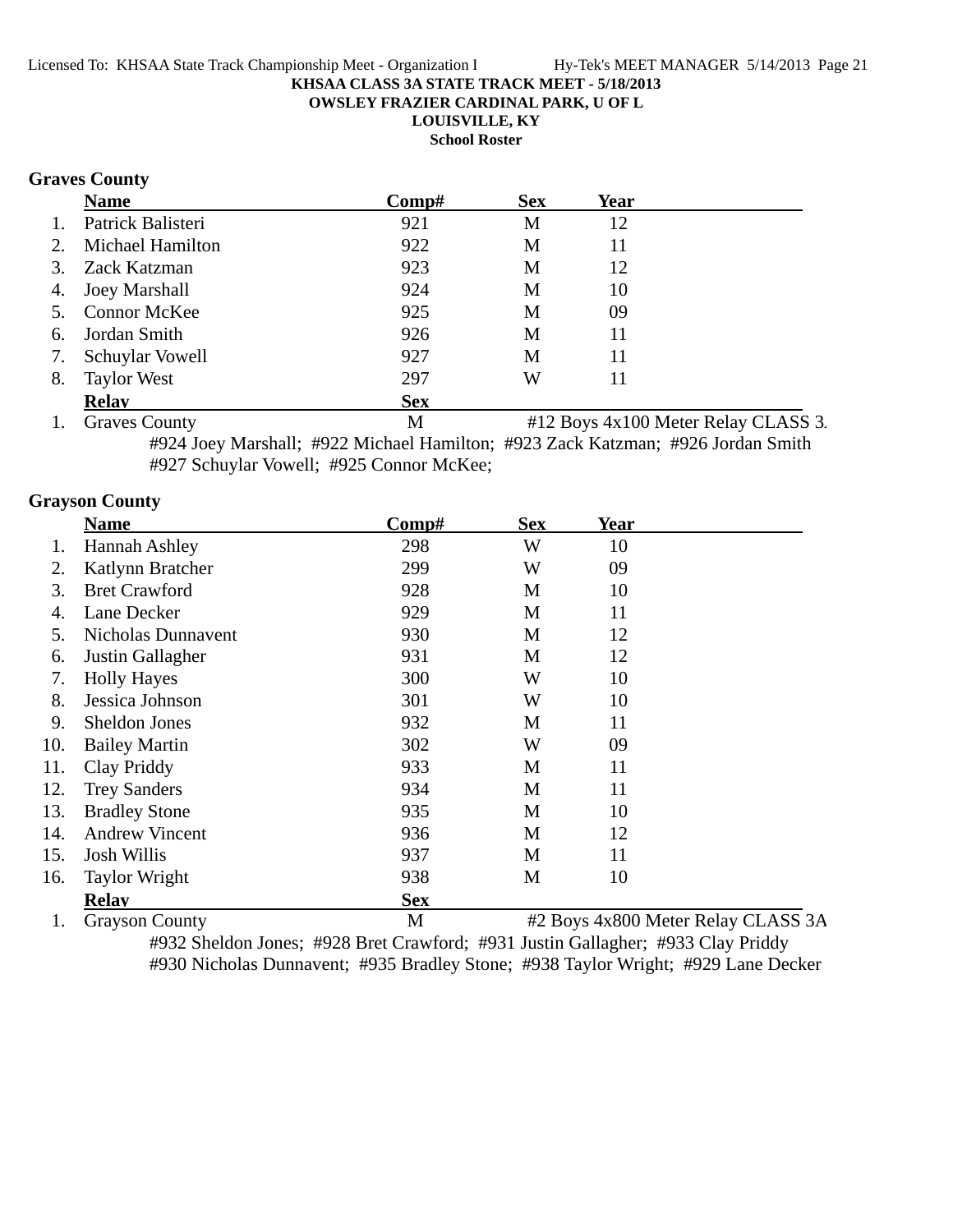**OWSLEY FRAZIER CARDINAL PARK, U OF L**

**LOUISVILLE, KY**

**School Roster**

### **Greenwood**

|     | <b>Name</b>                                                                       | Comp#      | <b>Sex</b>  | Year |                                      |
|-----|-----------------------------------------------------------------------------------|------------|-------------|------|--------------------------------------|
| 1.  | <b>Josh Amos</b>                                                                  | 939        | M           | 12   |                                      |
| 2.  | <b>Rachael Crenshaw</b>                                                           | 303        | W           | 11   |                                      |
| 3.  | <b>Allison Davis</b>                                                              | 304        | W           | 08   |                                      |
| 4.  | Caroline Davis                                                                    | 305        | W           | 11   |                                      |
| 5.  | <b>Kelsey Dinning</b>                                                             | 306        | W           | 07   |                                      |
| 6.  | Joseph Edwards                                                                    | 940        | M           | 12   |                                      |
| 7.  | <b>Shelby Gibson</b>                                                              | 307        | W           | 09   |                                      |
| 8.  | Alex Goff                                                                         | 941        | M           | 09   |                                      |
| 9.  | <b>Connor Hamilton</b>                                                            | 942        | M           | 12   |                                      |
| 10. | Nick Howell                                                                       | 943        | M           | 11   |                                      |
| 11. | Joey Hughes                                                                       | 944        | M           | 11   |                                      |
| 12. | Lauren Kessler                                                                    | 308        | W           | 12   |                                      |
| 13. | Madison Kristof                                                                   | 309        | W           | 12   |                                      |
| 14. | <b>Tyree Lancaster</b>                                                            | 945        | M           | 12   |                                      |
| 15. | <b>Emory McClard</b>                                                              | 310        | W           | 10   |                                      |
| 16. | Kareem Mitchell                                                                   | 946        | M           | 08   |                                      |
| 17. | <b>Ryan Osborne</b>                                                               | 947        | M           | 11   |                                      |
| 18. | Keith Prive                                                                       | 948        | M           | 11   |                                      |
| 19. | Lynda Scannell                                                                    | 311        | W           | 07   |                                      |
| 20. | Colin Sheehan                                                                     | 949        | M           | 10   |                                      |
| 21. | Sarah Suggs                                                                       | 312        | W           | 11   |                                      |
| 22. | <b>Shelby Swetmon</b>                                                             | 950        | M           | 12   |                                      |
| 23. | <b>Brandon Thomas</b>                                                             | 951        | M           | 11   |                                      |
| 24. | <b>Isaiah Thomas-Turner</b>                                                       | 952        | $\mathbf M$ | 12   |                                      |
| 25. | <b>Tanner Thompson</b>                                                            | 953        | M           | 12   |                                      |
| 26. | Fabian Villegas                                                                   | 954        | M           | 09   |                                      |
| 27. | <b>Trey Warren</b>                                                                | 955        | M           | 12   |                                      |
| 28. | <b>Jack Wassom</b>                                                                | 956        | M           | 10   |                                      |
| 29. | <b>Audrey Wiles</b>                                                               | 313        | W           | 07   |                                      |
| 30. | David Wiles                                                                       | 957        | M           | 09   |                                      |
|     | <b>Relay</b>                                                                      | <b>Sex</b> |             |      |                                      |
| 1.  | Greenwood                                                                         | W          |             |      | #23 Girls 4x400 Meter Relay CLASS 3. |
|     | #308 Lauren Kessler; #303 Rachael Crenshaw; #312 Sarah Suggs; #307 Shelby Gibson  |            |             |      |                                      |
|     | #306 Kelsey Dinning; #304 Allison Davis; #313 Audrey Wiles;                       |            |             |      |                                      |
| 2.  | Greenwood                                                                         | W          |             |      | #1 Girls 4x800 Meter Relay CLASS 3A  |
|     | #306 Kelsey Dinning; #304 Allison Davis; #310 Emory McClard; #312 Sarah Suggs     |            |             |      |                                      |
|     | #311 Lynda Scannell; #305 Caroline Davis;                                         |            |             |      |                                      |
| 3.  | Greenwood                                                                         | М          |             |      | #12 Boys 4x100 Meter Relay CLASS 3.  |
|     | #951 Brandon Thomas; #953 Tanner Thompson; #944 Joey Hughes; #945 Tyree Lancaster |            |             |      |                                      |
|     | #940 Joseph Edwards; #941 Alex Goff; #946 Kareem Mitchell;                        |            |             |      |                                      |

4. Greenwood M #24 Boys 4x400 Meter Relay CLASS 3. #947 Ryan Osborne; #946 Kareem Mitchell; #942 Connor Hamilton; #939 Josh Amos #955 Trey Warren; #948 Keith Prive; #954 Fabian Villegas;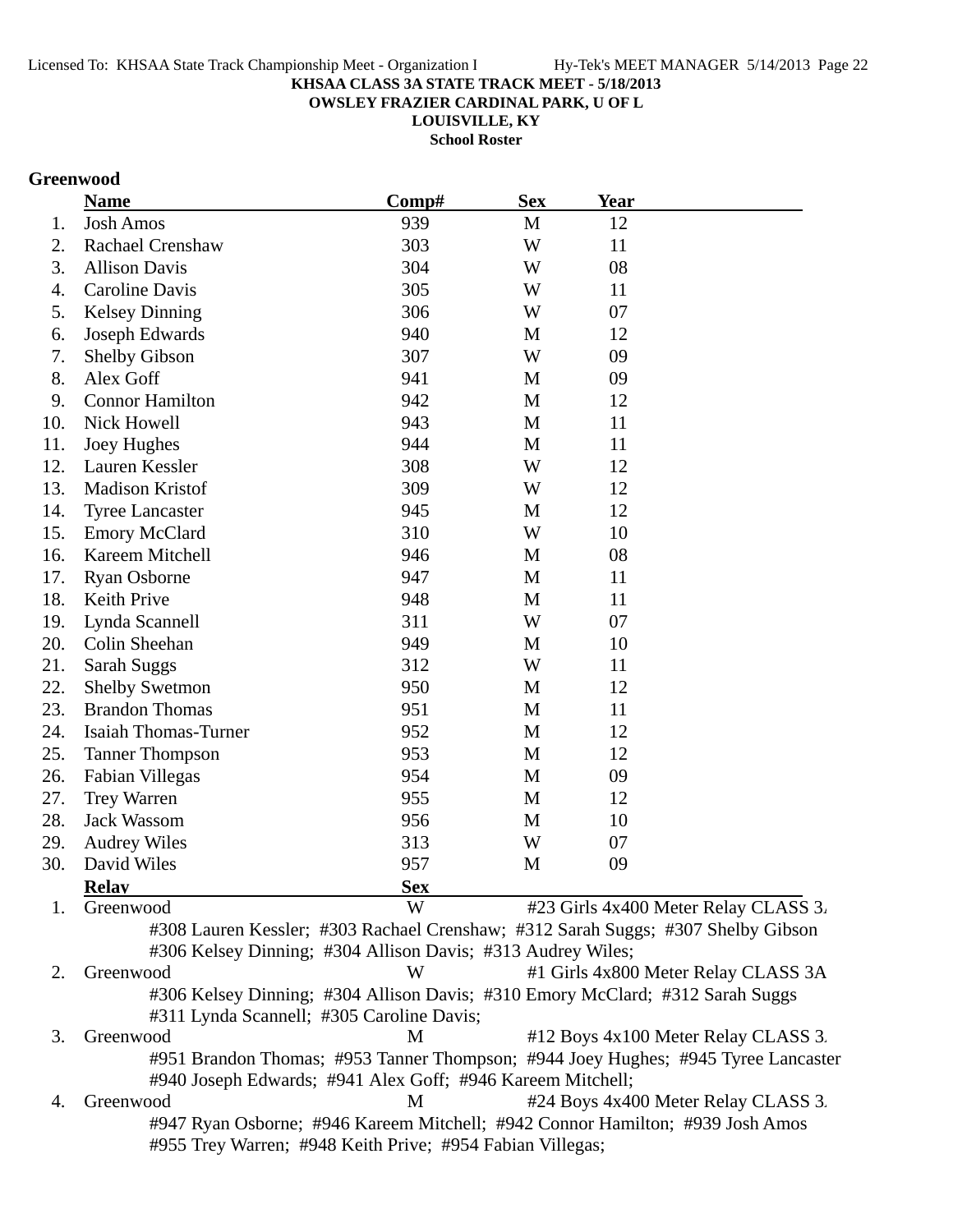**School Roster**

### **Greenwood**

| <b>Relay</b> | Sex                                                                  |                                                                             |  |
|--------------|----------------------------------------------------------------------|-----------------------------------------------------------------------------|--|
| 5. Greenwood | M                                                                    | #2 Boys 4x800 Meter Relay CLASS 3A                                          |  |
|              | #943 Nick Howell; #939 Josh Amos; #948 Keith Prive; #955 Trey Warren |                                                                             |  |
|              |                                                                      | #949 Colin Sheehan; #956 Jack Wassom; #957 David Wiles; #950 Shelby Swetmon |  |

#### **Henderson County**

|     | <b>Name</b>             | Comp#      | <b>Sex</b> | Year |                                     |
|-----|-------------------------|------------|------------|------|-------------------------------------|
| 1.  | Jordan Armstead         | 958        | M          | 12   |                                     |
| 2.  | Samantha Carter         | 314        | W          | 09   |                                     |
| 3.  | Keileen Chappell        | 959        | M          | 12   |                                     |
| 4.  | <b>Jonbenet Clark</b>   | 315        | W          | 10   |                                     |
| 5.  | Cain Cooper             | 960        | M          | 11   |                                     |
| 6.  | <b>Allyson Elliott</b>  | 316        | W          | 09   |                                     |
| 7.  | Logan Fredrick          | 961        | M          | 10   |                                     |
| 8.  | Johnsha Gregory         | 317        | W          | 12   |                                     |
| 9.  | Abbie Haynes            | 318        | W          | 09   |                                     |
| 10. | <b>Brooke Hensley</b>   | 319        | W          | 09   |                                     |
| 11. | Josh Miller             | 962        | M          | 12   |                                     |
| 12. | DeAsia Outlaw           | 320        | W          | 10   |                                     |
| 13. | <b>Taylor Rowley</b>    | 321        | W          | 09   |                                     |
| 14. | Zach Sohne              | 963        | М          | 12   |                                     |
| 15. | Jacob Stauffer          | 964        | M          | 10   |                                     |
| 16. | <b>Bethany Wicker</b>   | 322        | W          | 11   |                                     |
| 17. | Kyle Wilson             | 965        | M          | 12   |                                     |
| 18. | Loreal Wilson           | 323        | W          | 09   |                                     |
| 19. | Kevin Zamora            | 966        | M          | 11   |                                     |
|     | <b>Relav</b>            | <b>Sex</b> |            |      |                                     |
| 1.  | <b>Henderson County</b> | W          |            |      | #7 Girls 4x200 Meter Relay CLASS 3A |
|     |                         |            |            |      |                                     |

#314 Samantha Carter; #320 DeAsia Outlaw; #323 Loreal Wilson; #316 Allyson Elliott

#318 Abbie Haynes; #321 Taylor Rowley<br>2. Henderson County M M #24 Boys 4x400 Meter Relay CLASS 3. #965 Kyle Wilson; #966 Kevin Zamora; #963 Zach Sohne; #961 Logan Fredrick #964 Jacob Stauffer; #959 Keileen Chappell; #958 Jordan Armstead; #962 Josh Miller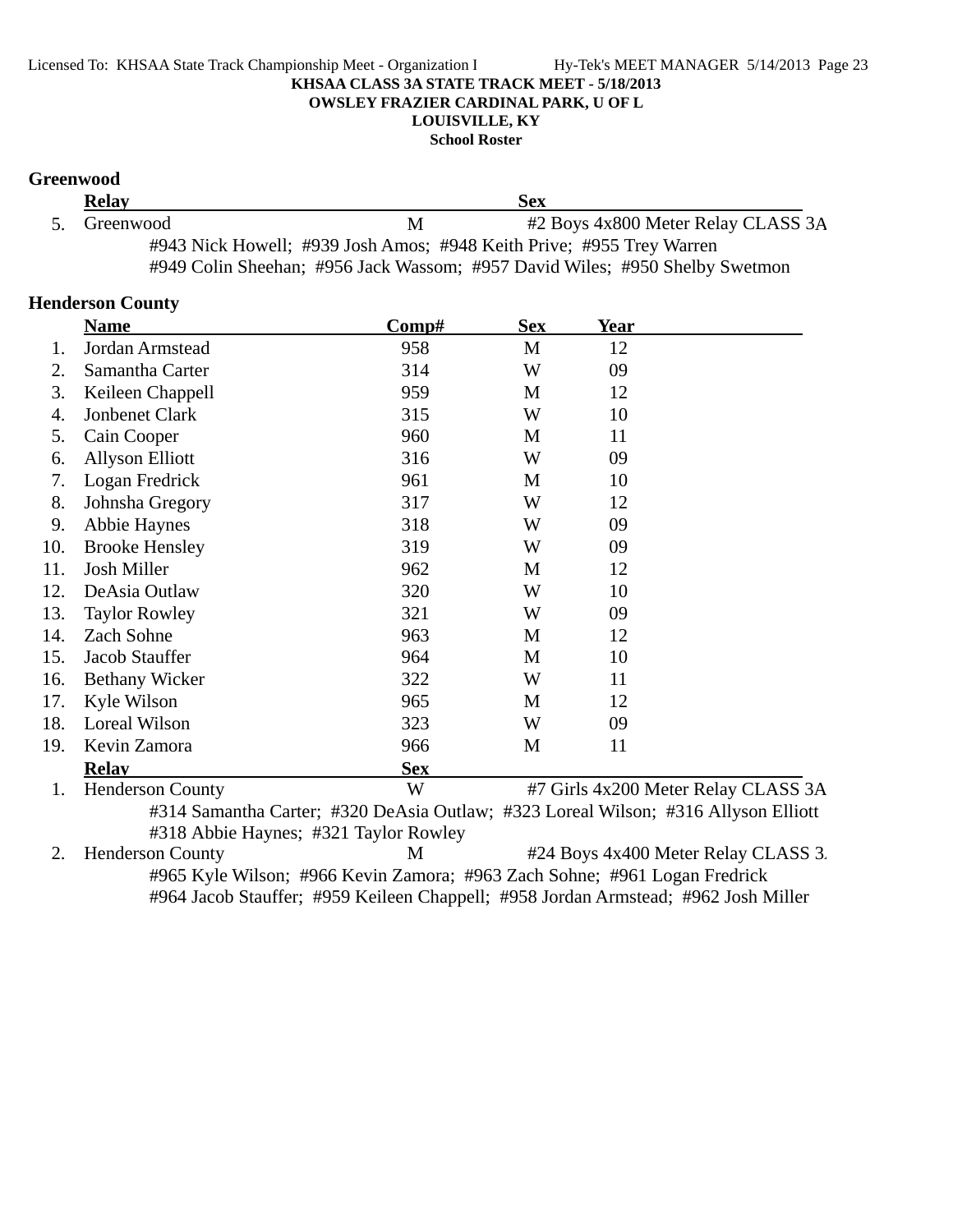**OWSLEY FRAZIER CARDINAL PARK, U OF L**

**LOUISVILLE, KY**

**School Roster**

### **Henry Clay**

|     | <b>Name</b>                                                                     | Comp#      | <b>Sex</b>  | <b>Year</b> |                                                                                           |
|-----|---------------------------------------------------------------------------------|------------|-------------|-------------|-------------------------------------------------------------------------------------------|
| 1.  | <b>William Atkins</b>                                                           | 967        | M           | 10          |                                                                                           |
| 2.  | <b>Austin Black</b>                                                             | 968        | M           | 11          |                                                                                           |
| 3.  | <b>Kelsey Briscoe</b>                                                           | 324        | W           | 11          |                                                                                           |
| 4.  | Dakhari Campbell                                                                | 969        | M           | 10          |                                                                                           |
| 5.  | Trisha Chism                                                                    | 325        | W           | 12          |                                                                                           |
| 6.  | Jarod Christopher                                                               | 970        | M           | 09          |                                                                                           |
| 7.  | Maya Collins-Paterson                                                           | 326        | W           | 10          |                                                                                           |
| 8.  | Aaliyah Cruse                                                                   | 327        | W           | 10          |                                                                                           |
| 9.  | <b>Ethan Fedele</b>                                                             | 971        | M           | 11          |                                                                                           |
| 10. | Breanna Fryer                                                                   | 328        | W           | 09          |                                                                                           |
| 11. | Caitlan Fryer                                                                   | 329        | W           | 09          |                                                                                           |
| 12. | Elijah Gibbs                                                                    | 972        | M           | 12          |                                                                                           |
| 13. | Cierra Henderson                                                                | 330        | W           | 11          |                                                                                           |
| 14. | <b>Sydney Hugle</b>                                                             | 973        | M           | 10          |                                                                                           |
| 15. | Davion Jackson                                                                  | 974        | $\mathbf M$ | 11          |                                                                                           |
| 16. | Alexis Jeanjaquet                                                               | 331        | W           | 12          |                                                                                           |
| 17. | <b>Austin Keene</b>                                                             | 975        | M           | 11          |                                                                                           |
| 18. | Sulav Khadka                                                                    | 976        | M           | 11          |                                                                                           |
| 19. | Ryan Lazur                                                                      | 977        | M           | 12          |                                                                                           |
| 20. | Anastasia Lyon                                                                  | 332        | W           | 12          |                                                                                           |
| 21. | <b>Kris Mattingly</b>                                                           | 978        | M           | 10          |                                                                                           |
| 22. | <b>Logan Parsons</b>                                                            | 979        | M           | 11          |                                                                                           |
| 23. | Harris Qazi                                                                     | 980        | M           | 11          |                                                                                           |
| 24. | Davonte Robinson                                                                | 981        | M           | 09          |                                                                                           |
| 25. | DeQuan Robinson                                                                 | 982        | M           | 10          |                                                                                           |
| 26. | Eliza Schaeffer                                                                 | 333        | W           | 09          |                                                                                           |
| 27. | Asiah Smith                                                                     | 334        | W           | 09          |                                                                                           |
| 28. | Casius Smith                                                                    | 983        | M           | 09          |                                                                                           |
| 29. | Jonathan Tokoko                                                                 | 984        | M           | 10          |                                                                                           |
| 30. | Sanquin Walker                                                                  | 985        | M           | 09          |                                                                                           |
| 31. | Malik Washington                                                                | 986        | M           | 12          |                                                                                           |
| 32. | <b>Guy York</b>                                                                 | 987        | M           | 09          |                                                                                           |
|     | <b>Relav</b>                                                                    | <b>Sex</b> |             |             |                                                                                           |
| 1.  | Henry Clay                                                                      | W          |             |             | #11 Girls 4x100 Meter Relay CLASS 3.                                                      |
|     | #332 Anastasia Lyon; #325 Trisha Chism; #334 Asiah Smith; #330 Cierra Henderson |            |             |             |                                                                                           |
|     |                                                                                 |            |             |             | #331 Alexis Jeanjaquet; #324 Kelsey Briscoe; #327 Aaliyah Cruse; #326 Maya Collins-Paters |
| 2.  | Henry Clay                                                                      | W          |             |             | #7 Girls 4x200 Meter Relay CLASS 3A                                                       |

#324 Kelsey Briscoe; #325 Trisha Chism; #332 Anastasia Lyon; #334 Asiah Smith #329 Caitlan Fryer; #330 Cierra Henderson; #327 Aaliyah Cruse; #328 Breanna Fryer

3. Henry Clay W #23 Girls 4x400 Meter Relay CLASS 3. #328 Breanna Fryer; #329 Caitlan Fryer; #330 Cierra Henderson; #331 Alexis Jeanjaquet #324 Kelsey Briscoe; #325 Trisha Chism; #334 Asiah Smith; #332 Anastasia Lyon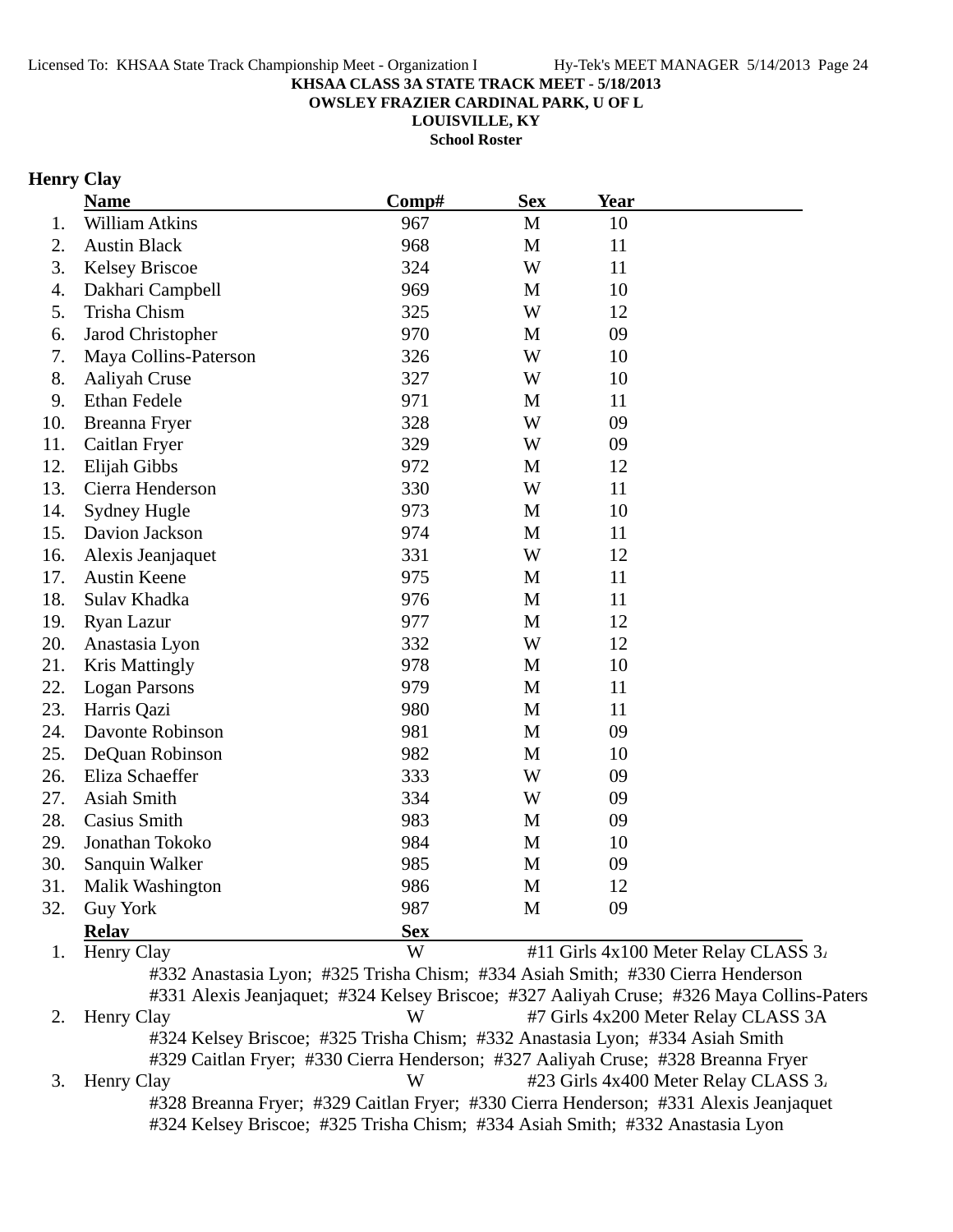#### Licensed To: KHSAA State Track Championship Meet - Organization I Hy-Tek's MEET MANAGER 5/14/2013 Page 25 **KHSAA CLASS 3A STATE TRACK MEET - 5/18/2013 OWSLEY FRAZIER CARDINAL PARK, U OF L LOUISVILLE, KY**

#### **School Roster**

### **Henry Clay**

|    | <b>Relay</b> |                | <b>Sex</b>                                                                            |
|----|--------------|----------------|---------------------------------------------------------------------------------------|
| 4. | Henry Clay   | M              | #12 Boys 4x100 Meter Relay CLASS 3.                                                   |
|    |              |                | #982 DeQuan Robinson; #973 Sydney Hugle; #974 Davion Jackson; #986 Malik Washington   |
|    |              |                | #981 Davonte Robinson; #969 Dakhari Campbell; #984 Jonathan Tokoko; #985 Sanquin Walk |
|    | Henry Clay   | М              | #8 Boys 4x200 Meter Relay CLASS 3A                                                    |
|    |              |                | #982 DeQuan Robinson; #986 Malik Washington; #974 Davion Jackson; #981 Davonte Robin  |
|    |              |                | #969 Dakhari Campbell; #973 Sydney Hugle; #983 Casius Smith; #975 Austin Keene        |
| 6. | Henry Clay   | M <sub>1</sub> | #24 Boys 4x400 Meter Relay CLASS 3.                                                   |
|    |              |                | #978 Kris Mattingly; #969 Dakhari Campbell; #975 Austin Keene; #974 Davion Jackson    |
|    |              |                | #981 Davonte Robinson; #982 DeQuan Robinson; #986 Malik Washington; #968 Austin Blacl |
|    | Henry Clay   | M              | #2 Boys 4x800 Meter Relay CLASS 3A                                                    |
|    |              |                | #980 Harris Qazi; #987 Guy York; #977 Ryan Lazur; #979 Logan Parsons                  |
|    |              |                | #971 Ethan Fedele; #976 Sulav Khadka; #970 Jarod Christopher; #967 William Atkins     |
|    |              |                |                                                                                       |

### **Iroquois Name Comp#** Sex Year<br>Aveveting Serging **Comp#** Sex Year 1. Augustine Sarafino 12

| Augustine Sarafino | 988 |  |  |
|--------------------|-----|--|--|
| 2. Travis Smith    | 989 |  |  |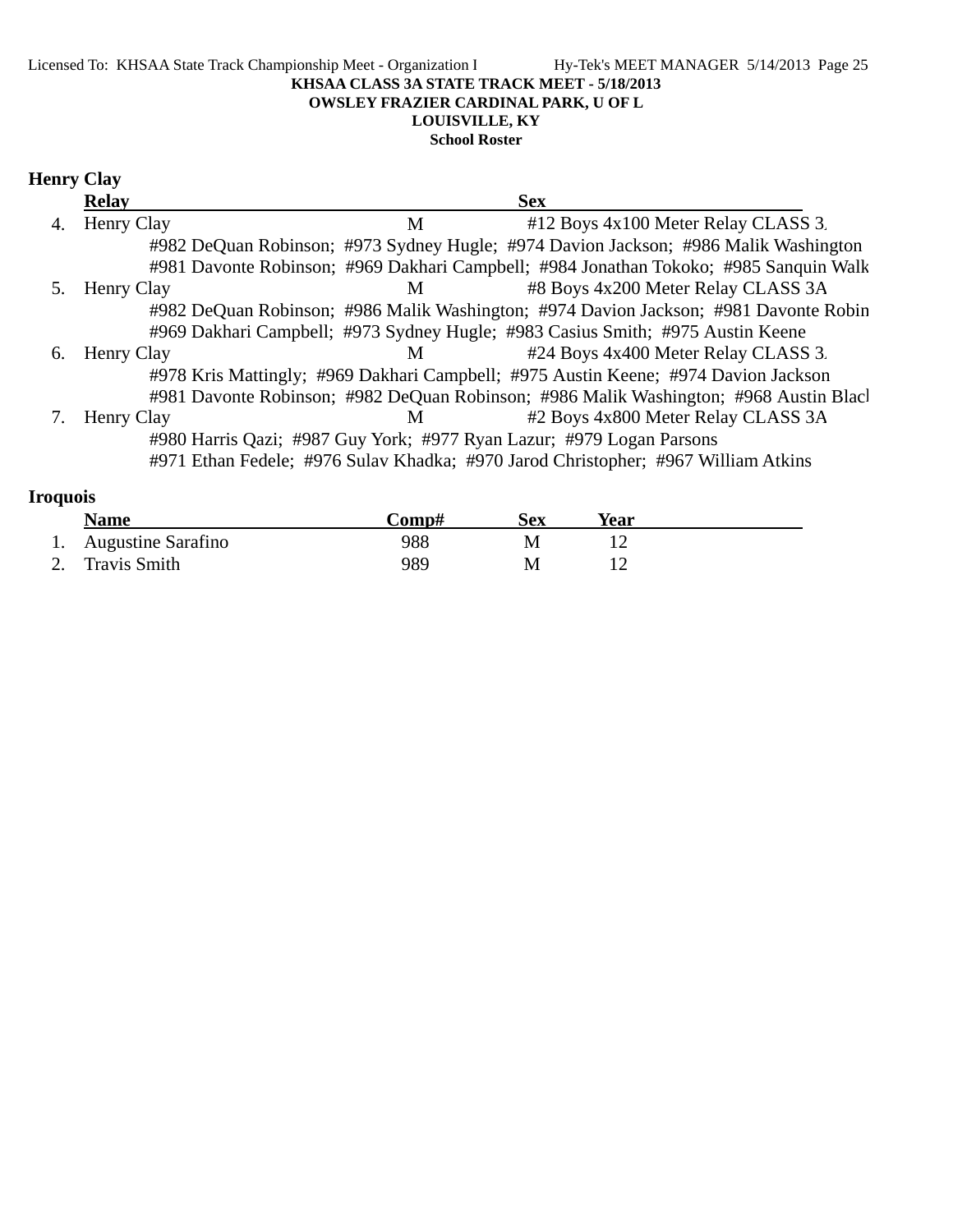**OWSLEY FRAZIER CARDINAL PARK, U OF L**

**LOUISVILLE, KY**

**School Roster**

### **John Hardin**

|     | <b>Name</b>             | Comp#      | <b>Sex</b>  | Year                                     |  |
|-----|-------------------------|------------|-------------|------------------------------------------|--|
| 1.  | Patricia Anderson       | 335        | W           | 11                                       |  |
| 2.  | Kaitlyn Arel            | 336        | W           | 10                                       |  |
| 3.  | Eric Avant              | 990        | M           | 12                                       |  |
| 4.  | Inna Bezhenar           | 337        | W           | 12                                       |  |
| 5.  | Johannesburg Boulware   | 991        | M           | 12                                       |  |
| 6.  | <b>Raliegh Boulware</b> | 992        | M           | 08                                       |  |
| 7.  | Sara Canada             | 338        | W           | 11                                       |  |
| 8.  | Jasmine Carter          | 339        | W           | 12                                       |  |
| 9.  | Korie Cleveland         | 993        | M           | 08                                       |  |
| 10. | Dimitri Cooper          | 994        | M           | 11                                       |  |
| 11. | Darren Cruz             | 995        | M           | 11                                       |  |
| 12. | Zantori Dickerson       | 340        | W           | 09                                       |  |
| 13. | <b>Ethan George</b>     | 996        | M           | 10                                       |  |
| 14. | Chrystal Guzman         | 341        | W           | 08                                       |  |
| 15. | Molly Haebig            | 342        | W           | 11                                       |  |
| 16. | <b>Houston Holloway</b> | 997        | M           | 11                                       |  |
| 17. | Sophia Jackson          | 343        | W           | 09                                       |  |
| 18. | Tyra Jackson            | 344        | W           | 09                                       |  |
| 19. | J'Anna Jones            | 345        | W           | 10                                       |  |
| 20. | Michael Kotarski        | 998        | M           | 09                                       |  |
| 21. | Erica Lampkin           | 346        | W           | 10                                       |  |
| 22. | Latisha Malloy          | 347        | W           | 12                                       |  |
| 23. | Kamren Parker           | 999        | M           | 12                                       |  |
| 24. | Eric Piernas            | 1000       | $\mathbf M$ | 10                                       |  |
| 25. | <b>Darius Sessions</b>  | 1001       | M           | 12                                       |  |
| 26. | Devonte Smith           | 1002       | M           | 10                                       |  |
| 27. | Regine Stateman         | 348        | W           | 12                                       |  |
| 28. | <b>Renee Stateman</b>   | 349        | W           | 12                                       |  |
| 29. | <b>Adrian Stewart</b>   | 1003       | M           | 12                                       |  |
| 30. | <b>Thomas Taylor</b>    | 1004       | M           | 11                                       |  |
| 31  | Shiann Washington       | 350        | W           | 12                                       |  |
| 32. | Kymberley Wiley         | 351        | W           | 11                                       |  |
| 33. | <b>Trevoris Wilson</b>  | 1005       | M           | 12                                       |  |
|     | <b>Relay</b>            | <b>Sex</b> |             |                                          |  |
|     | John Hardin             | W          |             | #11 Girls $4x100$ Meter Relay CLASS $3x$ |  |

2. John Hardin **W** #7 Girls 4x200 Meter Relay CLASS 3A #340 Zantori Dickerson; #348 Regine Stateman; #350 Shiann Washington; #347 Latisha Mallo #351 Kymberley Wiley; #344 Tyra Jackson; #346 Erica Lampkin; #338 Sara Canada 3. John Hardin W #23 Girls 4x400 Meter Relay CLASS 3. #340 Zantori Dickerson; #338 Sara Canada; #345 J'Anna Jones; #350 Shiann Washington

#346 Erica Lampkin; #348 Regine Stateman; #337 Inna Bezhenar; #341 Chrystal Guzman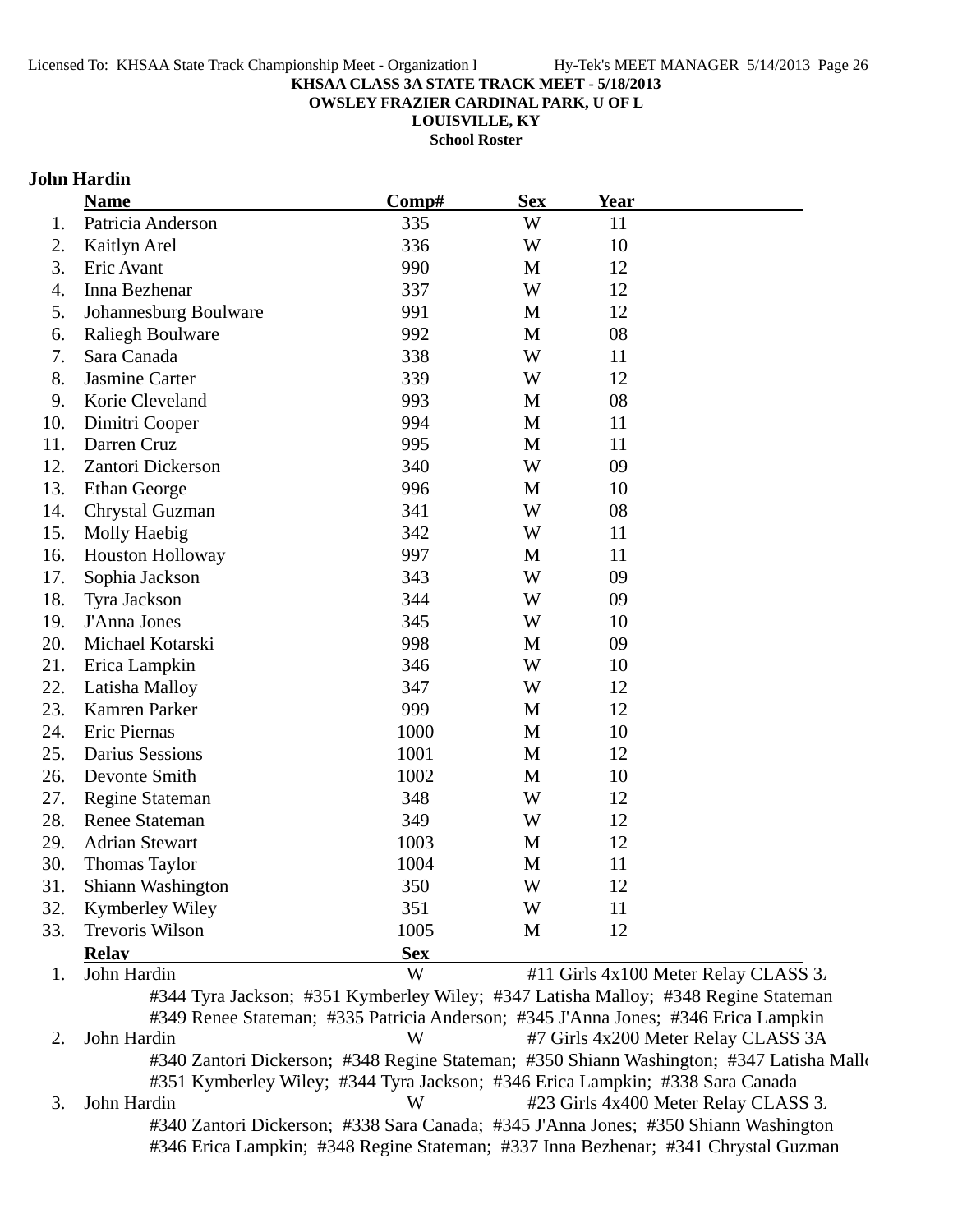#### Licensed To: KHSAA State Track Championship Meet - Organization I Hy-Tek's MEET MANAGER 5/14/2013 Page 27 **KHSAA CLASS 3A STATE TRACK MEET - 5/18/2013 OWSLEY FRAZIER CARDINAL PARK, U OF L LOUISVILLE, KY**

**School Roster**

#### **John Hardin**

|    | <b>Relay</b> |   | <b>Sex</b>                                                                              |  |
|----|--------------|---|-----------------------------------------------------------------------------------------|--|
| 4. | John Hardin  | W | #1 Girls 4x800 Meter Relay CLASS 3A                                                     |  |
|    |              |   | #338 Sara Canada; #337 Inna Bezhenar; #340 Zantori Dickerson; #341 Chrystal Guzman      |  |
|    |              |   | #345 J'Anna Jones; #342 Molly Haebig; #343 Sophia Jackson; #336 Kaitlyn Arel            |  |
|    | John Hardin  | M | #8 Boys 4x200 Meter Relay CLASS 3A                                                      |  |
|    |              |   | #1005 Trevoris Wilson; #1004 Thomas Taylor; #1001 Darius Sessions; #994 Dimitri Cooper  |  |
|    |              |   | #997 Houston Holloway; #993 Korie Cleveland; #1000 Eric Piernas; #1002 Devonte Smith    |  |
| 6. | John Hardin  | M | #24 Boys 4x400 Meter Relay CLASS 3.                                                     |  |
|    |              |   | #991 Johannesburg Boulware; #1005 Trevoris Wilson; #1003 Adrian Stewart; #1001 Darius S |  |
|    |              |   | #1004 Thomas Taylor; #999 Kamren Parker; #990 Eric Avant; #1002 Devonte Smith           |  |
|    | John Hardin  | M | #2 Boys 4x800 Meter Relay CLASS 3A                                                      |  |
|    |              |   | #991 Johannesburg Boulware; #1003 Adrian Stewart; #999 Kamren Parker; #995 Darren Cruz  |  |
|    |              |   | #998 Michael Kotarski; #996 Ethan George; #992 Raliegh Boulware; #1002 Devonte Smith    |  |

#### **Lafayette**

|     | <b>Name</b>            | Comp#      | <b>Sex</b> | Year                                |
|-----|------------------------|------------|------------|-------------------------------------|
|     | <b>Mason Alstatt</b>   | 1006       | M          | 09                                  |
| 2.  | Antonio Berger         | 1007       | M          | 10                                  |
| 3.  | Montazia Brown         | 352        | W          | 11                                  |
| 4.  | Javonte Butler         | 1008       | M          | 11                                  |
| 5.  | Amari Cowan            | 353        | W          | 12                                  |
| 6.  | <b>Trevon Donegon</b>  | 1009       | M          | 11                                  |
| 7.  | Lauren English         | 354        | W          | 12                                  |
| 8.  | Mitchell Kilgore       | 1010       | M          | 11                                  |
| 9.  | Joshua McCleary        | 1011       | M          | 11                                  |
| 10. | <b>Conner Morrison</b> | 1012       | M          | 10                                  |
| 11. | Miranda Mullins        | 355        | W          | 12                                  |
| 12. | Jaylen Oxedine         | 1013       | M          | 12                                  |
| 13. | Malik Robinson         | 1014       | M          | 10                                  |
| 14. | Olivia Rodrigue        | 356        | W          | 12                                  |
| 15. | John Spencer           | 1015       | M          | 11                                  |
| 16. | Landon Young           | 1016       | M          | 09                                  |
|     | <b>Relav</b>           | <b>Sex</b> |            |                                     |
|     | Lafayette              | M          |            | #12 Boys 4x100 Meter Relay CLASS 3. |

#1006 Mason Alstatt; #1008 Javonte Butler; #1014 Malik Robinson; #1013 Jaylen Oxedine #1009 Trevon Donegon; #1007 Antonio Berger;

2. Lafayette M  $\#8$  Boys 4x200 Meter Relay CLASS 3A #1007 Antonio Berger; #1009 Trevon Donegon; #1008 Javonte Butler; #1013 Jaylen Oxedine #1014 Malik Robinson; #1006 Mason Alstatt;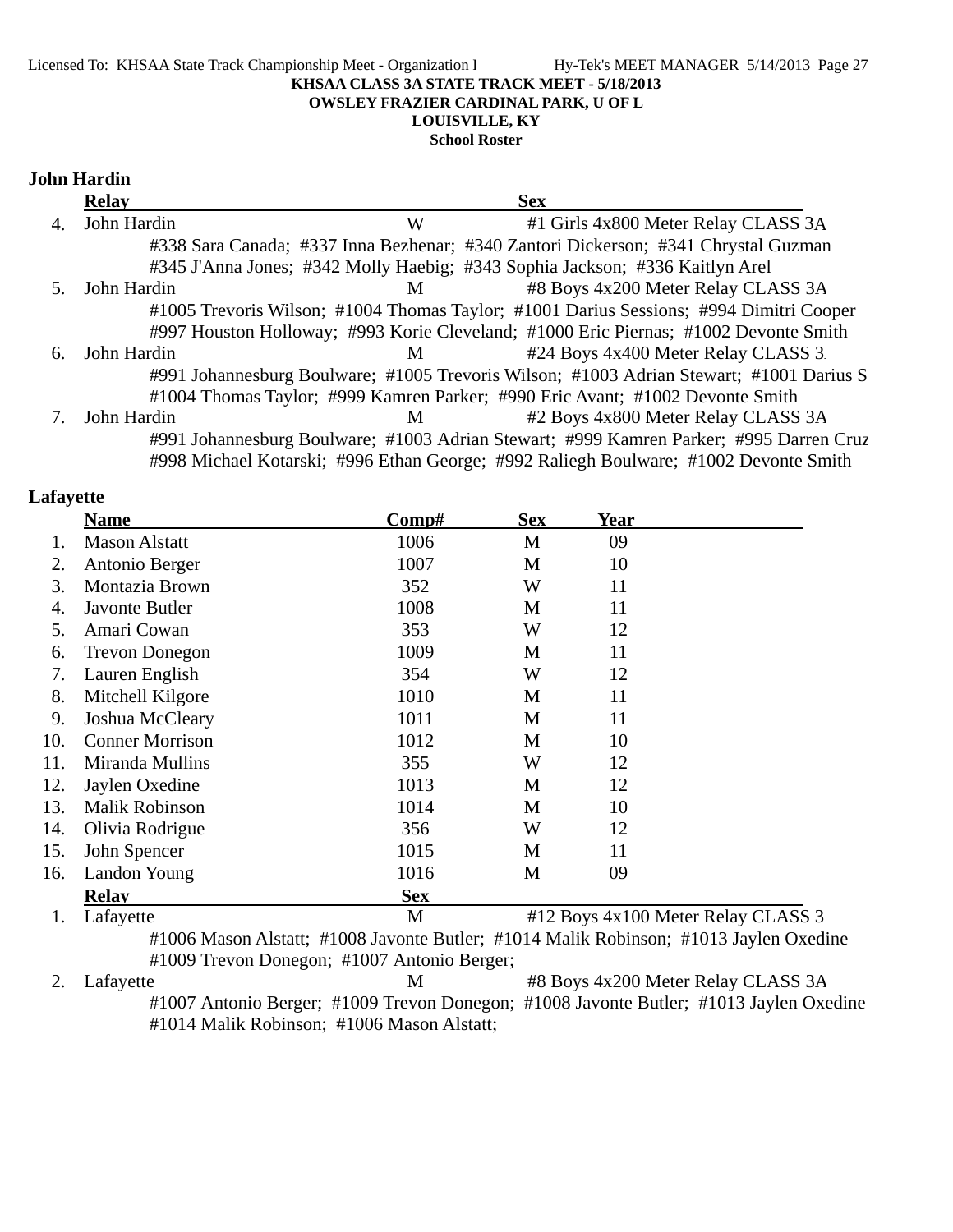**OWSLEY FRAZIER CARDINAL PARK, U OF L**

## **LOUISVILLE, KY**

**School Roster**

### **Lincoln County**

|    | <b>Name</b>      | $\bf Comp\#$ | <b>Sex</b> | Year |  |
|----|------------------|--------------|------------|------|--|
| 1. | Alex Bunch       | 357          | W          |      |  |
|    | 2. Brian Carlson | 1017         | M          |      |  |
|    | 3. Morgan Gorley | 358          | W          | 09   |  |
|    | 4. Katie King    | 359          | W          | 09   |  |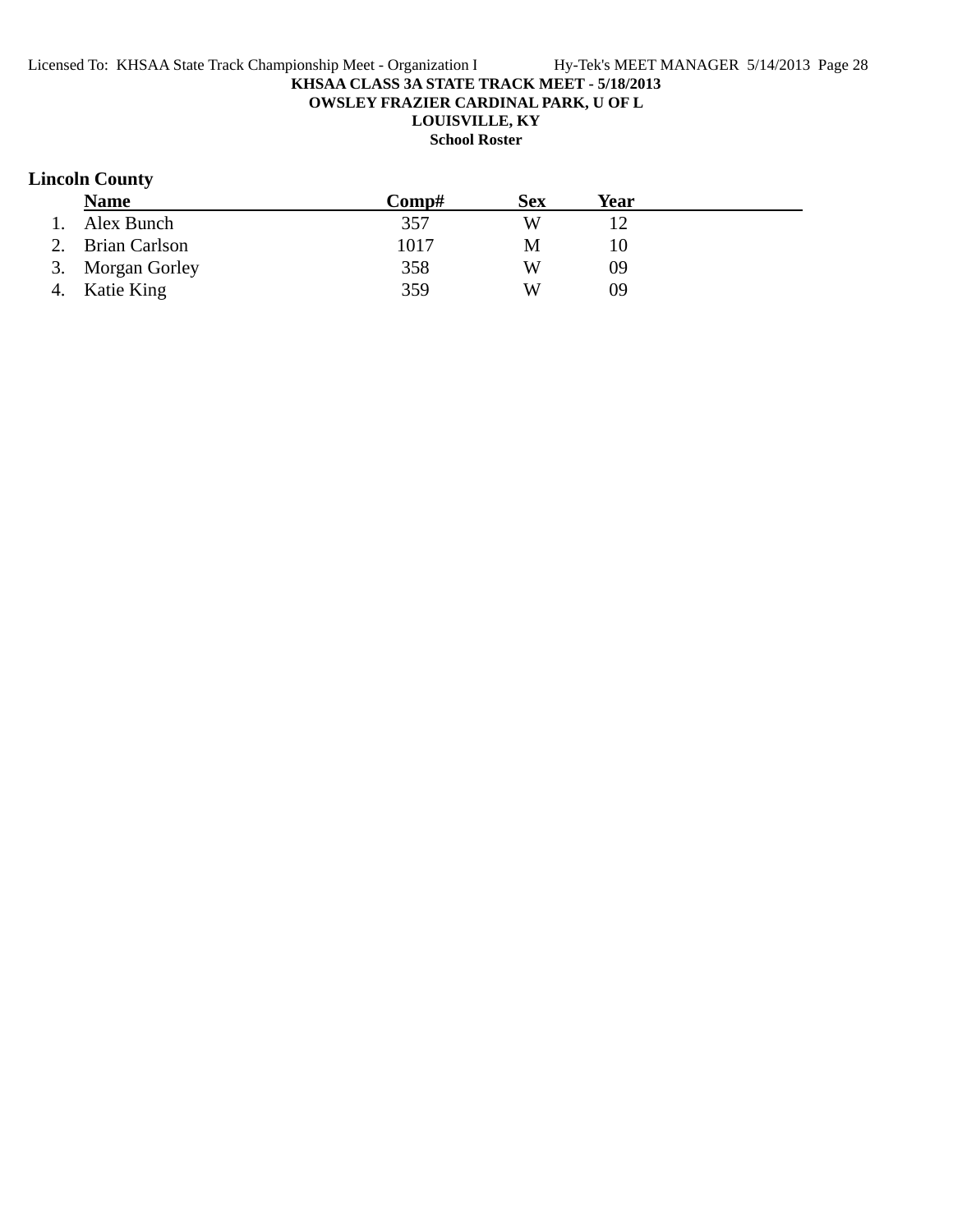**OWSLEY FRAZIER CARDINAL PARK, U OF L**

**LOUISVILLE, KY**

**School Roster**

#### **Madison Central**

|     | <b>Name</b>              | Comp# | <b>Sex</b> | Year |  |
|-----|--------------------------|-------|------------|------|--|
| 1.  | Kenjah Bosley            | 1018  | M          | 12   |  |
| 2.  | <b>Shadae Bosley</b>     | 360   | W          | 11   |  |
| 3.  | <b>Larryn Brooks</b>     | 361   | W          | 12   |  |
| 4.  | <b>Matthew Brooks</b>    | 1019  | M          | 12   |  |
| 5.  | Howie Chenault           | 1020  | M          | 12   |  |
| 6.  | <b>Meghan Clemmons</b>   | 362   | W          | 11   |  |
| 7.  | Alexis Conner            | 363   | W          | 09   |  |
| 8.  | Korrion Crier            | 1021  | M          | 09   |  |
| 9.  | <b>Mason Crump</b>       | 1022  | M          | 11   |  |
| 10. | Emi Deck                 | 364   | W          | 11   |  |
| 11. | Kaitlin Eckman           | 365   | W          | 12   |  |
| 12. | <b>Malcom Ellis</b>      | 1023  | M          | 10   |  |
| 13. | Raychell Estenson        | 366   | W          | 11   |  |
| 14. | <b>Brennan Fields</b>    | 1024  | M          | 09   |  |
| 15. | <b>Lizzy Fort</b>        | 367   | W          | 09   |  |
| 16. | Sarah Franklin           | 368   | W          | 12   |  |
| 17. | Daniel Guy               | 1025  | M          | 12   |  |
| 18. | <b>Courtney Harrison</b> | 369   | W          | 11   |  |
| 19. | <b>Cameron Hatchett</b>  | 1026  | M          | 12   |  |
| 20. | Hannah Hazelwood         | 370   | W          | 10   |  |
| 21. | Cameron Ikard            | 1027  | M          | 09   |  |
| 22. | Zach Jarvis              | 1028  | M          | 12   |  |
| 23. | <b>Emily Jones</b>       | 371   | W          | 09   |  |
| 24. | Sam Jones                | 1029  | M          | 10   |  |
| 25. | Anna Knox                | 372   | W          | 11   |  |
| 26. | Levi Knutson             | 1030  | M          | 10   |  |
| 27. | <b>Riley Lane</b>        | 373   | W          | 12   |  |
| 28. | Julia Manning            | 374   | W          | 09   |  |
| 29. | Anna Marshall            | 375   | W          | 10   |  |
| 30. | <b>Ethan Minerich</b>    | 1031  | M          | 11   |  |
| 31. | <b>Edith Moses</b>       | 376   | W          | 10   |  |
| 32. | Daniel Parke             | 1032  | M          | 12   |  |
| 33. | <b>Brandon Parks</b>     | 1033  | M          | 12   |  |
| 34. | <b>Kristen Parsley</b>   | 377   | W          | 10   |  |
| 35. | Luis Rosaldo             | 1034  | M          | 11   |  |
| 36. | Gabriella Sabino         | 378   | W          | 12   |  |
| 37. | Ivanna Sabino            | 379   | W          | 09   |  |
| 38. | Griffin Sexton           | 1035  | M          | 09   |  |
| 39. | Maxwell Snyder           | 1036  | M          | 12   |  |
| 40. | Maryssa Stewart          | 380   | W          | 11   |  |
| 41. | <b>Alexis Wagers</b>     | 381   | W          | 11   |  |
| 42. | Johan Williams           | 1037  | M          | 09   |  |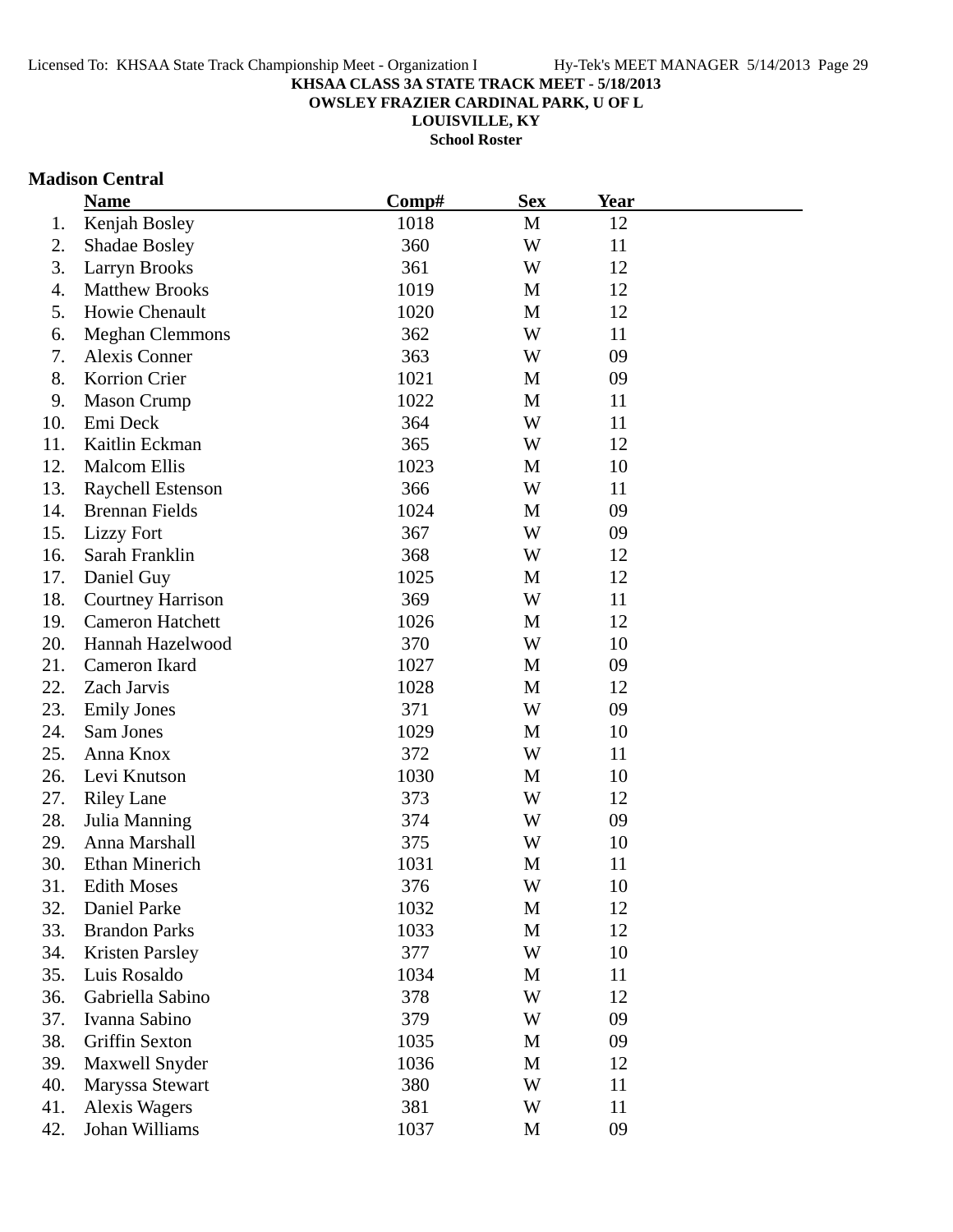**OWSLEY FRAZIER CARDINAL PARK, U OF L**

### **LOUISVILLE, KY**

**School Roster**

#### **Madison Central**

|             | <b>Relay</b>           |            | <b>Sex</b>                                                                            |
|-------------|------------------------|------------|---------------------------------------------------------------------------------------|
|             | <b>Relav</b>           | <b>Sex</b> |                                                                                       |
| 1.          | <b>Madison Central</b> | W          | #11 Girls 4x100 Meter Relay CLASS 3.                                                  |
|             |                        |            | #366 Raychell Estenson; #367 Lizzy Fort; #376 Edith Moses; #377 Kristen Parsley       |
|             |                        |            | #361 Larryn Brooks; #364 Emi Deck; #373 Riley Lane; #370 Hannah Hazelwood             |
| $2^{\circ}$ | <b>Madison Central</b> | W          | #7 Girls 4x200 Meter Relay CLASS 3A                                                   |
|             |                        |            | #363 Alexis Conner; #377 Kristen Parsley; #380 Maryssa Stewart; #361 Larryn Brooks    |
|             |                        |            | #373 Riley Lane; #367 Lizzy Fort; #366 Raychell Estenson; #376 Edith Moses            |
| 3.          | <b>Madison Central</b> | W          | #23 Girls 4x400 Meter Relay CLASS 3.                                                  |
|             |                        |            | #363 Alexis Conner; #360 Shadae Bosley; #381 Alexis Wagers; #373 Riley Lane           |
|             |                        |            | #368 Sarah Franklin; #378 Gabriella Sabino; #379 Ivanna Sabino; #380 Maryssa Stewart  |
| 4.          | <b>Madison Central</b> | W          | #1 Girls 4x800 Meter Relay CLASS 3A                                                   |
|             |                        |            | #365 Kaitlin Eckman; #360 Shadae Bosley; #368 Sarah Franklin; #378 Gabriella Sabino   |
|             |                        |            | #372 Anna Knox; #374 Julia Manning; #371 Emily Jones; #375 Anna Marshall              |
| .5          | <b>Madison Central</b> | M          | #12 Boys 4x100 Meter Relay CLASS 3.                                                   |
|             |                        |            | #1023 Malcom Ellis; #1030 Levi Knutson; #1021 Korrion Crier; #1018 Kenjah Bosley      |
|             |                        |            | #1025 Daniel Guy; #1037 Johan Williams; #1034 Luis Rosaldo; #1032 Daniel Parke        |
| 6.          | <b>Madison Central</b> | M          | #8 Boys 4x200 Meter Relay CLASS 3A                                                    |
|             |                        |            | #1032 Daniel Parke; #1030 Levi Knutson; #1037 Johan Williams; #1021 Korrion Crier     |
|             |                        |            | #1025 Daniel Guy; #1018 Kenjah Bosley; #1023 Malcom Ellis; #1034 Luis Rosaldo         |
| 7.          | <b>Madison Central</b> | M          | #24 Boys 4x400 Meter Relay CLASS 3.                                                   |
|             |                        |            | #1028 Zach Jarvis; #1026 Cameron Hatchett; #1032 Daniel Parke; #1021 Korrion Crier    |
|             |                        |            | #1034 Luis Rosaldo; #1035 Griffin Sexton; #1036 Maxwell Snyder; #1027 Cameron Ikard   |
| 8.          | <b>Madison Central</b> | M          | #2 Boys 4x800 Meter Relay CLASS 3A                                                    |
|             |                        |            | #1020 Howie Chenault; #1035 Griffin Sexton; #1028 Zach Jarvis; #1036 Maxwell Snyder   |
|             |                        |            | #1026 Cameron Hatchett; #1024 Brennan Fields; #1022 Mason Crump; #1031 Ethan Minerich |

### **Madisonville North Hopkins**

|    | <b>Name</b>           | Comp#      | <b>Sex</b> | Year |  |
|----|-----------------------|------------|------------|------|--|
|    | Julia Borders         | 382        | W          | 11   |  |
|    | Isaac Couch           | 1038       | M          | 10   |  |
| 3. | <b>Taylor Hampton</b> | 383        | W          | 11   |  |
| 4. | <b>Ashlyn Hawkins</b> | 384        | W          | 08   |  |
| 5. | Earl Leonard          | 1039       | M          | 10   |  |
| 6. | <b>Cameron Luster</b> | 1040       | M          | 10   |  |
|    | Aleah Nix             | 385        | W          | 09   |  |
| 8. | Erika Wallace         | 386        | W          | 09   |  |
|    | <b>Relav</b>          | <b>Sex</b> |            |      |  |

1. Madisonville North Hopkins W #1 Girls 4x800 Meter Relay CLASS 3A

#383 Taylor Hampton; #382 Julia Borders; #384 Ashlyn Hawkins; #386 Erika Wallace #385 Aleah Nix;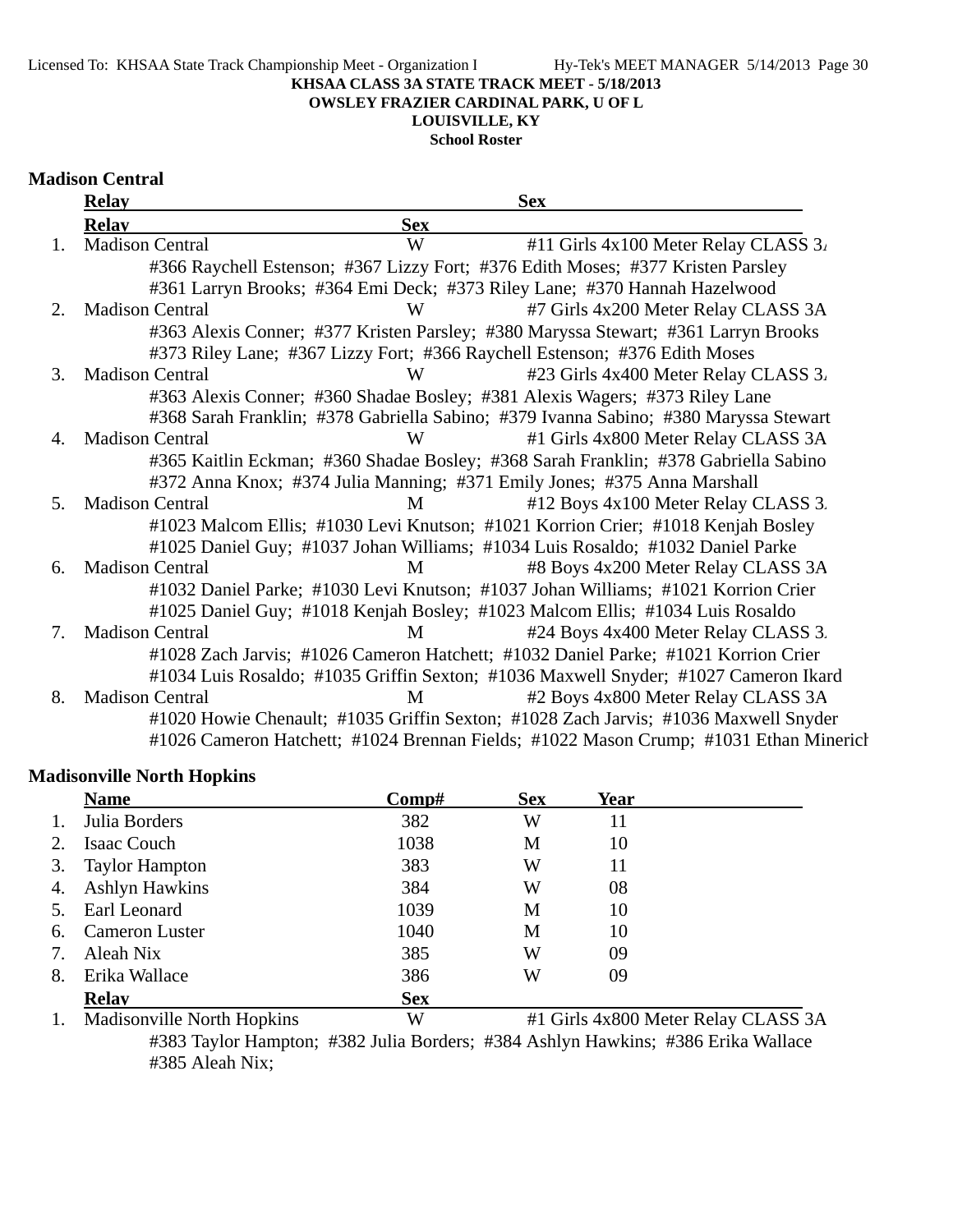**OWSLEY FRAZIER CARDINAL PARK, U OF L**

**LOUISVILLE, KY School Roster**

### **Male**

|     | <b>Name</b>               | Comp# | <b>Sex</b> | <b>Year</b> |  |
|-----|---------------------------|-------|------------|-------------|--|
| 1.  | <b>Spencer Barrios</b>    | 1041  | M          | 11          |  |
| 2.  | John Boyette              | 1042  | M          | 12          |  |
| 3.  | Tim Braden                | 1043  | M          | 12          |  |
| 4.  | <b>Meghan Cleary</b>      | 387   | W          | 12          |  |
| 5.  | <b>Mariah Collins</b>     | 388   | W          | 11          |  |
| 6.  | <b>Breana Conway</b>      | 389   | W          | 11          |  |
| 7.  | Dominique Edmonds         | 390   | W          | 11          |  |
| 8.  | Jordan Fields             | 1044  | M          | 11          |  |
| 9.  | Taylor Flanagan           | 1045  | M          | 12          |  |
| 10. | <b>Rhiann Fleming</b>     | 391   | W          | 12          |  |
| 11. | <b>Joey Garber</b>        | 1046  | M          | 12          |  |
| 12. | Devin Gentry              | 1047  | M          | 09          |  |
| 13. | Delana Gilkey             | 392   | W          | 12          |  |
| 14. | <b>Corrion Green</b>      | 1048  | M          | 10          |  |
| 15. | Melvin Hall               | 1049  | M          | 11          |  |
| 16. | <b>Avery Haynes</b>       | 1050  | M          | 11          |  |
| 17. | Savannah Heckman          | 393   | W          | 09          |  |
| 18. | Cayla Johnson             | 394   | W          | 12          |  |
| 19. | <b>Emily Johnson</b>      | 395   | W          | 12          |  |
| 20. | Katie Johnson             | 396   | W          | 12          |  |
| 21. | Kenya Johnson             | 397   | W          | 12          |  |
| 22. | <b>Tyler Klain</b>        | 1051  | M          | 10          |  |
| 23. | Jasmine Kraft             | 398   | W          | 12          |  |
| 24. | <b>Taylor Kraft</b>       | 399   | W          | 09          |  |
| 25. | Mariah Love               | 400   | W          | 12          |  |
| 26. | <b>Andrew Martin</b>      | 1052  | M          | 12          |  |
| 27. | Amber Moorman             | 401   | W          | 12          |  |
| 28. | Mackenzie Nevill          | 402   | W          | 10          |  |
| 29. | <b>Marque Northington</b> | 1053  | M          | 11          |  |
| 30. | Kenneth Ott               | 1054  | M          | 10          |  |
| 31. | Will Parker               | 1055  | M          | 10          |  |
| 32. | <b>Kamon Phillips</b>     | 1056  | M          | 11          |  |
| 33. | Jonah Quire               | 1057  | M          | 10          |  |
| 34. | Jazlyn Rowan              | 403   | W          | 09          |  |
| 35. | <b>Rashon Saddler</b>     | 1058  | M          | 12          |  |
| 36. | Ramone Slocum             | 1059  | M          | 09          |  |
| 37. | Kristen Smith             | 404   | W          | 11          |  |
| 38. | <b>Alexius Stevenson</b>  | 405   | W          | 10          |  |
| 39. | <b>Tyler Stevenson</b>    | 1060  | M          | 12          |  |
| 40. | Taliyah Townsend          | 406   | W          | 09          |  |
| 41. | Torian Vaughn             | 1061  | M          | 12          |  |
| 42. | Shaelyn Waller            | 407   | W          | 10          |  |
| 43. | Marcus Whitaker           | 1062  | M          | 12          |  |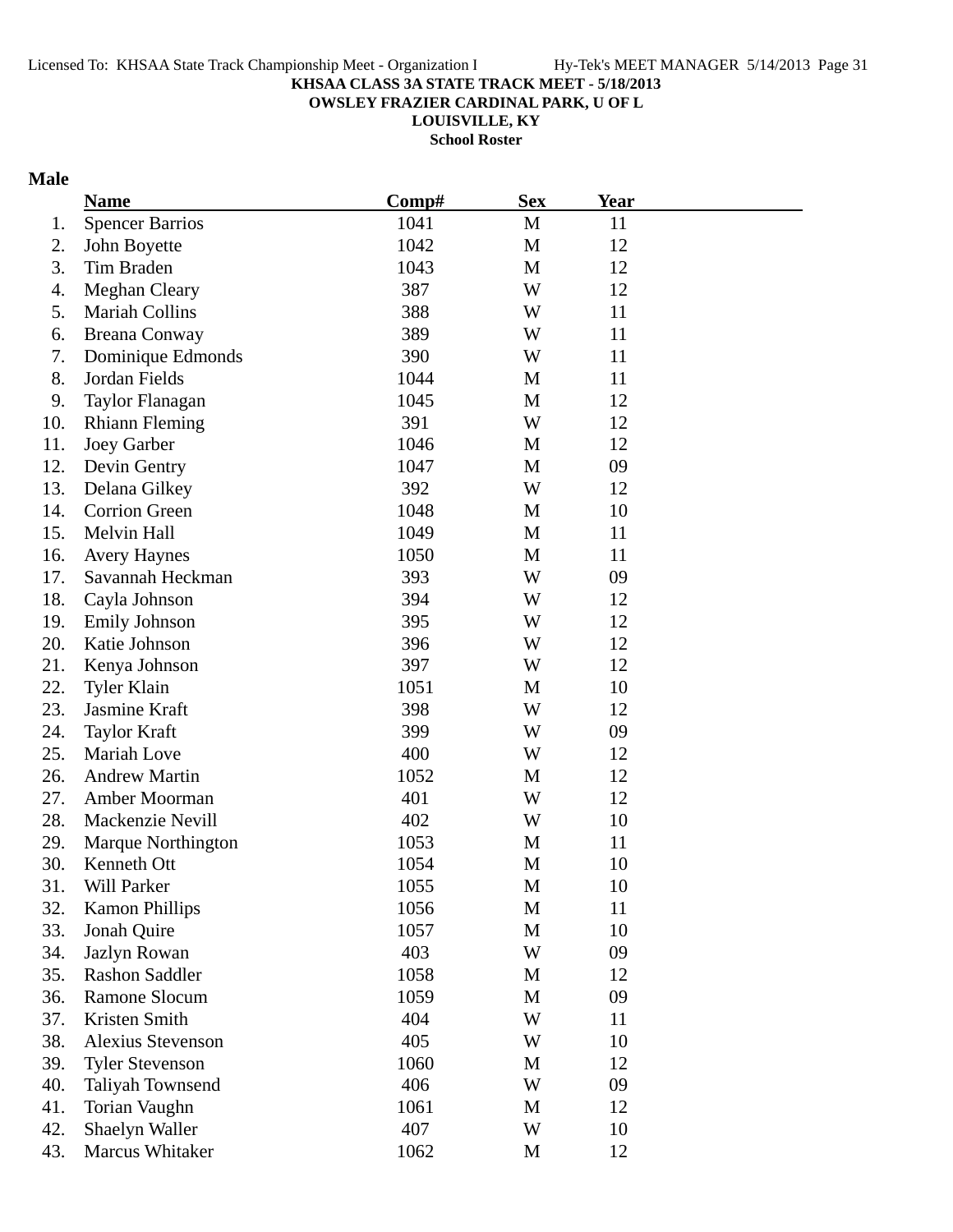Licensed To: KHSAA State Track Championship Meet - Organization I Hy-Tek's MEET MANAGER 5/14/2013 Page 32

#### **KHSAA CLASS 3A STATE TRACK MEET - 5/18/2013**

**OWSLEY FRAZIER CARDINAL PARK, U OF L**

**LOUISVILLE, KY**

**School Roster**

### **Male**

|     | <b>Name</b>  |                        | Comp#                                                                                   | <b>Sex</b> | <b>Year</b>                          |  |
|-----|--------------|------------------------|-----------------------------------------------------------------------------------------|------------|--------------------------------------|--|
| 44. |              | Jeromy Williams        | 1063                                                                                    | M          | 11                                   |  |
| 45. |              | <b>Brevin Woodford</b> | 1064                                                                                    | M          | 11                                   |  |
|     | <b>Relay</b> |                        | <b>Sex</b>                                                                              |            |                                      |  |
| 1.  | Male         |                        | W                                                                                       |            | #11 Girls 4x100 Meter Relay CLASS 3. |  |
|     |              |                        | #398 Jasmine Kraft; #390 Dominique Edmonds; #388 Mariah Collins; #407 Shaelyn Waller    |            |                                      |  |
|     |              |                        | #406 Taliyah Townsend; #396 Katie Johnson; #403 Jazlyn Rowan; #399 Taylor Kraft         |            |                                      |  |
| 2.  | Male         |                        | W                                                                                       |            | #7 Girls 4x200 Meter Relay CLASS 3A  |  |
|     |              |                        | #406 Taliyah Townsend; #398 Jasmine Kraft; #390 Dominique Edmonds; #388 Mariah Collin:  |            |                                      |  |
|     |              |                        | #399 Taylor Kraft; #396 Katie Johnson; #407 Shaelyn Waller; #403 Jazlyn Rowan           |            |                                      |  |
| 3.  | Male         |                        | W                                                                                       |            | #23 Girls 4x400 Meter Relay CLASS 3. |  |
|     |              |                        | #406 Taliyah Townsend; #401 Amber Moorman; #403 Jazlyn Rowan; #388 Mariah Collins       |            |                                      |  |
|     |              |                        | #395 Emily Johnson; #396 Katie Johnson; #404 Kristen Smith; #397 Kenya Johnson          |            |                                      |  |
| 4.  | Male         |                        | W                                                                                       |            | #1 Girls 4x800 Meter Relay CLASS 3A  |  |
|     |              |                        | #401 Amber Moorman; #395 Emily Johnson; #389 Breana Conway; #393 Savannah Heckman       |            |                                      |  |
|     |              |                        | #404 Kristen Smith; #396 Katie Johnson; #391 Rhiann Fleming; #394 Cayla Johnson         |            |                                      |  |
| 5.  | Male         |                        | M                                                                                       |            | #8 Boys 4x200 Meter Relay CLASS 3A   |  |
|     |              |                        | #1047 Devin Gentry; #1062 Marcus Whitaker; #1050 Avery Haynes; #1063 Jeromy Williams    |            |                                      |  |
|     |              |                        | #1044 Jordan Fields; #1053 Marque Northington; #1061 Torian Vaughn; #1048 Corrion Green |            |                                      |  |
| 6.  | Male         |                        | M                                                                                       |            | #24 Boys 4x400 Meter Relay CLASS 3.  |  |
|     |              |                        | #1062 Marcus Whitaker; #1045 Taylor Flanagan; #1046 Joey Garber; #1061 Torian Vaughn    |            |                                      |  |
|     |              |                        | #1049 Melvin Hall; #1059 Ramone Slocum; #1047 Devin Gentry; #1042 John Boyette          |            |                                      |  |
| 7.  | Male         |                        | M                                                                                       |            | #2 Boys 4x800 Meter Relay CLASS 3A   |  |
|     |              |                        | #1054 Kenneth Ott; #1041 Spencer Barrios; #1056 Kamon Phillips; #1051 Tyler Klain       |            |                                      |  |
|     |              |                        | #1046 Joey Garber; #1045 Taylor Flanagan; #1064 Brevin Woodford;                        |            |                                      |  |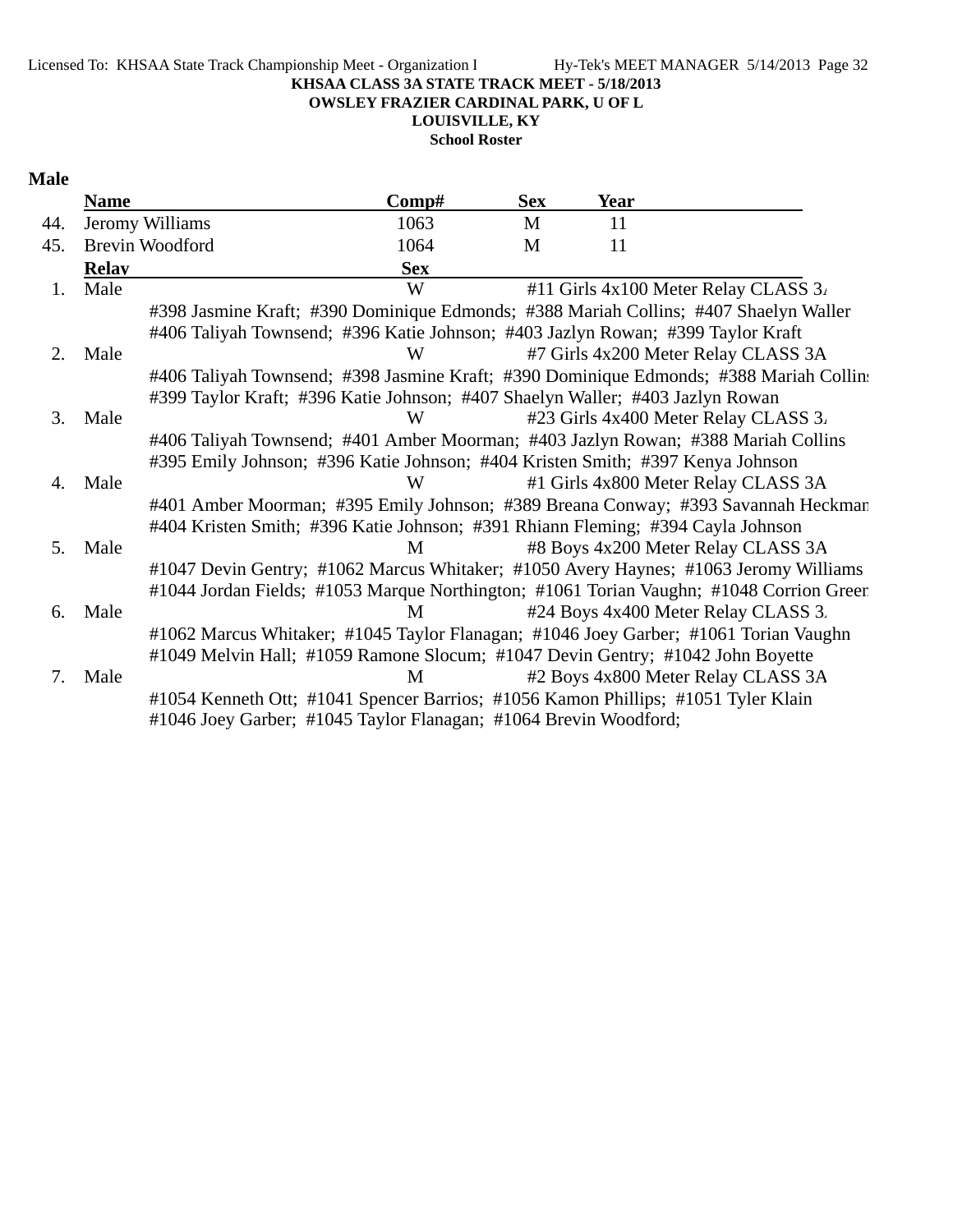**OWSLEY FRAZIER CARDINAL PARK, U OF L**

**LOUISVILLE, KY School Roster**

### **Marshall County**

|     | <b>Name</b>              | Comp#                                                                             | <b>Sex</b> | <b>Year</b> |                                      |
|-----|--------------------------|-----------------------------------------------------------------------------------|------------|-------------|--------------------------------------|
| 1.  | Alyssa Barnard           | 408                                                                               | W          | 10          |                                      |
| 2.  | Robert Blankenship       | 1065                                                                              | M          | 10          |                                      |
| 3.  | Jacob Carnine            | 1066                                                                              | M          | 10          |                                      |
| 4.  | <b>Hardin Cosner</b>     | 1067                                                                              | M          | 12          |                                      |
| 5.  | Devan Doss               | 409                                                                               | W          | 11          |                                      |
| 6.  | Jade Ford                | 410                                                                               | W          | 09          |                                      |
| 7.  | Sydney Goff              | 411                                                                               | W          | 10          |                                      |
| 8.  | Cody Gregory             | 1068                                                                              | M          | 11          |                                      |
| 9.  | Collin Gunn              | 1069                                                                              | M          | 09          |                                      |
| 10. | Paige Henson             | 412                                                                               | W          | 08          |                                      |
| 11. | Hunter Hillmann          | 1070                                                                              | M          | 12          |                                      |
| 12. | Kara Kelley              | 413                                                                               | W          | 10          |                                      |
| 13. | Michaela Manley          | 414                                                                               | W          | 10          |                                      |
| 14. | Lexie Myers              | 415                                                                               | W          | 10          |                                      |
| 15. | Dax Parker               | 1071                                                                              | M          | 10          |                                      |
| 16. | <b>Tanner Pollard</b>    | 1072                                                                              | M          | 12          |                                      |
| 17. | <b>Rachel Prange</b>     | 416                                                                               | W          | 10          |                                      |
| 18. | Doug Reed                | 1073                                                                              | M          | 12          |                                      |
| 19. | Jackson Reed             | 1074                                                                              | M          | 08          |                                      |
| 20. | Joseph Reed              | 1075                                                                              | M          | 08          |                                      |
| 21. | Joe Roath                | 1076                                                                              | M          | 09          |                                      |
| 22. | Melissa Ross             | 417                                                                               | W          | 10          |                                      |
| 23. | <b>Stephanie Russell</b> | 418                                                                               | W          | 10          |                                      |
| 24. | Nathan Solomon           | 1077                                                                              | M          | 10          |                                      |
| 25. | Kaylin Spiker            | 419                                                                               | W          | 11          |                                      |
| 26. | Noah Steele              | 1078                                                                              | M          | 12          |                                      |
| 27. | Jennifer Townsend        | 420                                                                               | W          | 10          |                                      |
| 28. | Skyler Van Meter         | 1079                                                                              | M          | 10          |                                      |
| 29. | <b>Ryan Wells</b>        | 1080                                                                              | M          | 12          |                                      |
|     | <b>Relay</b>             | <b>Sex</b>                                                                        |            |             |                                      |
|     | <b>Marshall County</b>   | W                                                                                 |            |             | #11 Girls 4x100 Meter Relay CLASS 3. |
|     |                          | #411 Sydney Goff; #413 Kara Kelley; #409 Devan Doss; #417 Melissa Ross            |            |             |                                      |
|     |                          | #415 Lexie Myers; #418 Stephanie Russell; #420 Jennifer Townsend; #410 Jade Ford  |            |             |                                      |
| 2.  | <b>Marshall County</b>   | W                                                                                 |            |             | #23 Girls 4x400 Meter Relay CLASS 3. |
|     |                          | #415 Lexie Myers; #418 Stephanie Russell; #417 Melissa Ross; #408 Alyssa Barnard  |            |             |                                      |
|     |                          | #411 Sydney Goff; #410 Jade Ford; #412 Paige Henson; #416 Rachel Prange           |            |             |                                      |
| 3.  | <b>Marshall County</b>   | M                                                                                 |            |             | #12 Boys 4x100 Meter Relay CLASS 3.  |
|     |                          | #1080 Ryan Wells; #1078 Noah Steele; #1073 Doug Reed; #1077 Nathan Solomon        |            |             |                                      |
|     |                          | #1068 Cody Gregory; #1076 Joe Roath; #1067 Hardin Cosner;                         |            |             |                                      |
| 4.  | <b>Marshall County</b>   | M                                                                                 |            |             | #24 Boys 4x400 Meter Relay CLASS 3.  |
|     |                          | #1077 Nathan Solomon; #1065 Robert Blankenship; #1073 Doug Reed; #1080 Ryan Wells |            |             |                                      |
|     |                          | #1078 Noah Steele; #1070 Hunter Hillmann; #1069 Collin Gunn;                      |            |             |                                      |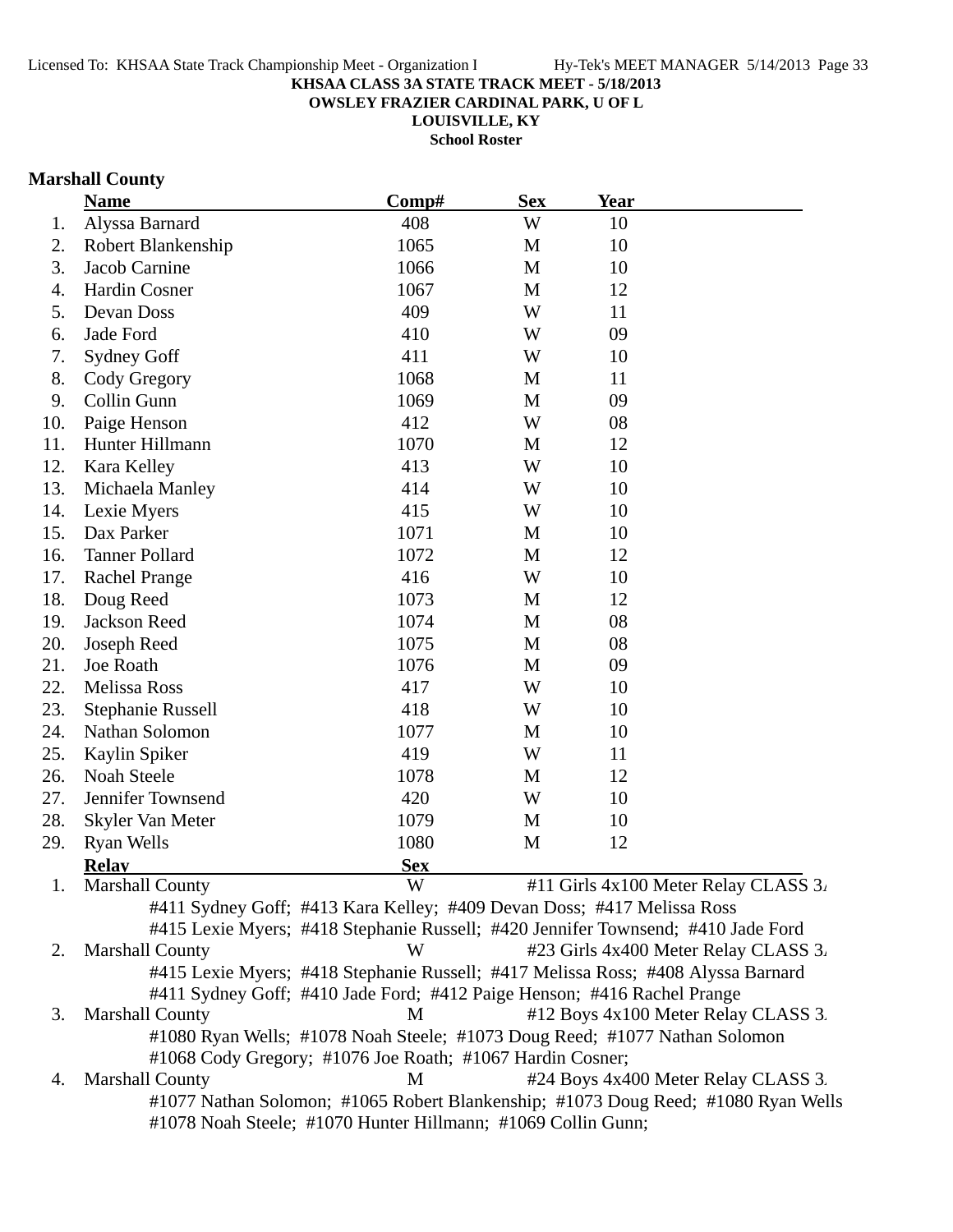**School Roster**

#### **Marshall County**

| <b>Relay</b>                                                |   | <b>Sex</b>                                                                           |  |
|-------------------------------------------------------------|---|--------------------------------------------------------------------------------------|--|
| 5. Marshall County                                          | М | #2 Boys 4x800 Meter Relay CLASS 3A                                                   |  |
|                                                             |   | #1069 Collin Gunn; #1071 Dax Parker; #1070 Hunter Hillmann; #1065 Robert Blankenship |  |
| #1066 Jacob Carnine; #1074 Jackson Reed; #1075 Joseph Reed; |   |                                                                                      |  |

#### **Meade County**

|     | <b>Name</b>           | $\bf Comp\#$ | <b>Sex</b> | Year |                                    |
|-----|-----------------------|--------------|------------|------|------------------------------------|
|     | Noah Buchman          | 1081         | M          | 12   |                                    |
| 2.  | Kalin Her             | 421          | W          | 10   |                                    |
| 3.  | Alex Hogan            | 1082         | M          | 12   |                                    |
| 4.  | Geo Kapalungan        | 1083         | M          | 11   |                                    |
| 5.  | Maya Luney            | 422          | W          | 12   |                                    |
| 6.  | <b>Thomas Machine</b> | 1084         | M          | 12   |                                    |
| 7.  | <b>Bryce Margle</b>   | 1085         | M          | 08   |                                    |
| 8.  | <b>Joseph Morales</b> | 1086         | M          | 09   |                                    |
| 9.  | Preston O'Brien       | 1087         | M          | 12   |                                    |
| 10. | Jacob Robertson       | 1088         | M          | 09   |                                    |
| 11. | William Strickland    | 1089         | M          | 12   |                                    |
| 12. | Jacob Waldecker       | 1090         | M          | 12   |                                    |
| 13. | Shonte Williams       | 423          | W          | 11   |                                    |
|     | <b>Relay</b>          | <b>Sex</b>   |            |      |                                    |
|     | <b>Meade County</b>   | M            |            |      | #2 Boys 4x800 Meter Relay CLASS 3A |

#1090 Jacob Waldecker; #1089 William Strickland; #1081 Noah Buchman; #1083 Geo Kapalu #1084 Thomas Machine; #1085 Bryce Margle; #1088 Jacob Robertson; #1086 Joseph Morales

### **Montgomery County**

|    | <b>Name</b>              | $\bf Comp\#$ | <b>Sex</b> | Year                                |  |
|----|--------------------------|--------------|------------|-------------------------------------|--|
|    | <b>Aaron Botts</b>       | 1091         | M          | 11                                  |  |
| 2. | Lukas Grodl              | 1092         | M          | 12                                  |  |
| 3. | Aiyanna Jones            | 424          | W          | 10                                  |  |
| 4. | <b>Austin Joseph</b>     | 1093         | М          | 10                                  |  |
| 5. | <b>Robert Murphy</b>     | 1094         | M          | 11                                  |  |
| 6. | Jordan Postelnick        | 1095         | M          | 10                                  |  |
| 7. | Angelica Shkraba         | 425          | W          | 11                                  |  |
| 8. | Will Wise                | 1096         | М          | 11                                  |  |
|    | <b>Relav</b>             | <b>Sex</b>   |            |                                     |  |
|    | <b>Montgomery County</b> | М            |            | #12 Boys 4x100 Meter Relay CLASS 3. |  |

#1093 Austin Joseph; #1096 Will Wise; #1091 Aaron Botts; #1094 Robert Murphy #1095 Jordan Postelnick; #1092 Lukas Grodl;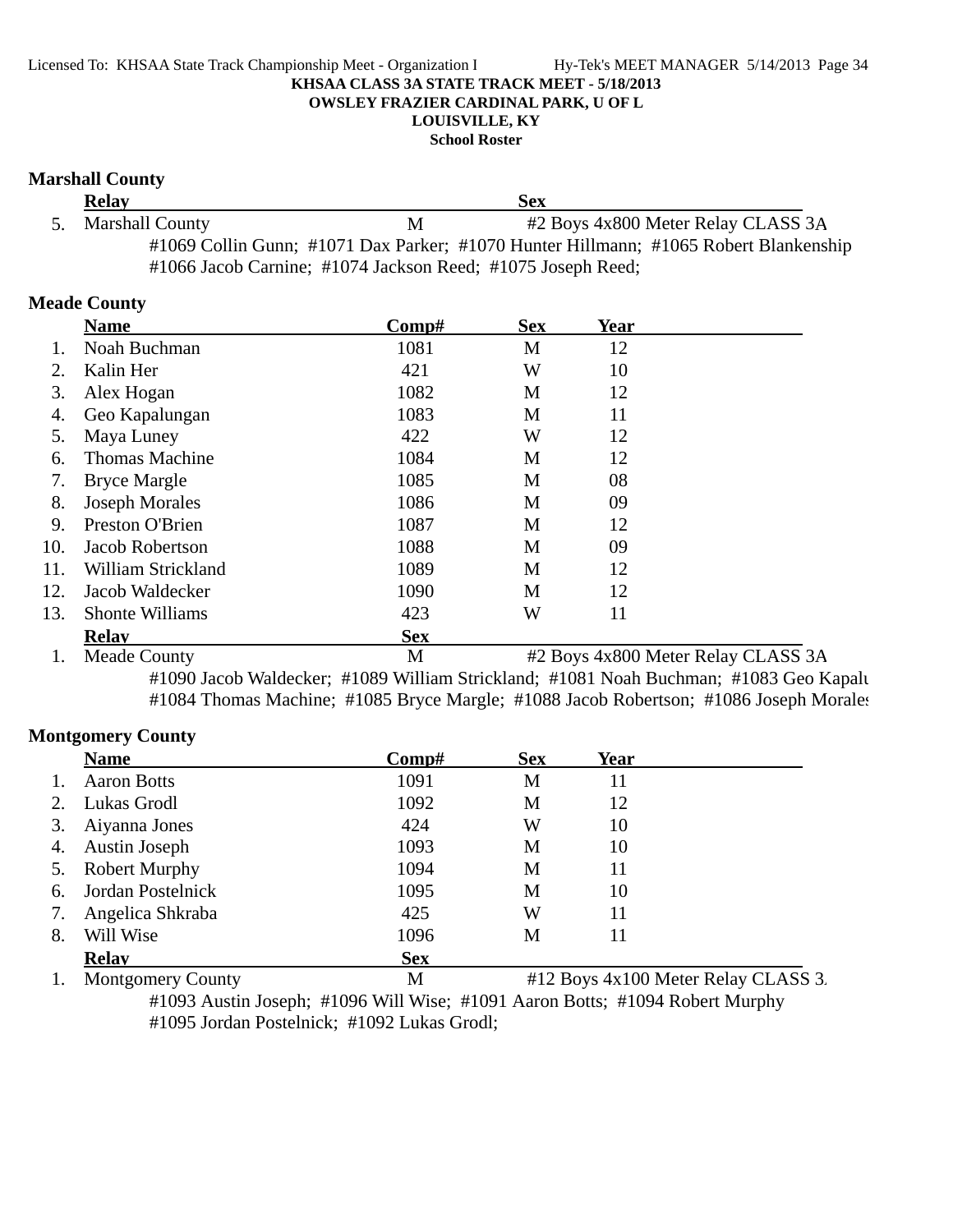**OWSLEY FRAZIER CARDINAL PARK, U OF L**

**LOUISVILLE, KY**

**School Roster**

### **Muhlenberg County**

|     | <b>Name</b>                                                                       | Comp#      | <b>Sex</b> | Year |                                     |
|-----|-----------------------------------------------------------------------------------|------------|------------|------|-------------------------------------|
| 1.  | <b>Taylor Bidwell</b>                                                             | 1097       | M          | 11   |                                     |
| 2.  | Maurice Clay                                                                      | 1098       | M          | 11   |                                     |
| 3.  | <b>Chase Deason</b>                                                               | 1099       | M          | 11   |                                     |
| 4.  | <b>Braxton Drake</b>                                                              | 1100       | M          | 12   |                                     |
| 5.  | Aliah Fueller                                                                     | 426        | W          | 12   |                                     |
| 6.  | <b>Chase Geary</b>                                                                | 1101       | M          | 11   |                                     |
| 7.  | Dan Mariney                                                                       | 1102       | M          | 09   |                                     |
| 8.  | <b>Anthony Mason</b>                                                              | 1103       | M          | 11   |                                     |
| 9.  | <b>Aaron Pierce</b>                                                               | 1104       | M          | 10   |                                     |
| 10. | Elijah Samek                                                                      | 1105       | M          | 10   |                                     |
| 11. | <b>Hayden Sorrels</b>                                                             | 1106       | M          | 12   |                                     |
|     | <b>Relay</b>                                                                      | <b>Sex</b> |            |      |                                     |
| 1.  | <b>Muhlenberg County</b>                                                          | M          |            |      | #12 Boys 4x100 Meter Relay CLASS 3. |
|     | #1098 Maurice Clay; #1099 Chase Deason; #1100 Braxton Drake; #1103 Anthony Mason  |            |            |      |                                     |
|     | #1097 Taylor Bidwell; #1105 Elijah Samek; #1106 Hayden Sorrels; #1102 Dan Mariney |            |            |      |                                     |
|     | <b>Muhlenberg County</b>                                                          | M          |            |      | #8 Boys 4x200 Meter Relay CLASS 3A  |
|     | #1102 Dan Mariney; #1103 Anthony Mason; #1098 Maurice Clay; #1100 Braxton Drake   |            |            |      |                                     |

#1099 Chase Deason; #1097 Taylor Bidwell; #1104 Aaron Pierce; #1105 Elijah Samek

### **Nelson County**

|     | <b>Name</b>             | Comp#      | <b>Sex</b> | Year                       |                                              |
|-----|-------------------------|------------|------------|----------------------------|----------------------------------------------|
| 1.  | Shyla Calbert           | 427        | W          | 08                         |                                              |
|     | <b>Brooklyn Greer</b>   | 428        | W          | 09                         |                                              |
| 3.  | Brianna Harman          | 429        | W          | 11                         |                                              |
| 4.  | Alyssa Johnston         | 430        | W          | 12                         |                                              |
|     | Amber Lewis             | 431        | W          | 12                         |                                              |
| 6.  | Kayla Moore             | 432        | W          | 12                         |                                              |
| 7.  | <b>Linsey Shewmaker</b> | 433        | W          | 10                         |                                              |
| 8.  | Jordan Stallings        | 434        | W          | 09                         |                                              |
| 9.  | Lakin Walls             | 435        | W          | 09                         |                                              |
| 10. | Marly Walls             | 436        | W          | 07                         |                                              |
|     | <b>Relav</b>            | <b>Sex</b> |            |                            |                                              |
|     | $- - -$                 |            |            | $\cdots$ $\cdots$ $\cdots$ | $\sim$ $\sim$<br>$\sim$ $\sim$ $\sim$ $\sim$ |

1. Nelson County  $W$  #11 Girls 4x100 Meter Relay CLASS 3.

#432 Kayla Moore; #435 Lakin Walls; #431 Amber Lewis; #429 Brianna Harman #427 Shyla Calbert; #434 Jordan Stallings; #428 Brooklyn Greer; #433 Linsey Shewmaker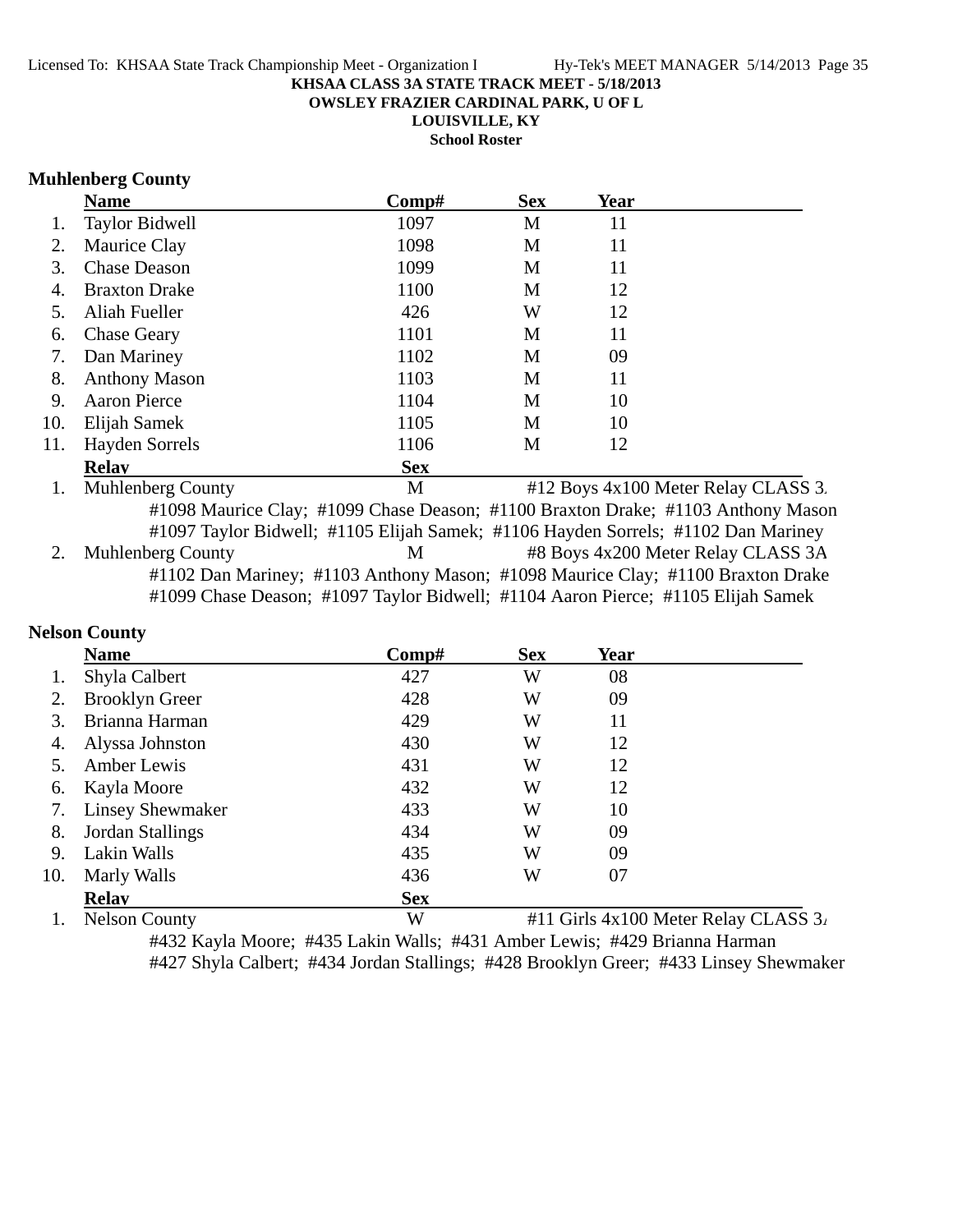**OWSLEY FRAZIER CARDINAL PARK, U OF L**

**LOUISVILLE, KY**

**School Roster**

### **North Hardin**

|     | <b>Name</b>            | Comp# | <b>Sex</b>   | <b>Year</b> |  |
|-----|------------------------|-------|--------------|-------------|--|
| 1.  | <b>Tyler Breeds</b>    | 1107  | M            | 11          |  |
| 2.  | Jazmine Byrd           | 437   | W            | 12          |  |
| 3.  | Hannah Corbin          | 438   | W            | 10          |  |
| 4.  | Juwan Crittenden       | 1108  | M            | 12          |  |
| 5.  | <b>Vincent Dobbins</b> | 1109  | $\mathbf M$  | 12          |  |
| 6.  | <b>Harley Domschke</b> | 439   | W            | 09          |  |
| 7.  | Kevin Dyer             | 1110  | M            | 11          |  |
| 8.  | Molly Emdee            | 440   | W            | 09          |  |
| 9.  | <b>Brittany Ester</b>  | 441   | W            | 12          |  |
| 10. | Katie Gilbert          | 442   | W            | 09          |  |
| 11. | Regene Gill            | 443   | W            | 10          |  |
| 12. | Neshaun Gordon         | 1111  | M            | 12          |  |
| 13. | <b>Raven Graves</b>    | 444   | W            | 10          |  |
| 14. | Khadijah Gray          | 445   | W            | 12          |  |
| 15. | Kianna Gray            | 446   | W            | 10          |  |
| 16. | Aj Hampton             | 1112  | M            | 10          |  |
| 17. | <b>Matthew Hughes</b>  | 1113  | M            | 10          |  |
| 18. | <b>Brandon Ignas</b>   | 1114  | M            | 12          |  |
| 19. | <b>Tamara Jenkins</b>  | 447   | W            | 12          |  |
| 20. | Dante Johnson          | 1115  | M            | 11          |  |
| 21. | Trevon Johnson         | 1116  | $\mathbf{M}$ | 12          |  |
| 22. | Tori King              | 448   | W            | 12          |  |
| 23. | Daevion Mahone         | 449   | W            | 07          |  |
| 24. | <b>Bryce Meers</b>     | 1117  | M            | 12          |  |
| 25. | Cj Morales             | 1118  | M            | 11          |  |
| 26. | Jonathan O'Bryant      | 1119  | M            | 10          |  |
| 27. | Kirk Oxendine          | 1120  | M            | 12          |  |
| 28. | <b>Stevie Packer</b>   | 1121  | M            | 12          |  |
| 29. | Antonio Parker         | 1122  | M            | 10          |  |
| 30. | Paige Pettell          | 450   | W            | 09          |  |
| 31. | Kierra Priest          | 451   | W            | 12          |  |
| 32. | Hunter Raj             | 1123  | M            | 12          |  |
| 33. | Lashauna Reed          | 452   | W            | 12          |  |
| 34. | Axia Rivera'nunez      | 453   | W            | 11          |  |
| 35. | <b>Chanel Roberts</b>  | 454   | W            | 12          |  |
| 36. | <b>Robert Rupp</b>     | 1124  | M            | 10          |  |
| 37. | Alexis Shelby          | 455   | W            | 09          |  |
| 38. | Jillian Shufelt        | 456   | W            | 10          |  |
| 39. | <b>Marcus Terrell</b>  | 1125  | M            | 11          |  |
| 40. | Jasmine Wilson         | 457   | W            | 11          |  |
| 41. | Cortessa witherspoon   | 458   | W            | 10          |  |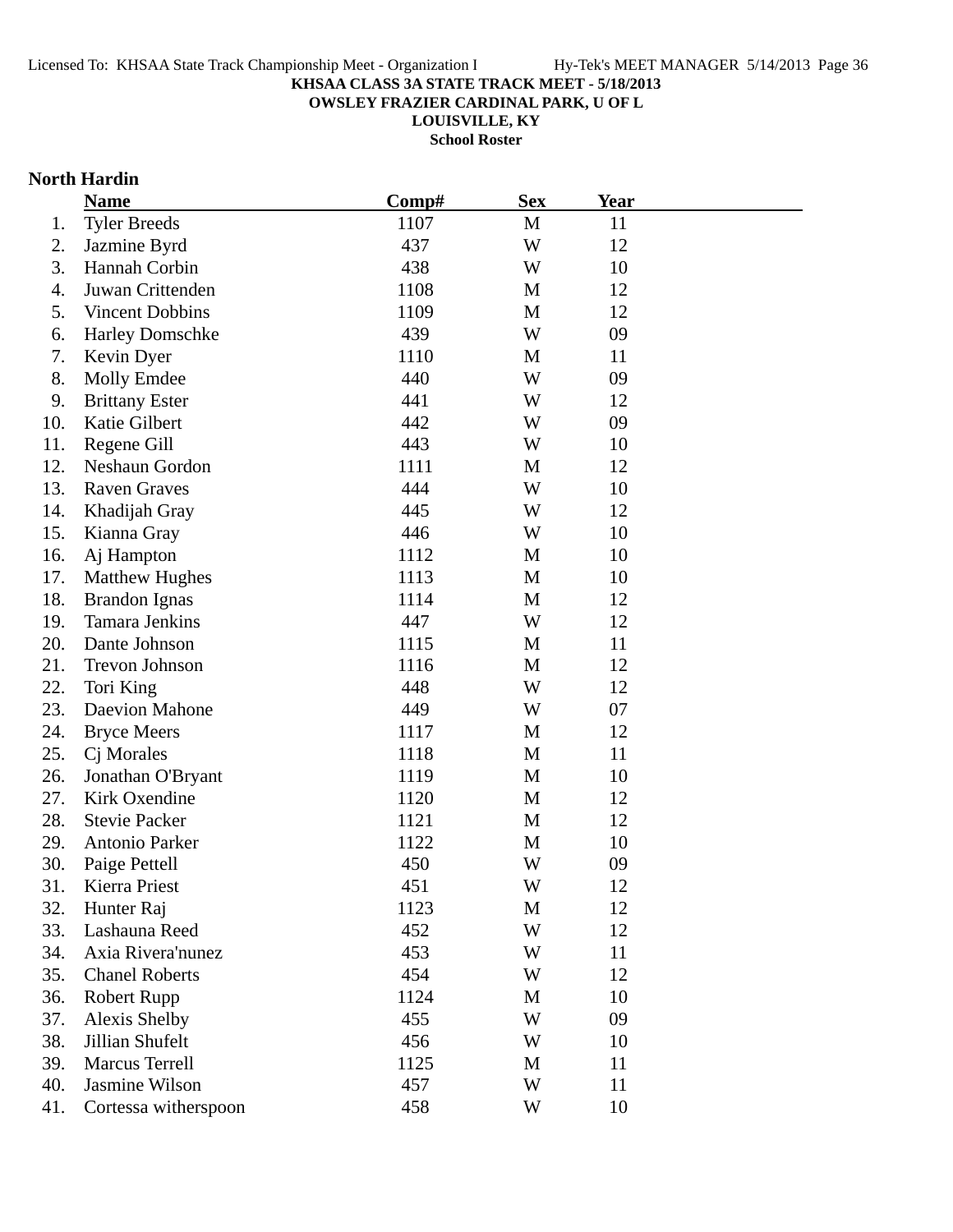### **OWSLEY FRAZIER CARDINAL PARK, U OF L**

### **LOUISVILLE, KY**

### **School Roster**

## **North Hardin**

|                | <b>Relay</b> |                                                                              | <b>Sex</b>                                                                              |
|----------------|--------------|------------------------------------------------------------------------------|-----------------------------------------------------------------------------------------|
|                | <b>Relav</b> | <b>Sex</b>                                                                   |                                                                                         |
| $\mathbf{1}$ . | North Hardin | W                                                                            | #11 Girls $4x100$ Meter Relay CLASS $3i$                                                |
|                |              |                                                                              | #447 Tamara Jenkins; #444 Raven Graves; #457 Jasmine Wilson; #445 Khadijah Gray         |
|                |              | #451 Kierra Priest; #446 Kianna Gray; #449 Daevion Mahone; #437 Jazmine Byrd |                                                                                         |
| $2^{\circ}$    | North Hardin | W                                                                            | #7 Girls 4x200 Meter Relay CLASS 3A                                                     |
|                |              |                                                                              | #444 Raven Graves; #447 Tamara Jenkins; #445 Khadijah Gray; #449 Daevion Mahone         |
|                |              | #446 Kianna Gray; #443 Regene Gill; #457 Jasmine Wilson; #437 Jazmine Byrd   |                                                                                         |
| 3.             | North Hardin | W                                                                            | #23 Girls 4x400 Meter Relay CLASS 3.                                                    |
|                |              |                                                                              | #455 Alexis Shelby; #456 Jillian Shufelt; #445 Khadijah Gray; #449 Daevion Mahone       |
|                |              | #443 Regene Gill; #437 Jazmine Byrd; #446 Kianna Gray; #447 Tamara Jenkins   |                                                                                         |
| 4.             | North Hardin | W                                                                            | #1 Girls 4x800 Meter Relay CLASS 3A                                                     |
|                |              |                                                                              | #438 Hannah Corbin; #455 Alexis Shelby; #456 Jillian Shufelt; #452 Lashauna Reed        |
|                |              |                                                                              | #453 Axia Rivera'nunez; #442 Katie Gilbert; #440 Molly Emdee; #449 Daevion Mahone       |
| 5 <sub>1</sub> | North Hardin | M                                                                            | #12 Boys 4x100 Meter Relay CLASS 3.                                                     |
|                |              |                                                                              | #1116 Trevon Johnson; #1109 Vincent Dobbins; #1117 Bryce Meers; #1115 Dante Johnson     |
|                |              |                                                                              | #1120 Kirk Oxendine; #1121 Stevie Packer; #1119 Jonathan O'Bryant; #1111 Neshaun Gordon |
| 6.             | North Hardin | M                                                                            | #8 Boys 4x200 Meter Relay CLASS 3A                                                      |
|                |              |                                                                              | #1110 Kevin Dyer; #1116 Trevon Johnson; #1115 Dante Johnson; #1121 Stevie Packer        |
|                |              |                                                                              | #1120 Kirk Oxendine; #1109 Vincent Dobbins; #1119 Jonathan O'Bryant; #1111 Neshaun Gor  |
| 7.             | North Hardin | M                                                                            | #24 Boys 4x400 Meter Relay CLASS 3.                                                     |
|                |              |                                                                              | #1120 Kirk Oxendine; #1121 Stevie Packer; #1110 Kevin Dyer; #1125 Marcus Terrell        |
|                |              |                                                                              | #1119 Jonathan O'Bryant; #1111 Neshaun Gordon; #1115 Dante Johnson; #1108 Juwan Critter |
| 8.             | North Hardin | M                                                                            | #2 Boys 4x800 Meter Relay CLASS 3A                                                      |
|                |              |                                                                              | #1108 Juwan Crittenden; #1107 Tyler Breeds; #1121 Stevie Packer; #1125 Marcus Terrell   |
|                |              | #1114 Brandon Ignas; #1124 Robert Rupp;                                      |                                                                                         |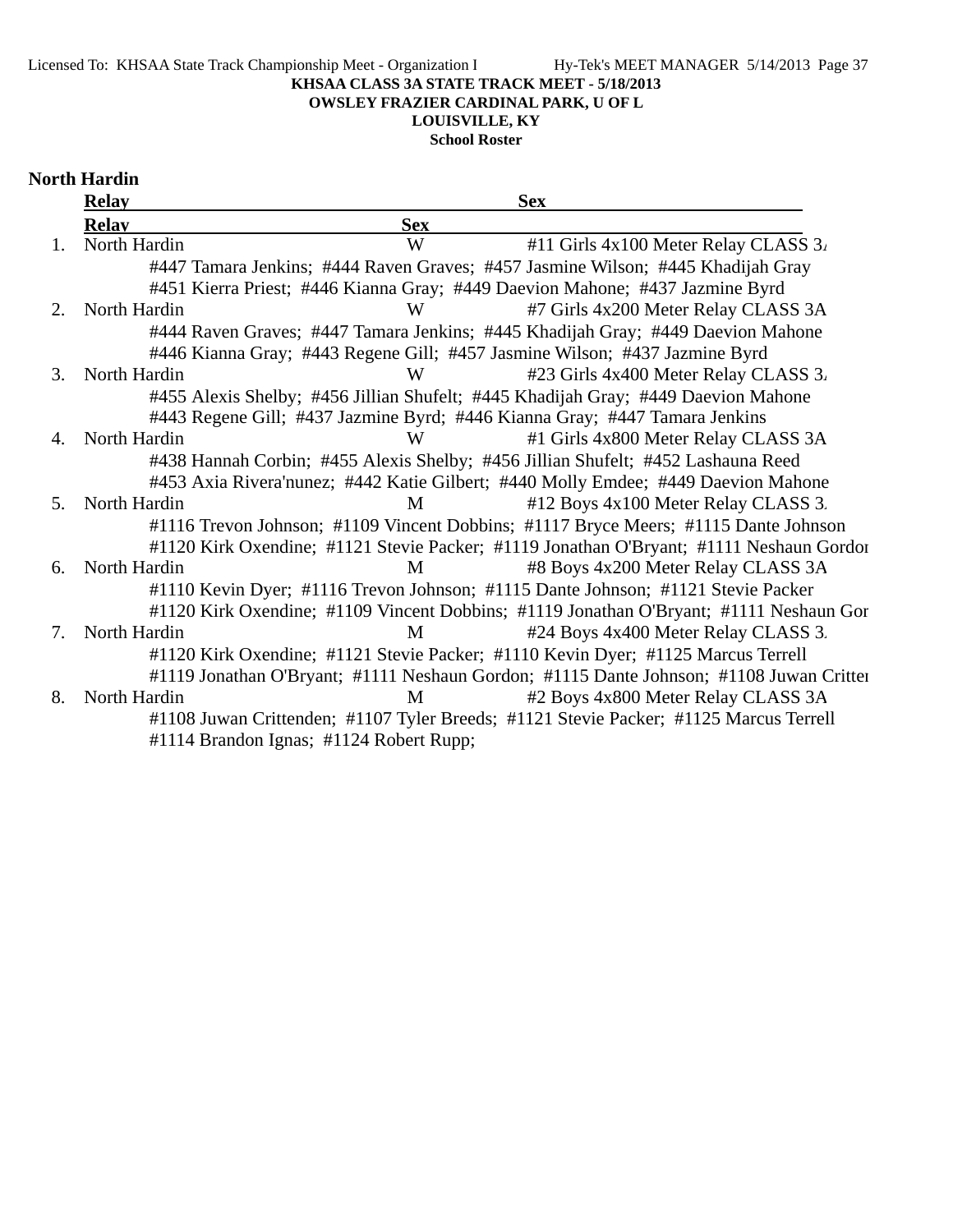**OWSLEY FRAZIER CARDINAL PARK, U OF L**

**LOUISVILLE, KY**

**School Roster**

### **Notre Dame**

|     | <b>Name</b>                                                                        | Comp#      | <b>Sex</b> | Year |                                                                                          |
|-----|------------------------------------------------------------------------------------|------------|------------|------|------------------------------------------------------------------------------------------|
| 1.  | <b>Mandy Arnzen</b>                                                                | 459        | W          | 10   |                                                                                          |
| 2.  | <b>Hannah Bradley</b>                                                              | 460        | W          | 09   |                                                                                          |
| 3.  | <b>Lilly Bradley</b>                                                               | 461        | W          | 09   |                                                                                          |
| 4.  | Jamie Bramlage                                                                     | 462        | W          | 12   |                                                                                          |
| 5.  | Kiersten Furnish                                                                   | 463        | W          | 12   |                                                                                          |
| 6.  | <b>Skyler Green</b>                                                                | 464        | W          | 12   |                                                                                          |
| 7.  | Amy Hansen                                                                         | 465        | W          | 12   |                                                                                          |
| 8.  | Savannah Hemmer                                                                    | 466        | W          | 11   |                                                                                          |
| 9.  | <b>Frances Herbe</b>                                                               | 467        | W          | 11   |                                                                                          |
| 10. | Molly Kirn                                                                         | 468        | W          | 11   |                                                                                          |
| 11. | Katherine Koplyay                                                                  | 469        | W          | 12   |                                                                                          |
| 12. | Marisa Lorch                                                                       | 470        | W          | 12   |                                                                                          |
| 13. | Monica Mcfadden                                                                    | 471        | W          | 12   |                                                                                          |
| 14. | Mackenzie Scaringi                                                                 | 472        | W          | 11   |                                                                                          |
| 15. | Brenna Schutzman                                                                   | 473        | W          | 12   |                                                                                          |
| 16. | Katie Schweitzer                                                                   | 474        | W          | 11   |                                                                                          |
| 17. | Kara Tranter                                                                       | 475        | W          | 09   |                                                                                          |
| 18. | Carly Wolnitzek                                                                    | 476        | W          | 10   |                                                                                          |
| 19. | Savanna Woods                                                                      | 477        | W          | 10   |                                                                                          |
| 20. | Katy Zembrodt                                                                      | 478        | W          | 12   |                                                                                          |
|     | <b>Relay</b>                                                                       | <b>Sex</b> |            |      |                                                                                          |
| 1.  | Notre Dame                                                                         | W          |            |      | #11 Girls 4x100 Meter Relay CLASS 3.                                                     |
|     |                                                                                    |            |            |      | #478 Katy Zembrodt; #477 Savanna Woods; #466 Savannah Hemmer; #463 Kiersten Furnish      |
|     | #475 Kara Tranter; #462 Jamie Bramlage; #461 Lilly Bradley; #460 Hannah Bradley    |            |            |      |                                                                                          |
| 2.  | Notre Dame                                                                         | W          |            |      | #7 Girls 4x200 Meter Relay CLASS 3A                                                      |
|     | #478 Katy Zembrodt; #459 Mandy Arnzen; #462 Jamie Bramlage; #469 Katherine Koplyay |            |            |      |                                                                                          |
|     | #477 Savanna Woods; #475 Kara Tranter; #466 Savannah Hemmer; #463 Kiersten Furnish |            |            |      |                                                                                          |
| 3.  | Notre Dame                                                                         | W          |            |      | #23 Girls 4x400 Meter Relay CLASS 3.                                                     |
|     |                                                                                    |            |            |      | #459 Mandy Arnzen; #466 Savannah Hemmer; #473 Brenna Schutzman; #462 Jamie Bramlag       |
|     |                                                                                    |            |            |      | #460 Hannah Bradley; #469 Katherine Koplyay; #463 Kiersten Furnish; #476 Carly Wolnitzel |
| 4.  | Notre Dame                                                                         | W          |            |      | #1 Girls 4x800 Meter Relay CLASS 3A                                                      |

#473 Brenna Schutzman; #476 Carly Wolnitzek; #471 Monica Mcfadden; #465 Amy Hansen #474 Katie Schweitzer; #464 Skyler Green; #466 Savannah Hemmer; #460 Hannah Bradley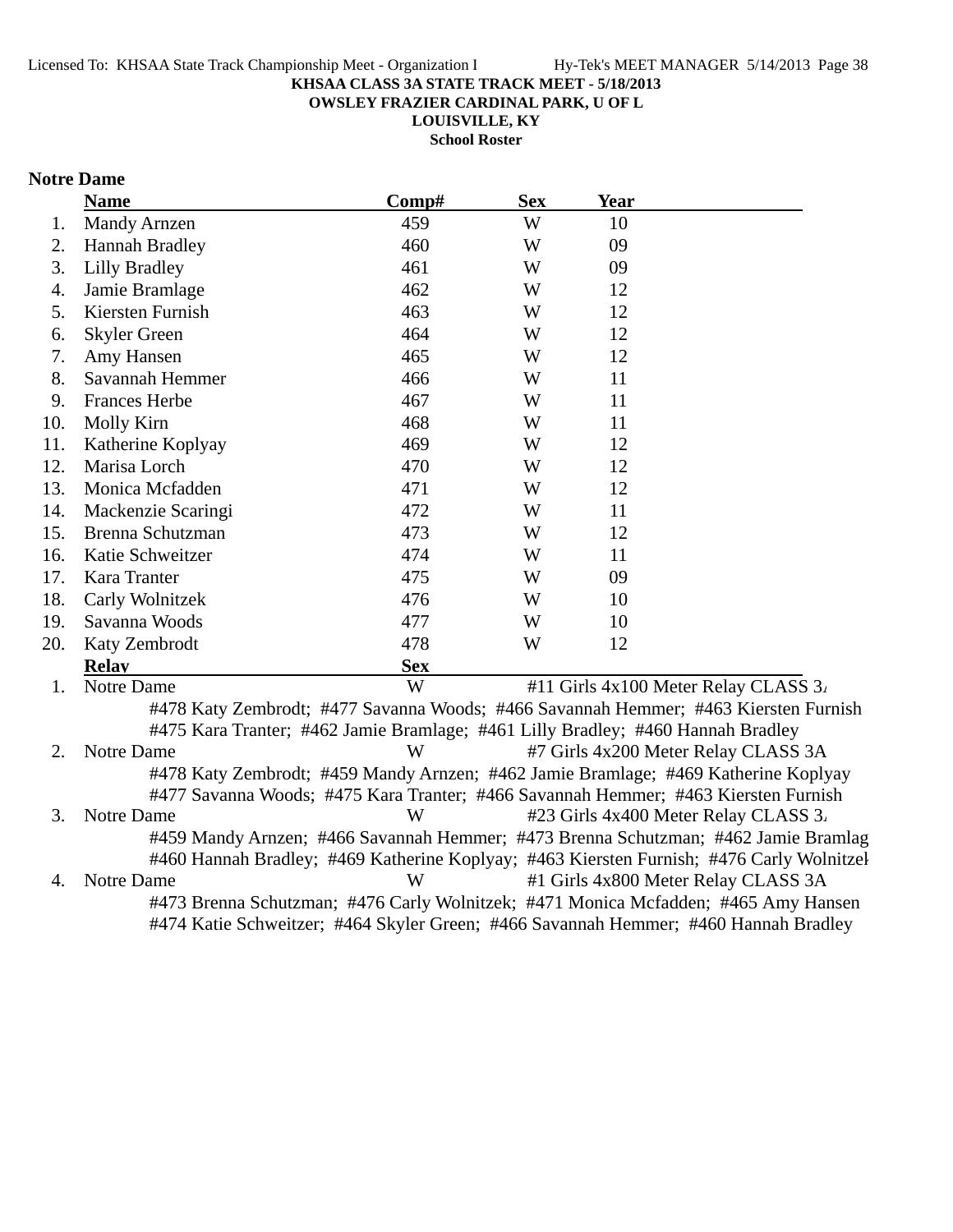**OWSLEY FRAZIER CARDINAL PARK, U OF L**

**LOUISVILLE, KY**

**School Roster**

### **Oldham County**

|     | <b>Name</b>            | Comp#<br><b>Sex</b> |              | Year |                                      |
|-----|------------------------|---------------------|--------------|------|--------------------------------------|
| 1.  | <b>Mallory Ackles</b>  | 479                 | W            | 12   |                                      |
| 2.  | Melissa Arvidson       | 480                 | W            | 10   |                                      |
| 3.  | Chelsea Bear           | 481                 | W            | 11   |                                      |
| 4.  | Seth Boaz              | 1126                | M            | 09   |                                      |
| 5.  | <b>Griffin Bowling</b> | 1127                | M            | 11   |                                      |
| 6.  | Chris Caudill          | 1128                | M            | 12   |                                      |
| 7.  | Evan Charles           | 1129                | M            | 09   |                                      |
| 8.  | <b>Josh Corral</b>     | 1130                | $\mathbf{M}$ | 11   |                                      |
| 9.  | Aidan Eells            | 1131                | M            | 11   |                                      |
| 10. | <b>Aaron Gelnett</b>   | 1132                | $\mathbf{M}$ | 12   |                                      |
| 11. | Samantha Griffin       | 482                 | W            | 09   |                                      |
| 12. | Caroline Grogan        | 483                 | W            | 11   |                                      |
| 13. | Kalli Heil             | 484                 | W            | 11   |                                      |
| 14. | Kati Heil              | 485                 | W            | 11   |                                      |
| 15. | Benjamin Hoffman       | 1133                | M            | 11   |                                      |
| 16. | Kaya Kelly             | 486                 | W            | 11   |                                      |
| 17. | Kelly Klump            | 487                 | W            | 10   |                                      |
| 18. | Cameron Kogut          | 488                 | W            | 10   |                                      |
| 19. | <b>Tyler Lega</b>      | 1134                | M            | 11   |                                      |
| 20. | Devin McDonough        | 1135                | $\mathbf M$  | 11   |                                      |
| 21. | Sarah McMurchie        | 489                 | W            | 09   |                                      |
| 22. | <b>Haley Mullins</b>   | 490                 | W            | 12   |                                      |
| 23. | <b>Hannah Mullins</b>  | 491                 | W            | 12   |                                      |
| 24. | <b>Katie Myers</b>     | 492                 | W            | 09   |                                      |
| 25. | <b>Ally Reinert</b>    | 493                 | W            | 09   |                                      |
| 26. | Ashley Reyna-Padilla   | 494                 | W            | 09   |                                      |
| 27. | <b>Mary Rumsey</b>     | 495                 | W            | 10   |                                      |
| 28. | Whitney Schuyler       | 496                 | W            | 11   |                                      |
| 29. | Jonathan Stocking      | 1136                | M            | 11   |                                      |
| 30. | Breauna Tallon         | 497                 | W            | 09   |                                      |
| 31. | Casey Tetidrick        | 498                 | W            | 10   |                                      |
| 32. | Myah Underwood         | 499                 | W            | 10   |                                      |
| 33. | <b>Summer Wheeler</b>  | 500                 | W            | 11   |                                      |
| 34. | Rachel Whitehill       | 501                 | W            | 10   |                                      |
|     | <b>Relay</b>           | <b>Sex</b>          |              |      |                                      |
| 1.  | <b>Oldham County</b>   | W                   |              |      | #11 Girls 4x100 Meter Relay CLASS 3. |

#498 Casey Tetidrick; #494 Ashley Reyna-Padilla; #488 Cameron Kogut; #493 Ally Reinert #486 Kaya Kelly; #499 Myah Underwood; #496 Whitney Schuyler; #497 Breauna Tallon 2. Oldham County W #7 Girls 4x200 Meter Relay CLASS 3A #485 Kati Heil; #489 Sarah McMurchie; #488 Cameron Kogut; #500 Summer Wheeler #484 Kalli Heil; #480 Melissa Arvidson; #482 Samantha Griffin; #499 Myah Underwood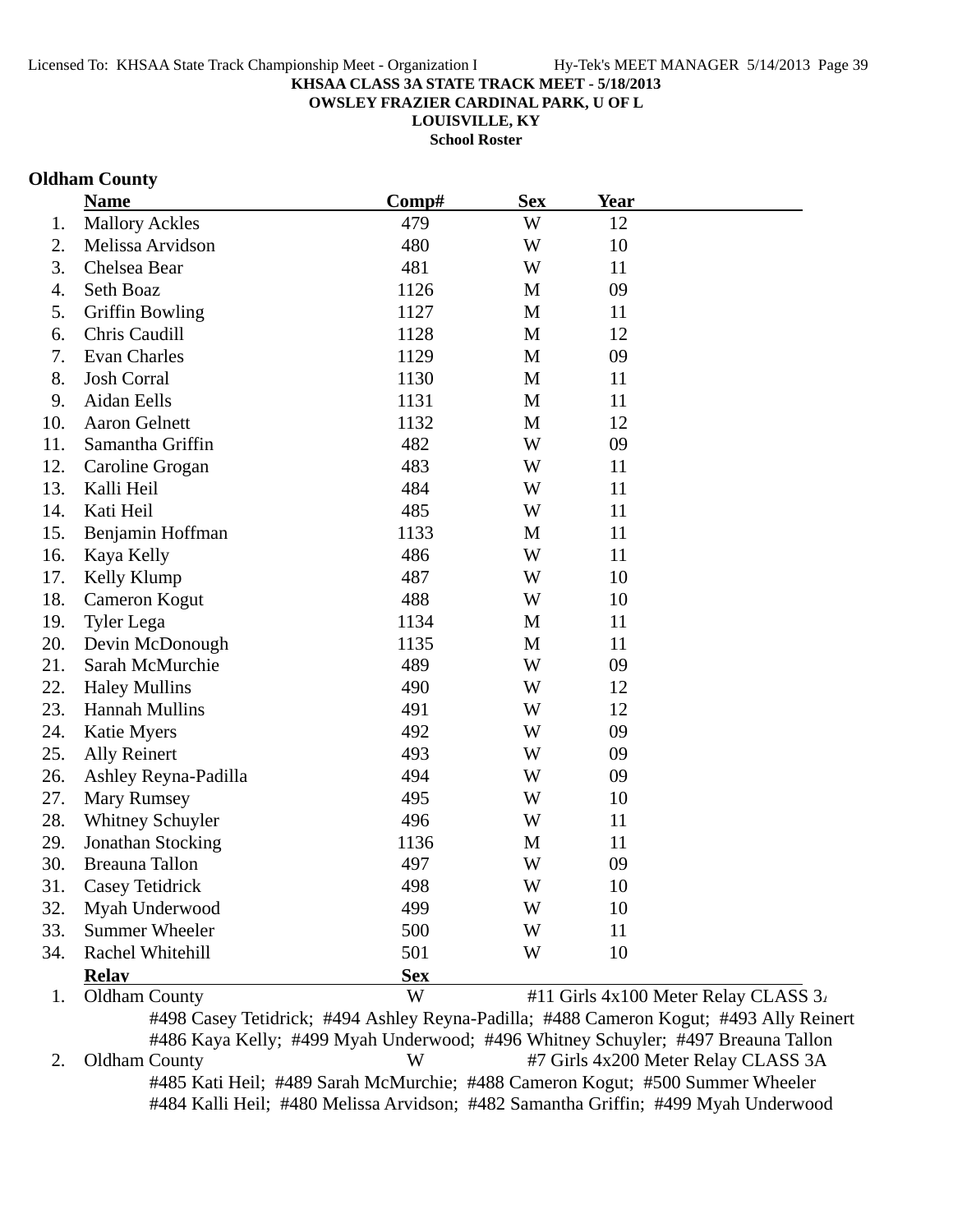#### Licensed To: KHSAA State Track Championship Meet - Organization I Hy-Tek's MEET MANAGER 5/14/2013 Page 40 **KHSAA CLASS 3A STATE TRACK MEET - 5/18/2013 OWSLEY FRAZIER CARDINAL PARK, U OF L LOUISVILLE, KY**

**School Roster**

#### **Oldham County**

|    | <b>Relay</b>         |   | <b>Sex</b>                                                                            |
|----|----------------------|---|---------------------------------------------------------------------------------------|
|    | Oldham County        | W | #23 Girls 4x400 Meter Relay CLASS 3.                                                  |
|    |                      |   | #485 Kati Heil; #489 Sarah McMurchie; #499 Myah Underwood; #500 Summer Wheeler        |
|    |                      |   | #480 Melissa Arvidson; #494 Ashley Reyna-Padilla; #488 Cameron Kogut; #487 Kelly Klum |
| 4. | <b>Oldham County</b> | W | #1 Girls 4x800 Meter Relay CLASS 3A                                                   |
|    |                      |   | #495 Mary Rumsey; #484 Kalli Heil; #481 Chelsea Bear; #483 Caroline Grogan            |
|    |                      |   | #490 Haley Mullins; #480 Melissa Arvidson; #485 Kati Heil; #487 Kelly Klump           |
|    | <b>Oldham County</b> | M | #24 Boys 4x400 Meter Relay CLASS 3.                                                   |
|    |                      |   | #1134 Tyler Lega; #1133 Benjamin Hoffman; #1135 Devin McDonough; #1130 Josh Corral    |
|    |                      |   | #1126 Seth Boaz; #1131 Aidan Eells; #1136 Jonathan Stocking; #1129 Evan Charles       |

### **Owensboro**

| Comp#<br><b>Sex</b><br>Year<br><b>Name</b> |                                                                                  |            |         |    |                                      |
|--------------------------------------------|----------------------------------------------------------------------------------|------------|---------|----|--------------------------------------|
| 1.                                         | Marisa Derenzo                                                                   | 502        | W       | 12 |                                      |
| 2.                                         | Zac Garrard                                                                      | 1137       | M       | 12 |                                      |
| 3.                                         | Alex Girten                                                                      | 503        | W<br>10 |    |                                      |
| 4.                                         | Tasha Golden                                                                     | 504        | W       | 10 |                                      |
| 5.                                         | Elizabeth Gordon                                                                 | 505        | W       | 11 |                                      |
| 6.                                         | Sade Greer                                                                       | 506        | W       | 12 |                                      |
| 7.                                         | Jeff Keeley                                                                      | 1138       | M       | 12 |                                      |
| 8.                                         | Rachel Keeley                                                                    | 507        | W       | 11 |                                      |
| 9.                                         | <b>Taylor Lawrence</b>                                                           | 508        | W       | 12 |                                      |
| 10.                                        | Zack Main                                                                        | 1139       | M       | 12 |                                      |
| 11.                                        | <b>Susan Parker</b>                                                              | 509        | W       | 12 |                                      |
| 12.                                        | Geneva Payne                                                                     | 510        | W       | 12 |                                      |
| 13.                                        | <b>Tiana Phelps</b>                                                              | 511        | W       | 11 |                                      |
| 14.                                        | <b>Nakenzie Sikes</b>                                                            | 512        | W       | 10 |                                      |
| 15.                                        | Jaleah Tutt                                                                      | 513        | W       | 07 |                                      |
| 16.                                        | Dakorr Winstead                                                                  | 514        | W       | 08 |                                      |
| 17.                                        | Maeghan Woodruff                                                                 | 515        | W       | 11 |                                      |
|                                            | <b>Relay</b>                                                                     | <b>Sex</b> |         |    |                                      |
| 1.                                         | Owensboro                                                                        | W          |         |    | #11 Girls 4x100 Meter Relay CLASS 3. |
|                                            | #504 Tasha Golden; #515 Maeghan Woodruff; #512 Nakenzie Sikes; #506 Sade Greer   |            |         |    |                                      |
|                                            | #513 Jaleah Tutt; #508 Taylor Lawrence; #514 Dakorr Winstead;                    |            |         |    |                                      |
| 2.                                         | Owensboro                                                                        | W          |         |    | #7 Girls 4x200 Meter Relay CLASS 3A  |
|                                            | #508 Taylor Lawrence; #506 Sade Greer; #504 Tasha Golden; #515 Maeghan Woodruff  |            |         |    |                                      |
|                                            | #513 Jaleah Tutt; #512 Nakenzie Sikes; #514 Dakorr Winstead;                     |            |         |    |                                      |
| 3.                                         | Owensboro                                                                        | W          |         |    | #23 Girls 4x400 Meter Relay CLASS 3. |
|                                            | #502 Marisa Derenzo; #503 Alex Girten; #505 Elizabeth Gordon; #507 Rachel Keeley |            |         |    |                                      |
|                                            | #508 Taylor Lawrence; #509 Susan Parker; #513 Jaleah Tutt;                       |            |         |    |                                      |
| 4.                                         | Owensboro                                                                        | W          |         |    | #1 Girls 4x800 Meter Relay CLASS 3A  |
|                                            | #502 Marisa Derenzo; #507 Rachel Keeley; #509 Susan Parker; #503 Alex Girten     |            |         |    |                                      |
|                                            | #510 Geneva Payne;                                                               |            |         |    |                                      |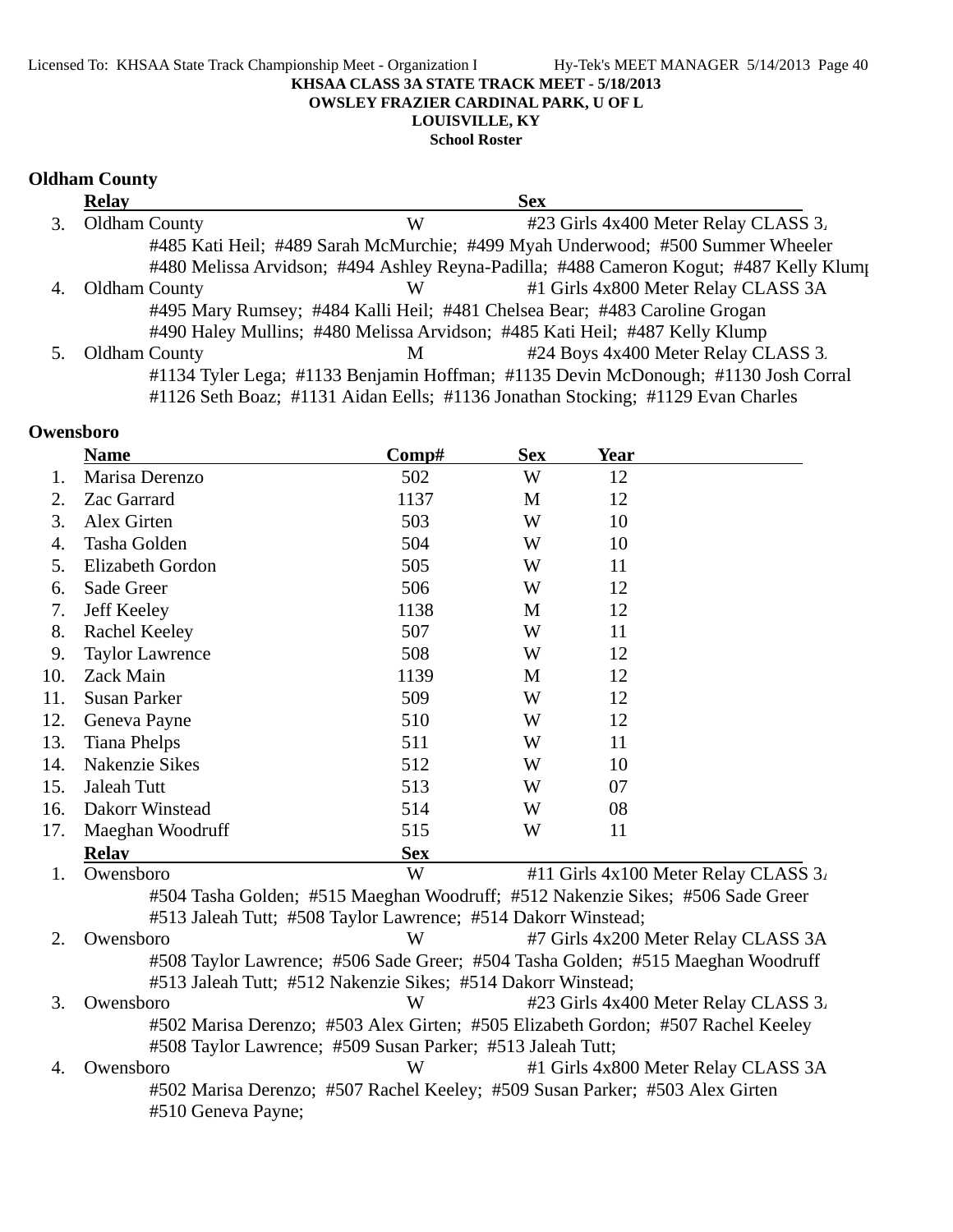**OWSLEY FRAZIER CARDINAL PARK, U OF L**

**LOUISVILLE, KY**

**School Roster**

### **Paul Dunbar**

|     | <b>Name</b>            | Comp#                                                      |             | <u>Year</u> |                                                                                     |  |
|-----|------------------------|------------------------------------------------------------|-------------|-------------|-------------------------------------------------------------------------------------|--|
| 1.  | Rubi Benton            | 516                                                        | W           | 10          |                                                                                     |  |
| 2.  | <b>Madison Bledsoe</b> | 517                                                        | W           | 11          |                                                                                     |  |
| 3.  | Kailyn Boggs           | 518                                                        | W           | 10          |                                                                                     |  |
| 4.  | <b>Devante Bonnett</b> | 1140                                                       | M           | 12          |                                                                                     |  |
| 5.  | <b>Isaac Buck</b>      | 1141                                                       | M           | 09          |                                                                                     |  |
| 6.  | Laura Edwards          | 519                                                        | W           | 10          |                                                                                     |  |
| 7.  | <b>Edrick Floreal</b>  | 1142                                                       | M           | 12          |                                                                                     |  |
| 8.  | Mikaielle Floreal      | 520                                                        | W           | 09          |                                                                                     |  |
| 9.  | Abby Florence          | 521                                                        | W           | 12          |                                                                                     |  |
| 10. | <b>Allison Grewe</b>   | 522                                                        | W           | 12          |                                                                                     |  |
| 11. | Kaleshia Harris        | 523                                                        | W           | 09          |                                                                                     |  |
| 12. | <b>Maddie Hurst</b>    | 524                                                        | W           | 09          |                                                                                     |  |
| 13. | Antonea Johnson        | 525                                                        | W           | 11          |                                                                                     |  |
| 14. | <b>Autumn Jones</b>    | 526                                                        | W           | 09          |                                                                                     |  |
| 15. | <b>Sydney Jones</b>    | 527                                                        | W           | 11          |                                                                                     |  |
| 16. | <b>Connor Krolak</b>   | 1143                                                       | $\mathbf M$ | 09          |                                                                                     |  |
| 17. | <b>Trevor Krolak</b>   | 1144                                                       | M           | 12          |                                                                                     |  |
| 18. | Charlie Leppo          | 1145                                                       | M           | 09          |                                                                                     |  |
| 19. | Malik Mahmud           | 1146                                                       | M           | 11          |                                                                                     |  |
| 20. | <b>Mallory McCain</b>  | 528                                                        | W           | 10          |                                                                                     |  |
| 21. | Kendall Muhammad       | 1147                                                       | M           | 10          |                                                                                     |  |
| 22. | Kierra Muhammad        | 529                                                        | W           | 12          |                                                                                     |  |
| 23. | <b>Robert Myers</b>    | 1148                                                       | M           | 12          |                                                                                     |  |
| 24. | Elijah Olige           | 1149                                                       | M           | 10          |                                                                                     |  |
| 25. | William Sayers         | 1150                                                       | M           | 11          |                                                                                     |  |
| 26. | Kyle Sprague           | 1151                                                       | M           | 12          |                                                                                     |  |
| 27. | David Taylor           | 1152                                                       | M           | 12          |                                                                                     |  |
| 28. | <b>Trina Thomas</b>    | 530                                                        | W           | 12          |                                                                                     |  |
| 29. | <b>Emery Thompson</b>  | 1153                                                       | M           | 11          |                                                                                     |  |
| 30. | <b>Tyra Vinegar</b>    | 531                                                        | W           | 10          |                                                                                     |  |
| 31. | Michael Wetzel         | 1154                                                       | M           | 11          |                                                                                     |  |
| 32. | <b>Antwan Williams</b> | 1155                                                       | M           | 11          |                                                                                     |  |
|     | <b>Relay</b>           | <b>Sex</b>                                                 |             |             |                                                                                     |  |
| 1.  | Paul Dunbar            | W                                                          |             |             | #11 Girls 4x100 Meter Relay CLASS 3.                                                |  |
|     |                        |                                                            |             |             | #519 Laura Edwards; #530 Trina Thomas; #529 Kierra Muhammad; #520 Mikaielle Floreal |  |
|     |                        | #528 Mallory McCain; #518 Kailyn Boggs; #527 Sydney Jones; |             |             |                                                                                     |  |

2. Paul Dunbar W #7 Girls 4x200 Meter Relay CLASS 3A #518 Kailyn Boggs; #526 Autumn Jones; #528 Mallory McCain; #531 Tyra Vinegar #519 Laura Edwards; #525 Antonea Johnson; #530 Trina Thomas; 3. Paul Dunbar W #23 Girls 4x400 Meter Relay CLASS 3.

#519 Laura Edwards; #529 Kierra Muhammad; #530 Trina Thomas; #524 Maddie Hurst #531 Tyra Vinegar; #527 Sydney Jones; #517 Madison Bledsoe; #521 Abby Florence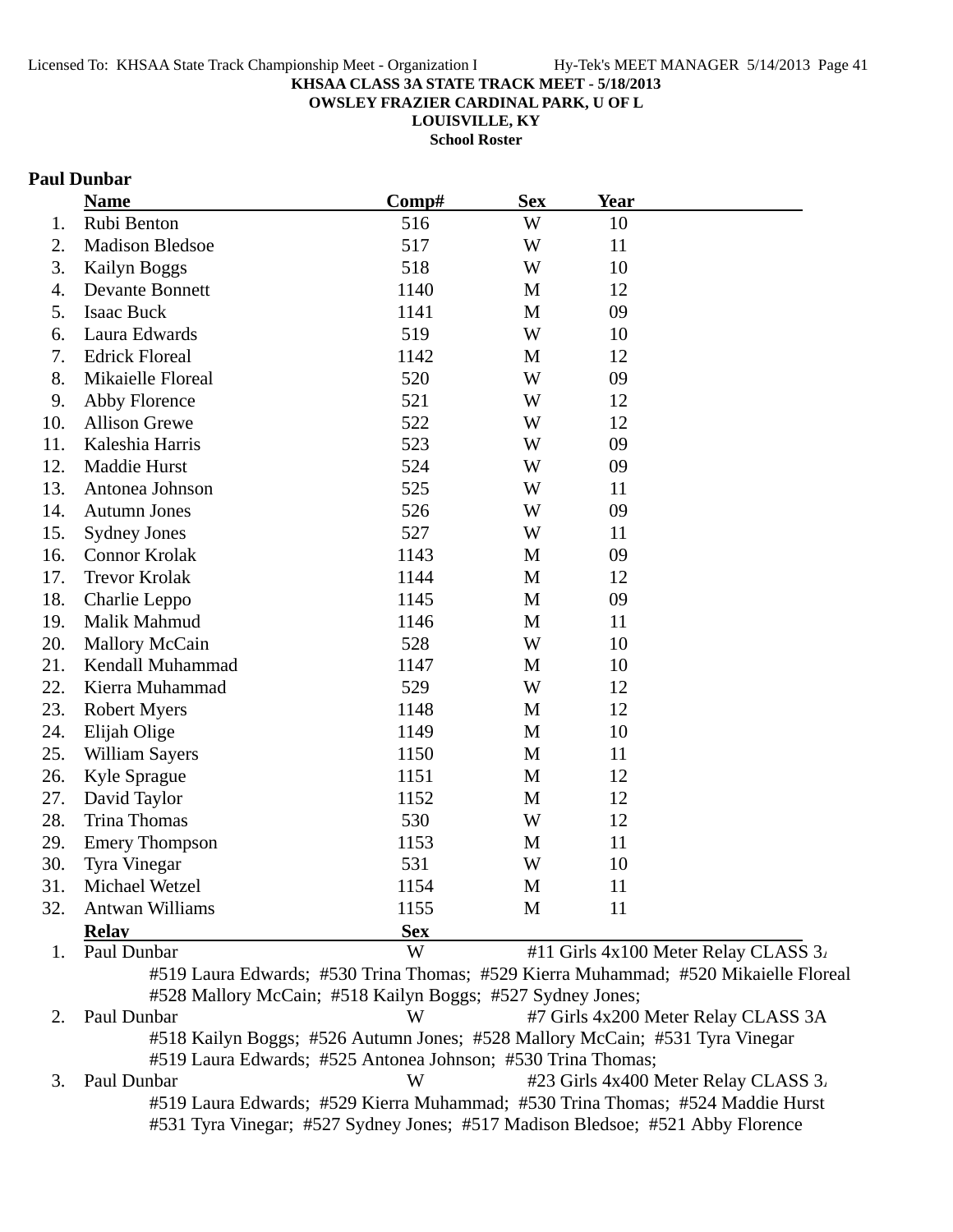#### Licensed To: KHSAA State Track Championship Meet - Organization I Hy-Tek's MEET MANAGER 5/14/2013 Page 42 **KHSAA CLASS 3A STATE TRACK MEET - 5/18/2013 OWSLEY FRAZIER CARDINAL PARK, U OF L LOUISVILLE, KY**

**School Roster**

#### **Paul Dunbar**

|    | <b>Relay</b> | <b>Sex</b>                                                                            |  |
|----|--------------|---------------------------------------------------------------------------------------|--|
| 4. | Paul Dunbar  | #12 Boys 4x100 Meter Relay CLASS 3.<br>M                                              |  |
|    |              | #1152 David Taylor; #1140 Devante Bonnett; #1153 Emery Thompson; #1142 Edrick Floreal |  |
|    |              | #1145 Charlie Leppo; #1141 Isaac Buck; #1150 William Sayers; #1155 Antwan Williams    |  |
|    | Paul Dunbar  | #24 Boys 4x400 Meter Relay CLASS 3.<br>M                                              |  |
|    |              | #1146 Malik Mahmud; #1147 Kendall Muhammad; #1149 Elijah Olige; #1150 William Sayers  |  |
|    |              | #1152 David Taylor; #1142 Edrick Floreal; #1143 Connor Krolak; #1144 Trevor Krolak    |  |
| 6. | Paul Dunbar  | #2 Boys 4x800 Meter Relay CLASS 3A<br>M                                               |  |
|    |              | #1149 Elijah Olige; #1144 Trevor Krolak; #1146 Malik Mahmud; #1147 Kendall Muhammad   |  |
|    |              | #1143 Connor Krolak; #1148 Robert Myers; #1151 Kyle Sprague; #1154 Michael Wetzel     |  |

### **Pleasure Ridge Park**

|     | <b>Name</b>                | Comp#      | <b>Sex</b>                          | Year |  |
|-----|----------------------------|------------|-------------------------------------|------|--|
|     | Damone Bell                | 1156       | M                                   | 11   |  |
|     | <b>Ryan Casey</b>          | 1157       | M                                   | 12   |  |
| 3.  | <b>Kentwaine Hawkins</b>   | 1158       | M                                   | 12   |  |
| 4.  | Jordan Jefferson           | 1159       | M                                   | 11   |  |
| 5.  | Joe Lewis                  | 1160       | M                                   | 11   |  |
| 6.  | Carolecia Mobley           | 532        | W                                   | 10   |  |
| 7.  | Jayla Pugh                 | 533        | W                                   | 09   |  |
| 8.  | <b>Parker Shouse</b>       | 1161       | М                                   | 09   |  |
| 9.  | Shaquil Smith              | 1162       | M                                   | 12   |  |
| 10. | Kiante Williams            | 1163       | M                                   | 11   |  |
| 11. | Tim Williams               | 1164       | М                                   | 11   |  |
|     | <b>Relay</b>               | <b>Sex</b> |                                     |      |  |
|     | <b>Pleasure Ridge Park</b> | M          | #24 Boys 4x400 Meter Relay CLASS 3. |      |  |
|     |                            |            |                                     |      |  |

#1162 Shaquil Smith; #1160 Joe Lewis; #1157 Ryan Casey; #1159 Jordan Jefferson #1163 Kiante Williams; #1164 Tim Williams; #1158 Kentwaine Hawkins; #1161 Parker Shous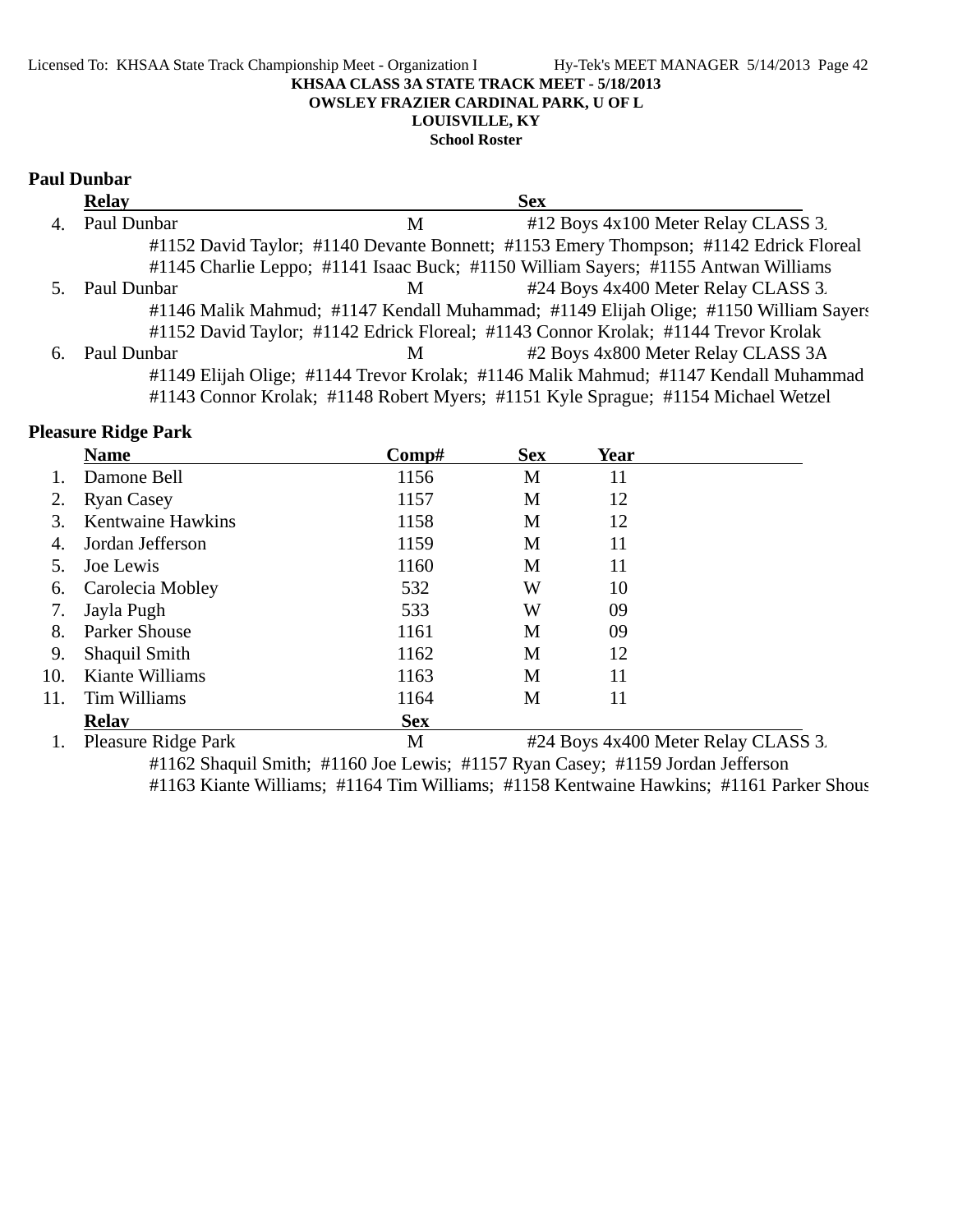**OWSLEY FRAZIER CARDINAL PARK, U OF L**

**LOUISVILLE, KY**

**School Roster**

## **Pulaski County**

|     | <b>Name</b>                                                                            | Comp#      | <b>Sex</b>   | <b>Year</b>                          |  |
|-----|----------------------------------------------------------------------------------------|------------|--------------|--------------------------------------|--|
| 1.  | Travis Bechard                                                                         | 1165       | $\mathbf{M}$ | 09                                   |  |
| 2.  | <b>Mason Blevins</b>                                                                   | 1166       | M            | 11                                   |  |
| 3.  | Nick Cash                                                                              | 1167       | M            | 12                                   |  |
| 4.  | <b>Matthew Crawford</b>                                                                | 1168       | M            | 10                                   |  |
| 5.  | <b>Aaron Flatt</b>                                                                     | 1169       | M            | 11                                   |  |
| 6.  | Thomas Gholson                                                                         | 1170       | M            | 11                                   |  |
| 7.  | Jimmy Goldson                                                                          | 1171       | M            | 11                                   |  |
| 8.  | George Gregory                                                                         | 1172       | M            | 09                                   |  |
| 9.  | Christian Holman                                                                       | 1173       | M            | 09                                   |  |
| 10. | Kalie Holman                                                                           | 534        | W            | 09                                   |  |
| 11. | Jake Hudson                                                                            | 1174       | M            | 11                                   |  |
| 12. | Alyssa Hyden                                                                           | 535        | W            | 08                                   |  |
| 13. | Austin Hyden                                                                           | 1175       | M            | 11                                   |  |
| 14. | Paige Ingram                                                                           | 536        | W            | 12                                   |  |
| 15. | Peyton Ingram                                                                          | 537        | W            | 09                                   |  |
| 16. | Jake Johnson                                                                           | 1176       | M            | 08                                   |  |
| 17. | Josh O'Connor                                                                          | 1177       | M            | 12                                   |  |
| 18. | <b>Brennan Perkins</b>                                                                 | 1178       | M            | 08                                   |  |
| 19. | Daniel Pitman                                                                          | 1179       | M            | 12                                   |  |
| 20. | Ryan Pollard                                                                           | 1180       | M            | 09                                   |  |
| 21. | Miquel Rogue                                                                           | 1181       | M            | 12                                   |  |
| 22. | <b>Kaleb Rowe</b>                                                                      | 1182       | M            | 11                                   |  |
| 23. | Raegan Ruby                                                                            | 538        | W            | 11                                   |  |
| 24. | <b>Allie Stevens</b>                                                                   | 539        | W            | 10                                   |  |
| 25. | <b>Morgan Stevens</b>                                                                  | 1183       | M            | 11                                   |  |
| 26. | <b>Brandi Thomas</b>                                                                   | 540        | W            | 12                                   |  |
| 27. | Jean Weaver                                                                            | 541        | W            | 10                                   |  |
| 28. | Alec Wooldridge                                                                        | 1184       | M            | 12                                   |  |
|     | <b>Relay</b>                                                                           | <b>Sex</b> |              |                                      |  |
| 1.  | Pulaski County                                                                         | W          |              | #23 Girls 4x400 Meter Relay CLASS 3. |  |
|     | #535 Alyssa Hyden; #539 Allie Stevens; #536 Paige Ingram; #534 Kalie Holman            |            |              |                                      |  |
|     | #541 Jean Weaver; #540 Brandi Thomas; #537 Peyton Ingram; #538 Raegan Ruby             |            |              |                                      |  |
| 2.  | Pulaski County                                                                         | W          |              | #1 Girls 4x800 Meter Relay CLASS 3A  |  |
|     | #535 Alyssa Hyden; #536 Paige Ingram; #539 Allie Stevens; #537 Peyton Ingram           |            |              |                                      |  |
|     | #538 Raegan Ruby; #540 Brandi Thomas; #541 Jean Weaver;                                |            |              |                                      |  |
| 3.  | Pulaski County                                                                         | M          |              | #12 Boys 4x100 Meter Relay CLASS 3.  |  |
|     | #1169 Aaron Flatt; #1170 Thomas Gholson; #1174 Jake Hudson; #1177 Josh O'Connor        |            |              |                                      |  |
|     | #1173 Christian Holman; #1165 Travis Bechard; #1172 George Gregory; #1180 Ryan Pollard |            |              |                                      |  |
| 4.  | Pulaski County                                                                         | M          |              | #8 Boys 4x200 Meter Relay CLASS 3A   |  |
|     | #1177 Josh O'Connor; #1174 Jake Hudson; #1169 Aaron Flatt; #1170 Thomas Gholson        |            |              |                                      |  |
|     | #1172 George Gregory; #1173 Christian Holman; #1176 Jake Johnson; #1165 Travis Bechard |            |              |                                      |  |
| 5.  | Pulaski County                                                                         | M          |              | #24 Boys 4x400 Meter Relay CLASS 3.  |  |
|     | #1184 Alec Wooldridge; #1171 Jimmy Goldson; #1175 Austin Hyden; #1182 Kaleb Rowe       |            |              |                                      |  |
|     | #1177 Josh O'Connor; #1173 Christian Holman; #1168 Matthew Crawford; #1166 Mason Blev  |            |              |                                      |  |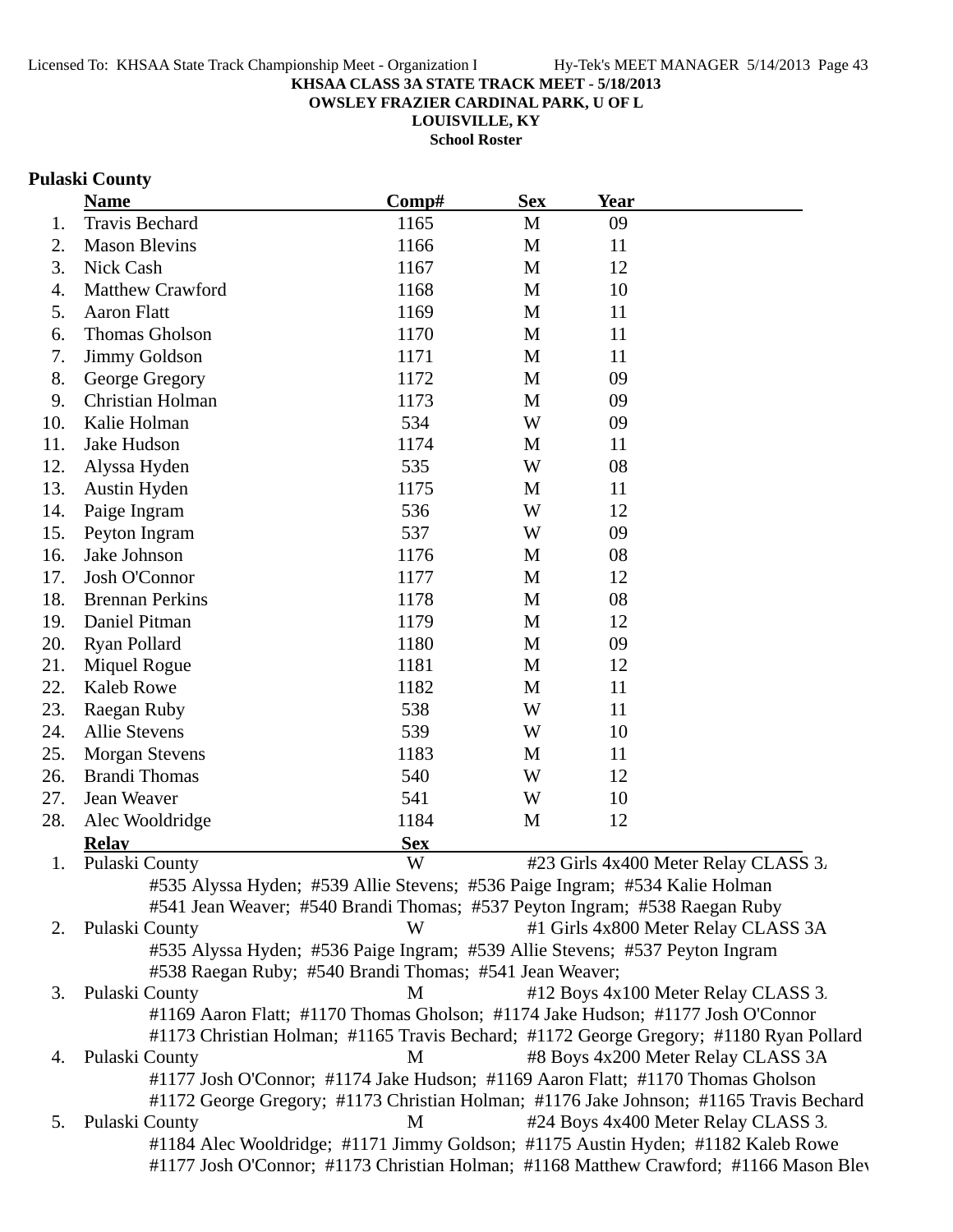#### Licensed To: KHSAA State Track Championship Meet - Organization I Hy-Tek's MEET MANAGER 5/14/2013 Page 44 **KHSAA CLASS 3A STATE TRACK MEET - 5/18/2013 OWSLEY FRAZIER CARDINAL PARK, U OF L LOUISVILLE, KY School Roster**

### **Pulaski County**

**Relay Sex** 6. Pulaski County M #2 Boys 4x800 Meter Relay CLASS 3A #1168 Matthew Crawford; #1171 Jimmy Goldson; #1166 Mason Blevins; #1175 Austin Hyden #1183 Morgan Stevens; #1178 Brennan Perkins; #1167 Nick Cash; #1181 Miquel Rogue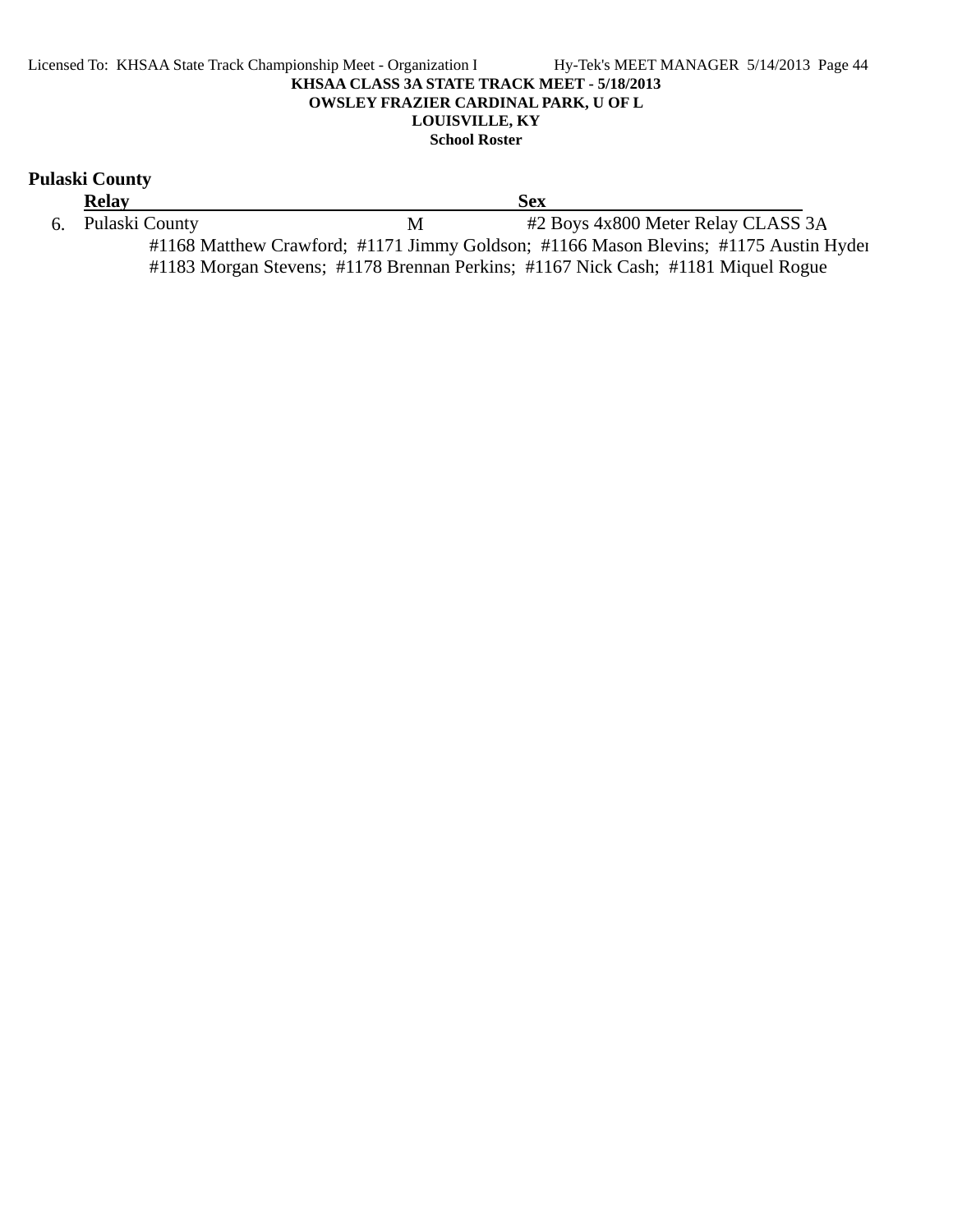**OWSLEY FRAZIER CARDINAL PARK, U OF L**

**LOUISVILLE, KY**

**School Roster**

### **Ryle**

|     | <b>Name</b>            | Comp#                                                                             | <b>Sex</b> | <b>Year</b> |                                                                                      |
|-----|------------------------|-----------------------------------------------------------------------------------|------------|-------------|--------------------------------------------------------------------------------------|
| 1.  | Jb Allen               | 1185                                                                              | M          | 11          |                                                                                      |
| 2.  | Heidi Anderson         | 542                                                                               | W          | 08          |                                                                                      |
| 3.  | Jensen Bales           | 543                                                                               | W          | 09          |                                                                                      |
| 4.  | Logan Bateman          | 1186                                                                              | M          | 10          |                                                                                      |
| 5.  | Mitchel Bateman        | 1187                                                                              | M          | 09          |                                                                                      |
| 6.  | <b>Zach Cusick</b>     | 1188                                                                              | M          | 08          |                                                                                      |
| 7.  | Michael Edwards        | 1189                                                                              | M          | 12          |                                                                                      |
| 8.  | Collin England         | 1190                                                                              | M          | 09          |                                                                                      |
| 9.  | Michael Finkelstein    | 1191                                                                              | M          | 12          |                                                                                      |
| 10. | Aaron Hamrick          | 1192                                                                              | M          | 11          |                                                                                      |
| 11. | Ryan Hill              | 1193                                                                              | M          | 11          |                                                                                      |
| 12. | Ashlee Howe            | 544                                                                               | W          | 12          |                                                                                      |
| 13. | Seira Ikaraski         | 545                                                                               | W          | 11          |                                                                                      |
| 14. | Daniel Jensen          | 1194                                                                              | M          | 12          |                                                                                      |
| 15. | Elaine Johnson         | 546                                                                               | W          | 11          |                                                                                      |
| 16. | Jacqueline Jones       | 547                                                                               | W          | 10          |                                                                                      |
| 17. | Nick Kennedy           | 1195                                                                              | M          | 12          |                                                                                      |
| 18. | Drew Mays              | 1196                                                                              | M          | 12          |                                                                                      |
| 19. | <b>Katelyn Nichols</b> | 548                                                                               | W          | 07          |                                                                                      |
| 20. | Alexandra Patterson    | 549                                                                               | W          | 08          |                                                                                      |
| 21. | <b>Tyler Powell</b>    | 1197                                                                              | M          | 10          |                                                                                      |
| 22. | Justin Reed            | 1198                                                                              | M          | 09          |                                                                                      |
| 23. | <b>Brandon Rettig</b>  | 1199                                                                              | M          | 12          |                                                                                      |
| 24. | Nick Salmen            | 1200                                                                              | M          | 12          |                                                                                      |
| 25. | <b>Jake Siemer</b>     | 1201                                                                              | M          | 12          |                                                                                      |
| 26. | Zane Siemer            | 1202                                                                              | M          | 10          |                                                                                      |
| 27. | <b>Grant Smith</b>     | 1203                                                                              | M          | 10          |                                                                                      |
| 28. | <b>Casey Springer</b>  | 550                                                                               | W          | 11          |                                                                                      |
| 29. | Alexis Stockton        | 551                                                                               | W          | 08          |                                                                                      |
| 30. | <b>Ryan Tagher</b>     | 1204                                                                              | M          | 10          |                                                                                      |
| 31. | Maria Truitt           | 552                                                                               | W          | 08          |                                                                                      |
| 32. | Nathan Winegardner     | 1205                                                                              | M          | 11          |                                                                                      |
|     | <b>Relav</b>           | <b>Sex</b>                                                                        |            |             |                                                                                      |
| 1.  | Ryle                   | W                                                                                 |            |             | #1 Girls 4x800 Meter Relay CLASS 3A                                                  |
|     |                        | #552 Maria Truitt; #543 Jensen Bales; #547 Jacqueline Jones; #548 Katelyn Nichols |            |             |                                                                                      |
|     |                        | #549 Alexandra Patterson; #542 Heidi Anderson;                                    |            |             |                                                                                      |
| 2.  | Ryle                   | M                                                                                 |            |             | #12 Boys 4x100 Meter Relay CLASS 3.                                                  |
|     |                        |                                                                                   |            |             | #1187 Mitchel Bateman; #1205 Nathan Winegardner; #1200 Nick Salmen; #1195 Nick Kenne |
|     |                        | #1188 Zach Cusick; #1190 Collin England; #1196 Drew Mays; #1199 Brandon Rettig    |            |             |                                                                                      |
| 3.  | Ryle                   | M                                                                                 |            |             | #8 Boys 4x200 Meter Relay CLASS 3A                                                   |
|     |                        | #1193 Ryan Hill; #1205 Nathan Winegardner; #1196 Drew Mays; #1200 Nick Salmen     |            |             |                                                                                      |
|     |                        |                                                                                   |            |             | #1187 Mitchel Bateman; #1195 Nick Kennedy; #1203 Grant Smith; #1199 Brandon Rettig   |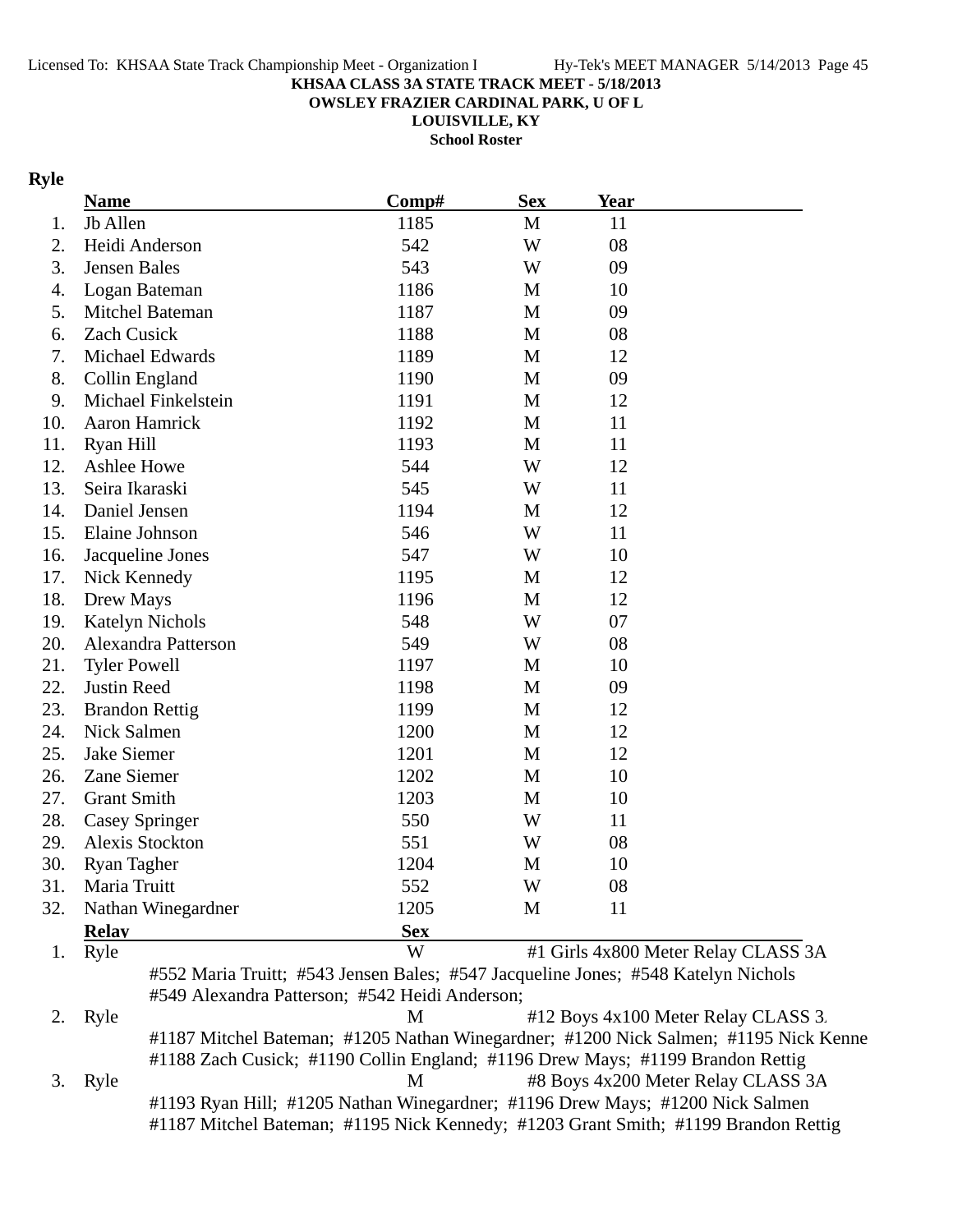#### Licensed To: KHSAA State Track Championship Meet - Organization l Hy-Tek's MEET MANAGER 5/14/2013 Page 46 **KHSAA CLASS 3A STATE TRACK MEET - 5/18/2013 OWSLEY FRAZIER CARDINAL PARK, U OF L LOUISVILLE, KY**

**School Roster**

#### **Ryle**

| <b>Relay</b> | <b>Sex</b>                                                                           |
|--------------|--------------------------------------------------------------------------------------|
| 4. Ryle      | #24 Boys 4x400 Meter Relay CLASS 3.<br>М                                             |
|              | #1201 Jake Siemer; #1192 Aaron Hamrick; #1196 Drew Mays; #1193 Ryan Hill             |
|              | #1205 Nathan Winegardner; #1189 Michael Edwards; #1185 Jb Allen; #1194 Daniel Jensen |
| 5. Ryle      | #2 Boys 4x800 Meter Relay CLASS 3A<br>M                                              |
|              | #1189 Michael Edwards; #1186 Logan Bateman; #1192 Aaron Hamrick; #1204 Ryan Tagher   |
|              | #1197 Tyler Powell; #1198 Justin Reed; #1194 Daniel Jensen; #1185 Jb Allen           |

### **Sacred Heart Name Comp#** Sex Year 1. Maggie Allen 553 W 10 2. Samantha Beavin 554 W 11 3. Julia Buechler 555 W 11 4. Megan Buechler 556 W 09 5. Caitlin Carroll 557 W 11 6. Samantha Cawthon 558 W 10 7. Peyton Davis 559 W 11 8. Erin Ford 560 W 10 9. Sophia Hammann 561 W 09 10. Kristen Matula 10. S62 W 12 11. Olivia Mishloney 563 W 12 12. 564 Lilly Neltner 09 W 13. Deja Ruffin 11 565 W 11 14. Parker Shay 11 11 566 W 11 15. Samantha Simms 567 W 10 16. Summer Stevens 568 W 12 17. Emily Watson 569 W 12 18. Emily Winkler 570 W 11 19. Caroline Wistrom 571 W 11 **Relay Sex** 1. Sacred Heart W #7 Girls 4x200 Meter Relay CLASS 3A #563 Olivia Mishloney; #568 Summer Stevens; #569 Emily Watson; #561 Sophia Hammann #564 Lilly Neltner; #560 Erin Ford; #571 Caroline Wistrom; #562 Kristen Matula 2. Sacred Heart W #23 Girls 4x400 Meter Relay CLASS 3. #562 Kristen Matula; #560 Erin Ford; #564 Lilly Neltner; #568 Summer Stevens #571 Caroline Wistrom; #563 Olivia Mishloney; #553 Maggie Allen; #561 Sophia Hammann 3. Sacred Heart W #1 Girls 4x800 Meter Relay CLASS 3A #555 Julia Buechler; #564 Lilly Neltner; #566 Parker Shay; #556 Megan Buechler #557 Caitlin Carroll; #567 Samantha Simms; #559 Peyton Davis; #553 Maggie Allen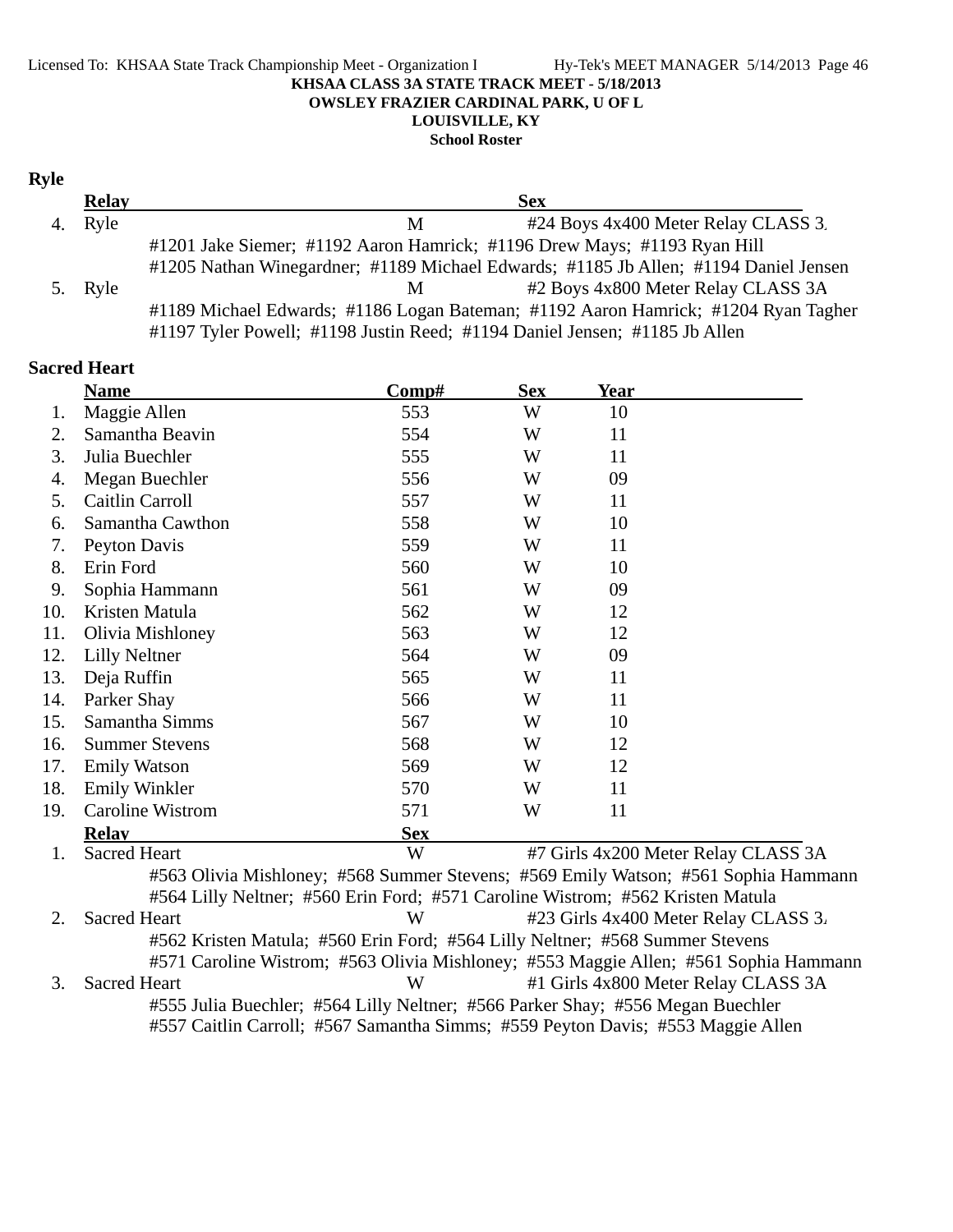**OWSLEY FRAZIER CARDINAL PARK, U OF L**

**LOUISVILLE, KY**

## **School Roster**

### **Scott**

|    | <b>Name</b>          | Comp# | <b>Sex</b> | Year |  |
|----|----------------------|-------|------------|------|--|
| 1. | <b>Kameron Crimm</b> | 1206  | M          |      |  |
|    | 2. Clay Groeschen    | 1207  | М          | 10   |  |
|    | 3. Jake Groeschen    | 1208  | М          | 12   |  |
|    | 4. Brooke Katinic    | 572   | W          | 08   |  |
|    | 5. Collin Myers      | 1209  | M          | 12   |  |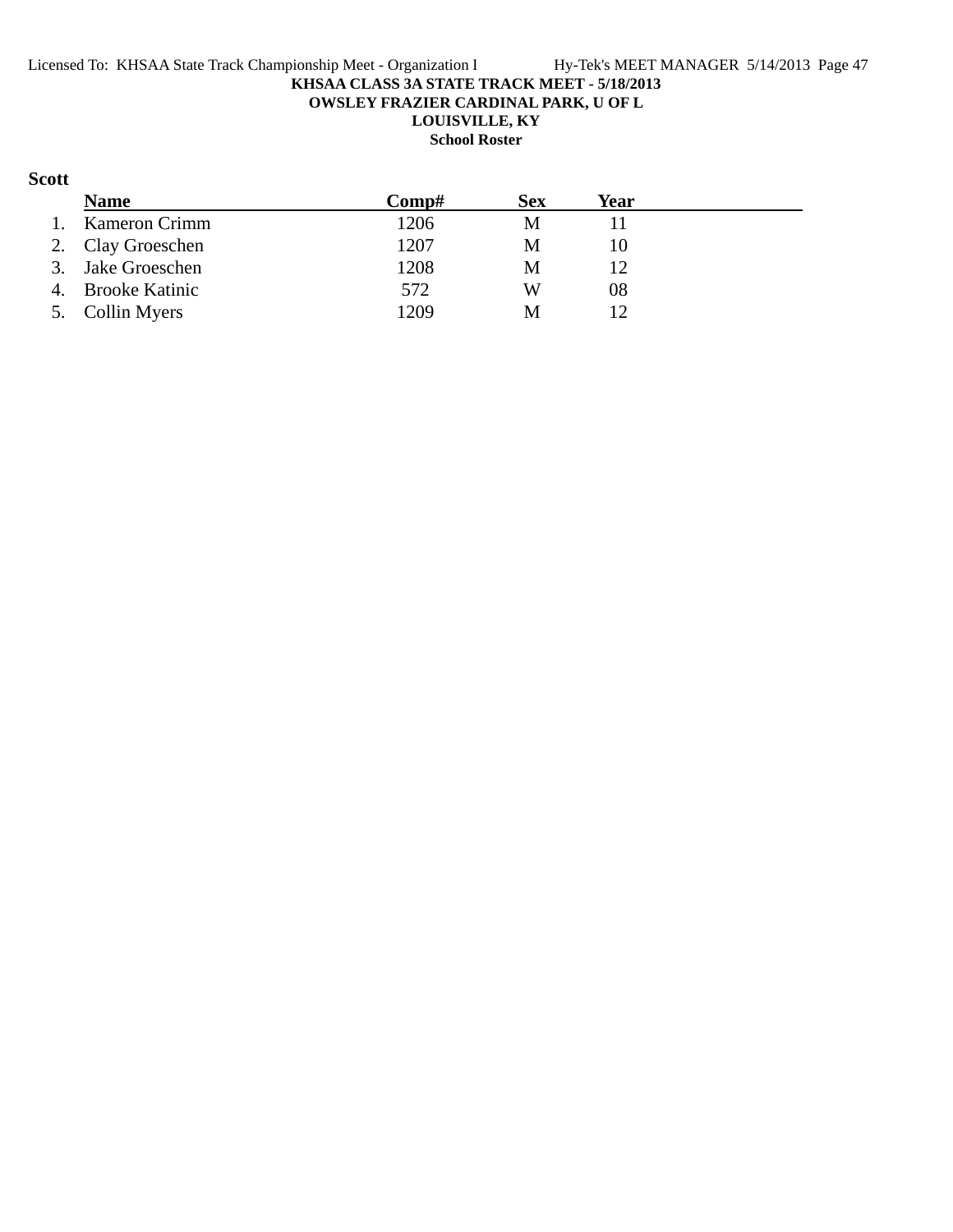**OWSLEY FRAZIER CARDINAL PARK, U OF L**

**LOUISVILLE, KY School Roster**

## **Scott County**

|     | <b>Name</b>                                                                           | Comp#      | <b>Sex</b>   | Year |                                                                                         |
|-----|---------------------------------------------------------------------------------------|------------|--------------|------|-----------------------------------------------------------------------------------------|
| 1.  | Keeshon Brent                                                                         | 1210       | M            | 09   |                                                                                         |
| 2.  | Jordie Brown                                                                          | 573        | W            | 08   |                                                                                         |
| 3.  | <b>Tyler Carpenter</b>                                                                | 1211       | M            | 10   |                                                                                         |
| 4.  | <b>Josiah Charles</b>                                                                 | 1212       | M            | 12   |                                                                                         |
| 5.  | Jervon Christopher                                                                    | 1213       | $\mathbf{M}$ | 12   |                                                                                         |
| 6.  | Kena Christopher                                                                      | 574        | W            | 10   |                                                                                         |
| 7.  | Abijah Cox                                                                            | 1214       | M            | 10   |                                                                                         |
| 8.  | <b>Audrey Crawford</b>                                                                | 575        | W            | 12   |                                                                                         |
| 9.  | Kanhiya Dickenson                                                                     | 576        | W            | 10   |                                                                                         |
| 10. | <b>Deonte Doss</b>                                                                    | 1215       | M            | 12   |                                                                                         |
| 11. | DJ Green                                                                              | 1216       | M            | 09   |                                                                                         |
| 12. | Keith Guy                                                                             | 1217       | M            | 09   |                                                                                         |
| 13. | Abby Harris                                                                           | 577        | W            | 12   |                                                                                         |
| 14. | <b>Shaun Hayes</b>                                                                    | 1218       | M            | 11   |                                                                                         |
| 15. | Halee Hudson                                                                          | 578        | W            | 10   |                                                                                         |
| 16. | Kadee Hudson                                                                          | 579        | W            | 08   |                                                                                         |
| 17. | Kyesha McIntyre                                                                       | 580        | W            | 08   |                                                                                         |
| 18. | Maggie Murdock                                                                        | 581        | W            | 12   |                                                                                         |
| 19. | <b>Cheslyn Palmer</b>                                                                 | 582        | W            | 11   |                                                                                         |
| 20. | Mookie Payton                                                                         | 1219       | M            | 08   |                                                                                         |
| 21. | Corey Phelps                                                                          | 1220       | M            | 10   |                                                                                         |
| 22. | Jake Sabol                                                                            | 1221       | M            | 11   |                                                                                         |
| 23. | Priscilla Thorn                                                                       | 583        | W            | 10   |                                                                                         |
| 24. | <b>Cassie Woosley</b>                                                                 | 584        | W            | 09   |                                                                                         |
|     | <b>Relay</b>                                                                          | <b>Sex</b> |              |      |                                                                                         |
| 1.  | <b>Scott County</b>                                                                   | W          |              |      | #11 Girls 4x100 Meter Relay CLASS 3.                                                    |
|     |                                                                                       |            |              |      | #583 Priscilla Thorn; #580 Kyesha McIntyre; #575 Audrey Crawford; #576 Kanhiya Dickenso |
|     | #579 Kadee Hudson; #573 Jordie Brown; #574 Kena Christopher; #582 Cheslyn Palmer      |            |              |      |                                                                                         |
| 2.  | <b>Scott County</b>                                                                   | W          |              |      | #7 Girls 4x200 Meter Relay CLASS 3A                                                     |
|     | #574 Kena Christopher; #582 Cheslyn Palmer; #573 Jordie Brown; #580 Kyesha McIntyre   |            |              |      |                                                                                         |
|     | #576 Kanhiya Dickenson; #579 Kadee Hudson; #583 Priscilla Thorn; #575 Audrey Crawford |            |              |      |                                                                                         |
| 3.  | <b>Scott County</b>                                                                   | W          |              |      | #23 Girls 4x400 Meter Relay CLASS 3.                                                    |
|     | #573 Jordie Brown; #582 Cheslyn Palmer; #584 Cassie Woosley; #574 Kena Christopher    |            |              |      |                                                                                         |
|     | #579 Kadee Hudson; #580 Kyesha McIntyre; #583 Priscilla Thorn; #575 Audrey Crawford   |            |              |      |                                                                                         |
| 4.  | <b>Scott County</b>                                                                   | M          |              |      | #12 Boys 4x100 Meter Relay CLASS 3.                                                     |
|     | #1213 Jervon Christopher; #1210 Keeshon Brent; #1215 Deonte Doss; #1221 Jake Sabol    |            |              |      |                                                                                         |
|     | #1216 DJ Green; #1219 Mookie Payton; #1214 Abijah Cox; #1218 Shaun Hayes              |            |              |      |                                                                                         |
| 5.  | <b>Scott County</b>                                                                   | M          |              |      | #8 Boys 4x200 Meter Relay CLASS 3A                                                      |
|     | #1213 Jervon Christopher; #1210 Keeshon Brent; #1215 Deonte Doss; #1221 Jake Sabol    |            |              |      |                                                                                         |
|     | #1217 Keith Guy; #1211 Tyler Carpenter; #1218 Shaun Hayes; #1219 Mookie Payton        |            |              |      |                                                                                         |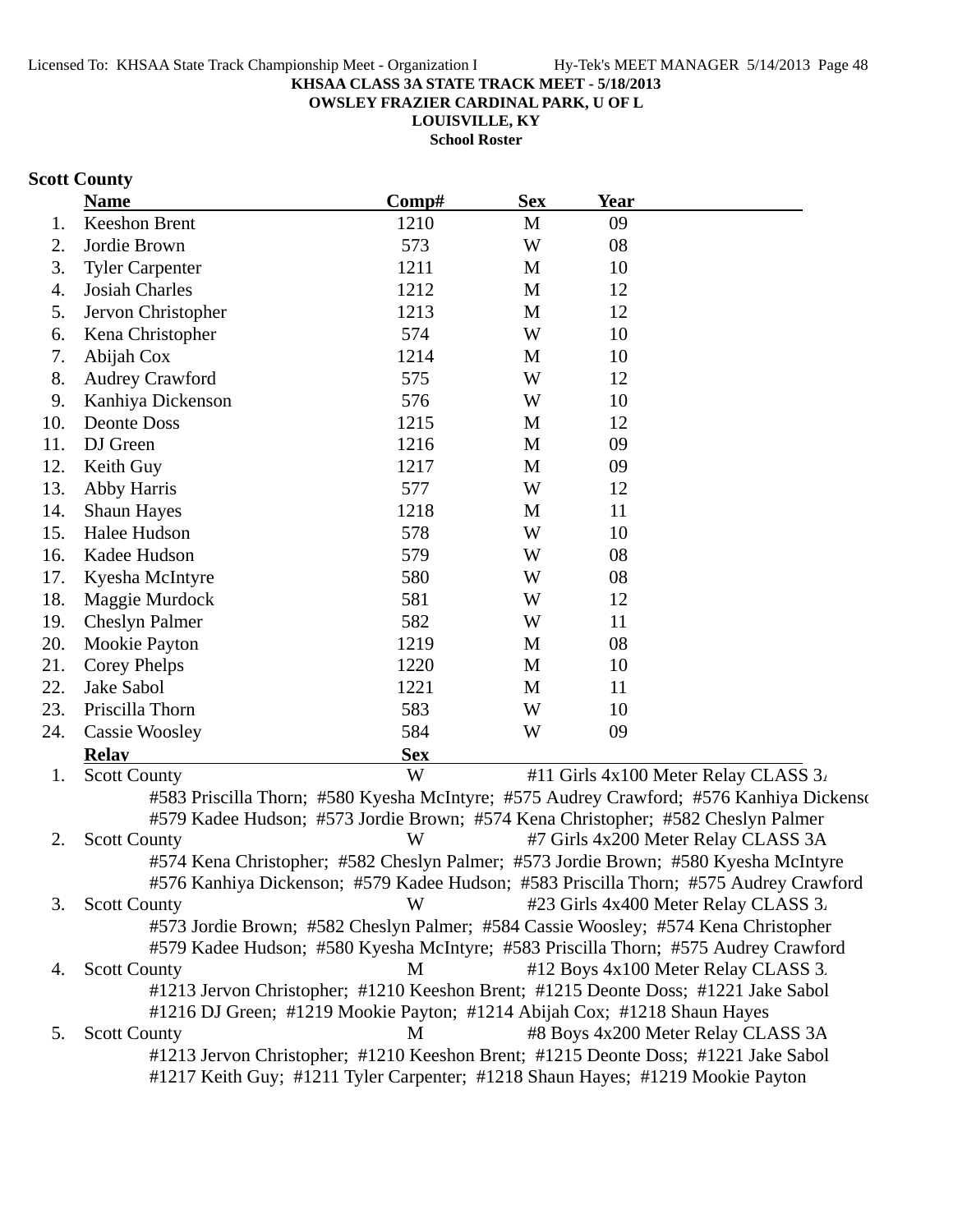**OWSLEY FRAZIER CARDINAL PARK, U OF L**

**LOUISVILLE, KY**

**School Roster**

### **Simon Kenton**

| <b>Name</b>           | Comp#                        | <b>Sex</b> | <b>Year</b>                                                                                                                                                                                                                                                                                                                                                                                                                                                                                           |
|-----------------------|------------------------------|------------|-------------------------------------------------------------------------------------------------------------------------------------------------------------------------------------------------------------------------------------------------------------------------------------------------------------------------------------------------------------------------------------------------------------------------------------------------------------------------------------------------------|
| Eric Bell             | 1222                         | M          | 12                                                                                                                                                                                                                                                                                                                                                                                                                                                                                                    |
| Christina Cook        | 585                          | W          | 11                                                                                                                                                                                                                                                                                                                                                                                                                                                                                                    |
| Isaiah Evans          | 1223                         | M          | 09                                                                                                                                                                                                                                                                                                                                                                                                                                                                                                    |
| <b>Ryan Giles</b>     | 1224                         | M          | 10                                                                                                                                                                                                                                                                                                                                                                                                                                                                                                    |
| Cameron Hansel        | 1225                         | M          | 11                                                                                                                                                                                                                                                                                                                                                                                                                                                                                                    |
| Drew Harris           | 1226                         | M          | 12                                                                                                                                                                                                                                                                                                                                                                                                                                                                                                    |
| Lars Mcintyre         | 1227                         | M          | 11                                                                                                                                                                                                                                                                                                                                                                                                                                                                                                    |
| Ben Mulberry          | 1228                         | M          | 10                                                                                                                                                                                                                                                                                                                                                                                                                                                                                                    |
| <b>Adam Myers</b>     | 1229                         | M          | 09                                                                                                                                                                                                                                                                                                                                                                                                                                                                                                    |
| <b>Dillon Powell</b>  | 1230                         | M          | 09                                                                                                                                                                                                                                                                                                                                                                                                                                                                                                    |
| <b>Kevin Roberts</b>  | 1231                         | M          | 12                                                                                                                                                                                                                                                                                                                                                                                                                                                                                                    |
| <b>Brent Russell</b>  | 1232                         | M          | 11                                                                                                                                                                                                                                                                                                                                                                                                                                                                                                    |
| <b>Grant Vercheck</b> | 1233                         | M          | 10                                                                                                                                                                                                                                                                                                                                                                                                                                                                                                    |
| <b>Chase Wilson</b>   | 1234                         | M          | 11                                                                                                                                                                                                                                                                                                                                                                                                                                                                                                    |
| Logan Winkler         | 1235                         | M          | 10                                                                                                                                                                                                                                                                                                                                                                                                                                                                                                    |
| <b>Relav</b>          | <b>Sex</b>                   |            |                                                                                                                                                                                                                                                                                                                                                                                                                                                                                                       |
| Simon Kenton          | M                            |            | #12 Boys 4x100 Meter Relay CLASS 3.                                                                                                                                                                                                                                                                                                                                                                                                                                                                   |
|                       |                              |            |                                                                                                                                                                                                                                                                                                                                                                                                                                                                                                       |
|                       |                              |            |                                                                                                                                                                                                                                                                                                                                                                                                                                                                                                       |
|                       | M                            |            | #8 Boys 4x200 Meter Relay CLASS 3A                                                                                                                                                                                                                                                                                                                                                                                                                                                                    |
|                       |                              |            |                                                                                                                                                                                                                                                                                                                                                                                                                                                                                                       |
|                       |                              |            |                                                                                                                                                                                                                                                                                                                                                                                                                                                                                                       |
|                       |                              |            | #24 Boys 4x400 Meter Relay CLASS 3.                                                                                                                                                                                                                                                                                                                                                                                                                                                                   |
|                       |                              |            |                                                                                                                                                                                                                                                                                                                                                                                                                                                                                                       |
|                       |                              |            |                                                                                                                                                                                                                                                                                                                                                                                                                                                                                                       |
|                       | Simon Kenton<br>Simon Kenton | M          | #1228 Ben Mulberry; #1230 Dillon Powell; #1235 Logan Winkler; #1229 Adam Myers<br>#1234 Chase Wilson; #1231 Kevin Roberts; #1227 Lars Mcintyre; #1223 Isaiah Evans<br>#1231 Kevin Roberts; #1228 Ben Mulberry; #1222 Eric Bell; #1235 Logan Winkler<br>#1229 Adam Myers; #1230 Dillon Powell; #1227 Lars Mcintyre; #1234 Chase Wilson<br>#1222 Eric Bell; #1231 Kevin Roberts; #1230 Dillon Powell; #1234 Chase Wilson<br>#1223 Isaiah Evans; #1229 Adam Myers; #1227 Lars Mcintyre; #1224 Ryan Giles |

### **Southern**

|    | <b>Name</b>             | Comp#      | <b>Sex</b> | Year |                                      |
|----|-------------------------|------------|------------|------|--------------------------------------|
| 1. | <b>Sharmaine Briggs</b> | 586        | W          | 10   |                                      |
| 2. | Shamyra Chappell        | 587        | W          |      |                                      |
| 3. | Maronjanie Jones        | 588        | W          | 10   |                                      |
| 4. | Mayik Kimijwok          | 1236       | M          | 11   |                                      |
| 5. | Jayla Lane              | 589        | W          | 10   |                                      |
| 6. | Calicia Wilson          | 590        | W          |      |                                      |
|    | <b>Relay</b>            | <b>Sex</b> |            |      |                                      |
|    | Southern                | W          |            |      | #11 Girls 4x100 Meter Relay CLASS 3. |

#587 Shamyra Chappell; #588 Maronjanie Jones; #590 Calicia Wilson; #589 Jayla Lane #586 Sharmaine Briggs;

2. Southern W #7 Girls 4x200 Meter Relay CLASS 3A #587 Shamyra Chappell; #588 Maronjanie Jones; #589 Jayla Lane; #590 Calicia Wilson #586 Sharmaine Briggs;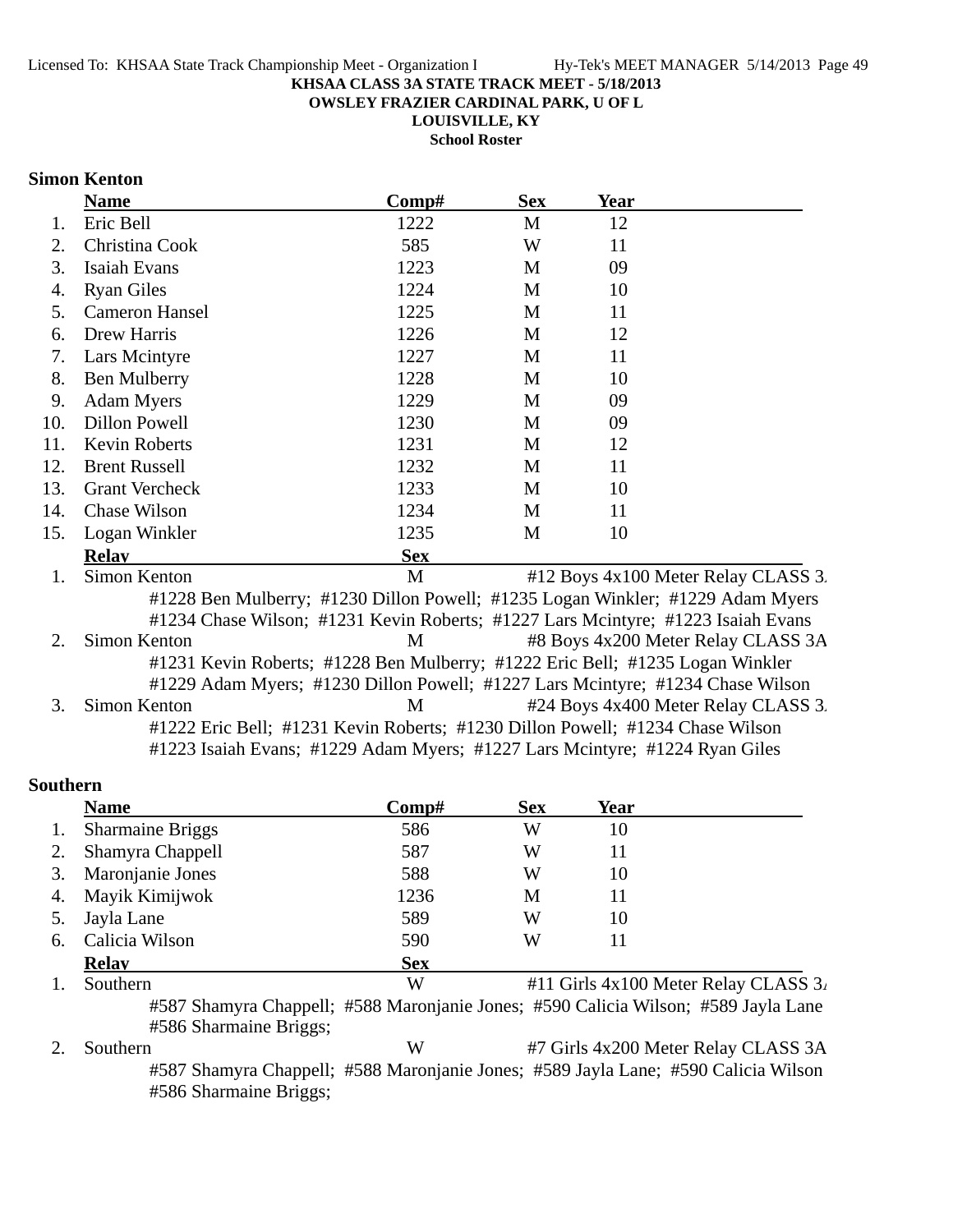**OWSLEY FRAZIER CARDINAL PARK, U OF L**

**LOUISVILLE, KY**

**School Roster**

### **Southwestern**

|     | <b>Name</b>             | Comp#      | <b>Sex</b> | <b>Year</b> |  |
|-----|-------------------------|------------|------------|-------------|--|
|     | Eric Andrews            | 1237       | M          | 12          |  |
| 2.  | <b>Taylor Burdine</b>   | 591        | W          | 08          |  |
| 3.  | Justice Clayton         | 592        | W          | 11          |  |
| 4.  | Samantha Fitzgerald     | 593        | W          | 09          |  |
| 5.  | <b>Alexis Lovins</b>    | 594        | W          | 09          |  |
| 6.  | Jade Mounce             | 595        | W          | 10          |  |
| 7.  | <b>Hannah Norris</b>    | 596        | W          | 12          |  |
| 8.  | Catie Odom              | 597        | W          | 10          |  |
| 9.  | <b>Tiffany Russell</b>  | 598        | W          | 11          |  |
| 10. | <b>Cassidy Schulz</b>   | 599        | W          | 10          |  |
| 11. | <b>Quinton Stallion</b> | 1238       | M          | 10          |  |
| 12. | <b>Chaney Williams</b>  | 600        | W          | 11          |  |
|     | <b>Relav</b>            | <b>Sex</b> |            |             |  |

1. Southwestern W  $\#11$  Girls  $4x100$  Meter Relay CLASS  $3/$ #599 Cassidy Schulz; #593 Samantha Fitzgerald; #595 Jade Mounce; #594 Alexis Lovins #592 Justice Clayton; #600 Chaney Williams; #598 Tiffany Russell; #596 Hannah Norris 2. Southwestern W #7 Girls 4x200 Meter Relay CLASS 3A #600 Chaney Williams; #595 Jade Mounce; #593 Samantha Fitzgerald; #594 Alexis Lovins #596 Hannah Norris; #597 Catie Odom; #591 Taylor Burdine; #592 Justice Clayton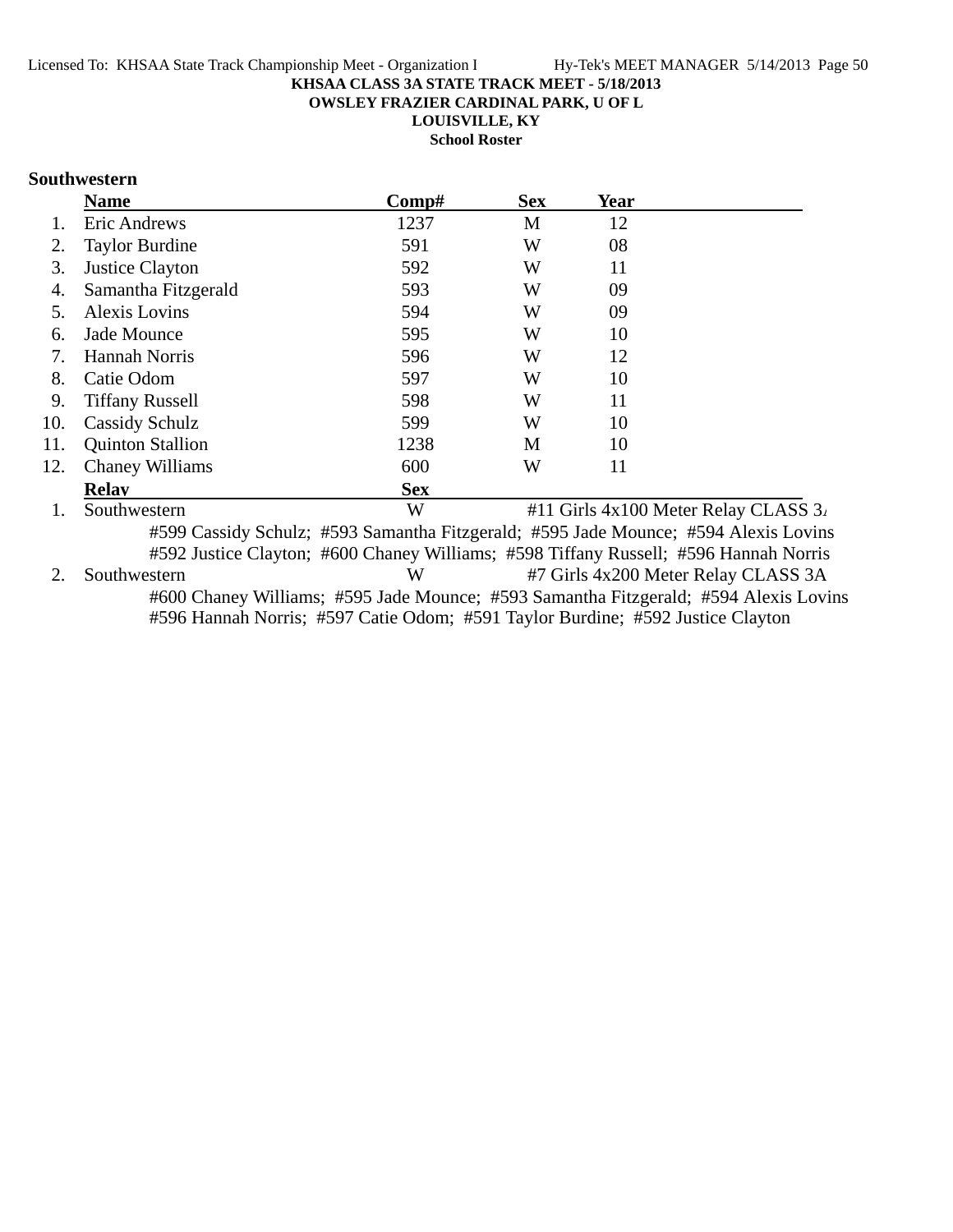**OWSLEY FRAZIER CARDINAL PARK, U OF L**

**LOUISVILLE, KY**

**School Roster**

### **St. Xavier**

|     | <b>Name</b>                                                                                   | Comp#      | <b>Sex</b> | <b>Year</b> |                                     |
|-----|-----------------------------------------------------------------------------------------------|------------|------------|-------------|-------------------------------------|
| 1.  | Noah Allgeier                                                                                 | 1239       | M          | 11          |                                     |
| 2.  | <b>Chris Amstutz</b>                                                                          | 1240       | M          | 12          |                                     |
| 3.  | Jeremy Burch                                                                                  | 1241       | M          | 11          |                                     |
| 4.  | Joe Butler                                                                                    | 1242       | M          | 09          |                                     |
| 5.  | <b>Thomas Cave</b>                                                                            | 1243       | M          | 12          |                                     |
| 6.  | <b>Zach Costin</b>                                                                            | 1244       | M          | 12          |                                     |
| 7.  | <b>Austin Fields</b>                                                                          | 1245       | M          | 12          |                                     |
| 8.  | Eli George                                                                                    | 1246       | M          | 10          |                                     |
| 9.  | Charlie Hammon                                                                                | 1247       | M          | 12          |                                     |
| 10. | <b>Austin Hardesty</b>                                                                        | 1248       | M          | 12          |                                     |
| 11. | <b>Blake Isaacs</b>                                                                           | 1249       | M          | 11          |                                     |
| 12. | J R Johnson                                                                                   | 1250       | M          | 10          |                                     |
| 13. | Jacob Madalon                                                                                 | 1251       | M          | 12          |                                     |
| 14. | Zack McKendrick                                                                               | 1252       | M          | 12          |                                     |
| 15. | Ben Metzger                                                                                   | 1253       | M          | 11          |                                     |
| 16. | Cedric Miller                                                                                 | 1254       | M          | 11          |                                     |
| 17. | Max Mudd                                                                                      | 1255       | M          | 11          |                                     |
| 18. | Derrick Muench                                                                                | 1256       | M          | 12          |                                     |
| 19. | William Mulloy                                                                                | 1257       | M          | 10          |                                     |
| 20. | <b>Trey Percell</b>                                                                           | 1258       | M          | 11          |                                     |
| 21. | Nick Reader                                                                                   | 1259       | M          | 12          |                                     |
| 22. | <b>Michael Ritter</b>                                                                         | 1260       | M          | 11          |                                     |
| 23. | <b>Josh Russell</b>                                                                           | 1261       | M          | 10          |                                     |
| 24. | <b>Connor Sheryak</b>                                                                         | 1262       | M          | 12          |                                     |
| 25. | Rob Singler                                                                                   | 1263       | M          | 12          |                                     |
| 26. | <b>Taijon Smith</b>                                                                           | 1264       | M          | 10          |                                     |
| 27. | Chris Striegel                                                                                | 1265       | M          | 11          |                                     |
|     | <b>Relay</b>                                                                                  | <b>Sex</b> |            |             |                                     |
| 1.  | St. Xavier                                                                                    | M          |            |             | #12 Boys 4x100 Meter Relay CLASS 3. |
|     | #1240 Chris Amstutz; #1254 Cedric Miller; #1258 Trey Percell; #1264 Taijon Smith              |            |            |             |                                     |
|     | #1242 Joe Butler; #1249 Blake Isaacs; #1250 J R Johnson; #1260 Michael Ritter                 |            |            |             |                                     |
| 2.  | St. Xavier                                                                                    | M          |            |             | #8 Boys 4x200 Meter Relay CLASS 3A  |
|     | #1240 Chris Amstutz; #1242 Joe Butler; #1254 Cedric Miller; #1264 Taijon Smith                |            |            |             |                                     |
|     | #1250 J R Johnson; #1245 Austin Fields; #1258 Trey Percell; #1249 Blake Isaacs                |            |            |             |                                     |
| 3.  | St. Xavier                                                                                    | M          |            |             | #24 Boys 4x400 Meter Relay CLASS 3. |
|     | #1240 Chris Amstutz; #1256 Derrick Muench; #1243 Thomas Cave; #1244 Zach Costin               |            |            |             |                                     |
|     | #1245 Austin Fields; #1251 Jacob Madalon; #1242 Joe Butler; #1261 Josh Russell                |            |            |             |                                     |
| 4.  | St. Xavier<br>#1256 Derrick Muench; #1243 Thomas Cave; #1247 Charlie Hammon; #1246 Eli George | M          |            |             | #2 Boys 4x800 Meter Relay CLASS 3A  |
|     | #1241 Jeremy Burch; #1257 William Mulloy; #1262 Connor Sheryak; #1253 Ben Metzger             |            |            |             |                                     |
|     |                                                                                               |            |            |             |                                     |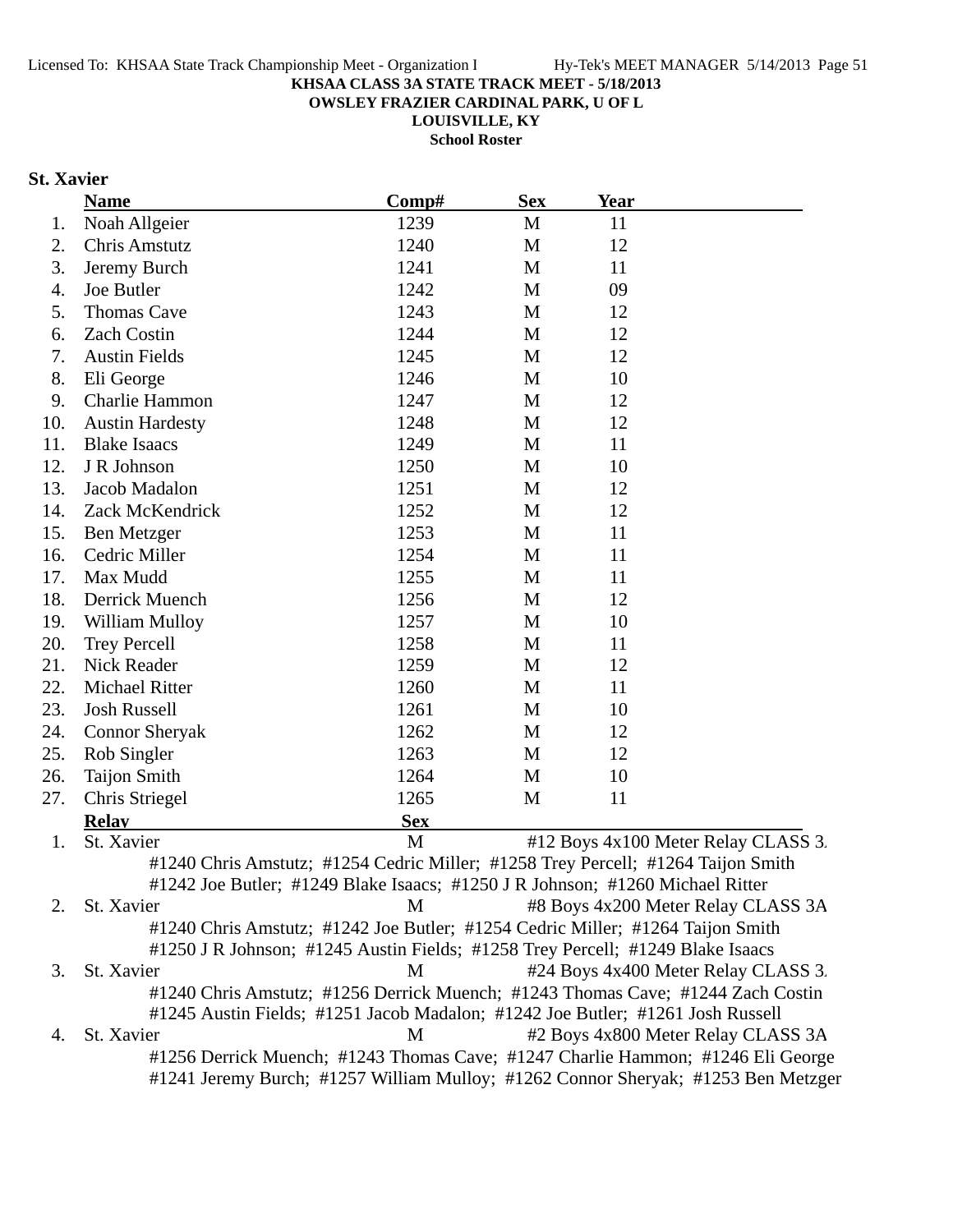**OWSLEY FRAZIER CARDINAL PARK, U OF L**

**LOUISVILLE, KY**

**School Roster**

## **Tates Creek**

|     | <b>Name</b>            | Comp#      | <b>Sex</b>   | <b>Year</b> |                                      |
|-----|------------------------|------------|--------------|-------------|--------------------------------------|
| 1.  | Emma Anderson          | 601        | W            | 11          |                                      |
| 2.  | Natavia Barber         | 602        | W            | 11          |                                      |
| 3.  | <b>Tyanne Bentley</b>  | 603        | W            | 09          |                                      |
| 4.  | <b>Heaven Bigelow</b>  | 604        | W            | 09          |                                      |
| 5.  | Ilyssa Booker          | 605        | W            | 11          |                                      |
| 6.  | <b>Taelor Brown</b>    | 606        | W            | 12          |                                      |
| 7.  | Wanya Brown            | 1266       | M            | 11          |                                      |
| 8.  | <b>Rachel Browning</b> | 607        | W            | 09          |                                      |
| 9.  | Martavius Carter       | 1267       | M            | 10          |                                      |
| 10. | Tatiyana Dean          | 608        | W            | 12          |                                      |
| 11. | Markierra Dixon        | 609        | W            | 10          |                                      |
| 12. | <b>Casey Dobias</b>    | 610        | W            | 12          |                                      |
| 13. | Nathanael Druggan      | 1268       | M            | 11          |                                      |
| 14. | Alex Dunn              | 1269       | M            | 11          |                                      |
| 15. | <b>Casey Grimes</b>    | 1270       | M            | 11          |                                      |
| 16. | Alesia Hardin          | 611        | W            | 09          |                                      |
| 17. | Aneya Hardin           | 612        | W            | 10          |                                      |
| 18. | Malik Jackson          | 1271       | M            | 10          |                                      |
| 19. | Alex Mortimer          | 1272       | $\mathbf M$  | 08          |                                      |
| 20. | Mayah Plucinski        | 613        | W            | 10          |                                      |
| 21. | Jay Rayford            | 1273       | M            | 12          |                                      |
| 22. | Vanessa Reevey-Harris  | 614        | W            | 09          |                                      |
| 23. | Tanisha Rivera         | 615        | W            | 12          |                                      |
| 24. | <b>Kylie Russ</b>      | 616        | W            | 10          |                                      |
| 25. | <b>Lorren Sales</b>    | 617        | W            | 11          |                                      |
| 26. | <b>Travis Smith</b>    | 1274       | M            | 10          |                                      |
| 27. | Alexa Stilley          | 618        | W            | 09          |                                      |
| 28. | RJ Taylor              | 1275       | M            | 11          |                                      |
| 29. | Kara Weaver            | 619        | W            | 11          |                                      |
| 30. | <b>Ashley Whaley</b>   | 620        | W            | 11          |                                      |
| 31. | Hunter White           | 621        | W            | 11          |                                      |
| 32. | Benjamin Young         | 1276       | $\mathbf{M}$ | 10          |                                      |
|     | <b>Relay</b>           | <b>Sex</b> |              |             |                                      |
| 1.  | <b>Tates Creek</b>     | W          |              |             | #11 Girls 4x100 Meter Relay CLASS 3. |

#602 Natavia Barber; #611 Alesia Hardin; #612 Aneya Hardin; #603 Tyanne Bentley #609 Markierra Dixon; #608 Tatiyana Dean; #620 Ashley Whaley;

2. Tates Creek W #7 Girls 4x200 Meter Relay CLASS 3A #602 Natavia Barber; #611 Alesia Hardin; #612 Aneya Hardin; #603 Tyanne Bentley #609 Markierra Dixon; #608 Tatiyana Dean; #615 Tanisha Rivera; 3. Tates Creek W #23 Girls 4x400 Meter Relay CLASS 3.

#603 Tyanne Bentley; #609 Markierra Dixon; #611 Alesia Hardin; #612 Aneya Hardin #614 Vanessa Reevey-Harris; #602 Natavia Barber;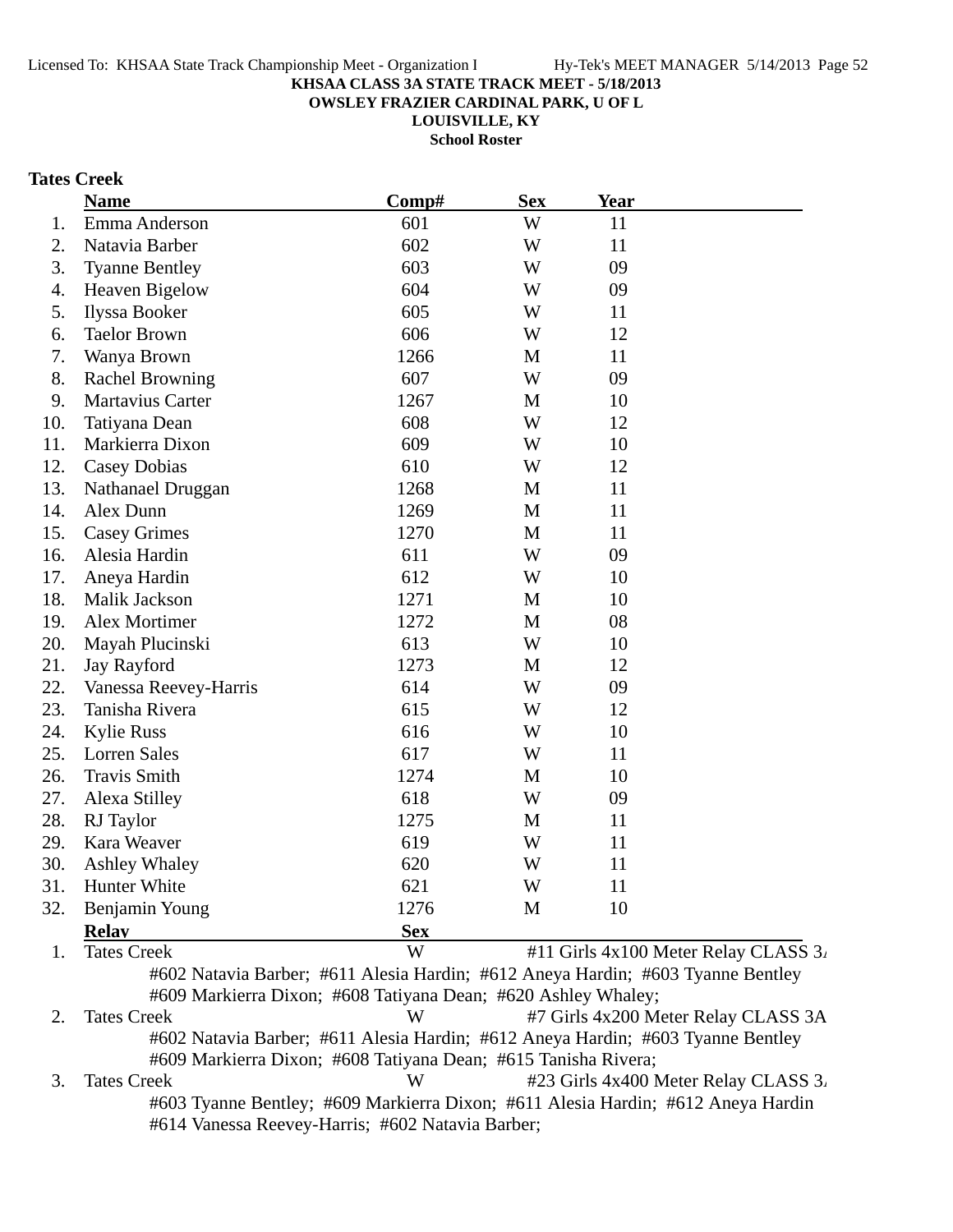#### Licensed To: KHSAA State Track Championship Meet - Organization I Hy-Tek's MEET MANAGER 5/14/2013 Page 53 **KHSAA CLASS 3A STATE TRACK MEET - 5/18/2013 OWSLEY FRAZIER CARDINAL PARK, U OF L**

## **LOUISVILLE, KY**

## **School Roster**

### **Tates Creek**

|    | <b>Relay</b>       |   | <b>Sex</b>                                                                          |  |
|----|--------------------|---|-------------------------------------------------------------------------------------|--|
| 4. | <b>Tates Creek</b> | W | #1 Girls 4x800 Meter Relay CLASS 3A                                                 |  |
|    |                    |   | #601 Emma Anderson; #620 Ashley Whaley; #613 Mayah Plucinski; #619 Kara Weaver      |  |
|    |                    |   | #617 Lorren Sales; #621 Hunter White; #618 Alexa Stilley; #616 Kylie Russ           |  |
|    | <b>Tates Creek</b> | M | #12 Boys 4x100 Meter Relay CLASS 3.                                                 |  |
|    |                    |   | #1275 RJ Taylor; #1267 Martavius Carter; #1270 Casey Grimes; #1273 Jay Rayford      |  |
|    |                    |   | #1269 Alex Dunn; #1268 Nathanael Druggan; #1266 Wanya Brown; #1274 Travis Smith     |  |
| 6. | <b>Tates Creek</b> | M | #8 Boys 4x200 Meter Relay CLASS 3A                                                  |  |
|    |                    |   | #1275 RJ Taylor; #1267 Martavius Carter; #1273 Jay Rayford; #1268 Nathanael Druggan |  |
|    |                    |   | #1270 Casey Grimes; #1266 Wanya Brown; #1269 Alex Dunn; #1271 Malik Jackson         |  |

#### **Trinity (Louisville)**

|     | <b>Name</b>               | $\bf Comp\#$                                                                 | <b>Sex</b> | <b>Year</b> |                                    |
|-----|---------------------------|------------------------------------------------------------------------------|------------|-------------|------------------------------------|
| 1.  | Santo Biddix              | 1277                                                                         | M          | 09          |                                    |
| 2.  | John Boyle                | 1278                                                                         | M          | 10          |                                    |
| 3.  | Donald Brooks             | 1279                                                                         | M          | 10          |                                    |
| 4.  | Jaquan Brown              | 1280                                                                         | M          | 09          |                                    |
| 5.  | Rodjay Bruns              | 1281                                                                         | M          | 09          |                                    |
| 6.  | Michael Cawood            | 1282                                                                         | M          | 11          |                                    |
| 7.  | Nick Eckert               | 1283                                                                         | M          | 11          |                                    |
| 8.  | Nick Finney               | 1284                                                                         | M          | 09          |                                    |
| 9.  | Aaron Gilcrease           | 1285                                                                         | M          | 10          |                                    |
| 10. | Jake Hallion              | 1286                                                                         | M          | 11          |                                    |
| 11. | Evan Hancock              | 1287                                                                         | M          | 12          |                                    |
| 12. | Andrew Ireland            | 1288                                                                         | M          | 11          |                                    |
| 13. | Adam King                 | 1289                                                                         | M          | 10          |                                    |
| 14. | Evan Lang                 | 1290                                                                         | M          | 10          |                                    |
| 15. | Devon Little              | 1291                                                                         | M          | 11          |                                    |
| 16. | <b>Patrick Martinette</b> | 1292                                                                         | M          | 11          |                                    |
| 17. | <b>Blake Merkley</b>      | 1293                                                                         | M          | 11          |                                    |
| 18. | Jody Osbourne             | 1294                                                                         | M          | 09          |                                    |
| 19. | James Quick               | 1295                                                                         | M          | 12          |                                    |
| 20. | <b>Andrew Reeves</b>      | 1296                                                                         | M          | 11          |                                    |
| 21. | Kyle Smith                | 1297                                                                         | M          | 11          |                                    |
| 22. | Cody Swabek               | 1298                                                                         | M          | 11          |                                    |
|     | <b>Relay</b>              | <b>Sex</b>                                                                   |            |             |                                    |
| 1.  | Trinity (Louisville)      | M                                                                            |            |             | #8 Boys 4x200 Meter Relay CLASS 3A |
|     |                           | #1205 James Quick: #1207 Kyle Smith: #1270 Donald Brooks: #1280 Jaquan Brown |            |             |                                    |

#1295 James Quick; #1297 Kyle Smith; #1279 Donald Brooks; #1280 Jaquan Brown #1281 Rodjay Bruns; #1298 Cody Swabek; #1277 Santo Biddix; #1294 Jody Osbourne 2. Trinity (Louisville) M #24 Boys 4x400 Meter Relay CLASS 3. #1293 Blake Merkley; #1282 Michael Cawood; #1297 Kyle Smith; #1292 Patrick Martinette #1285 Aaron Gilcrease; #1295 James Quick; #1283 Nick Eckert; #1277 Santo Biddix 3. Trinity (Louisville) M #2 Boys 4x800 Meter Relay CLASS 3A #1284 Nick Finney; #1283 Nick Eckert; #1293 Blake Merkley; #1288 Andrew Ireland #1286 Jake Hallion; #1291 Devon Little; #1287 Evan Hancock; #1290 Evan Lang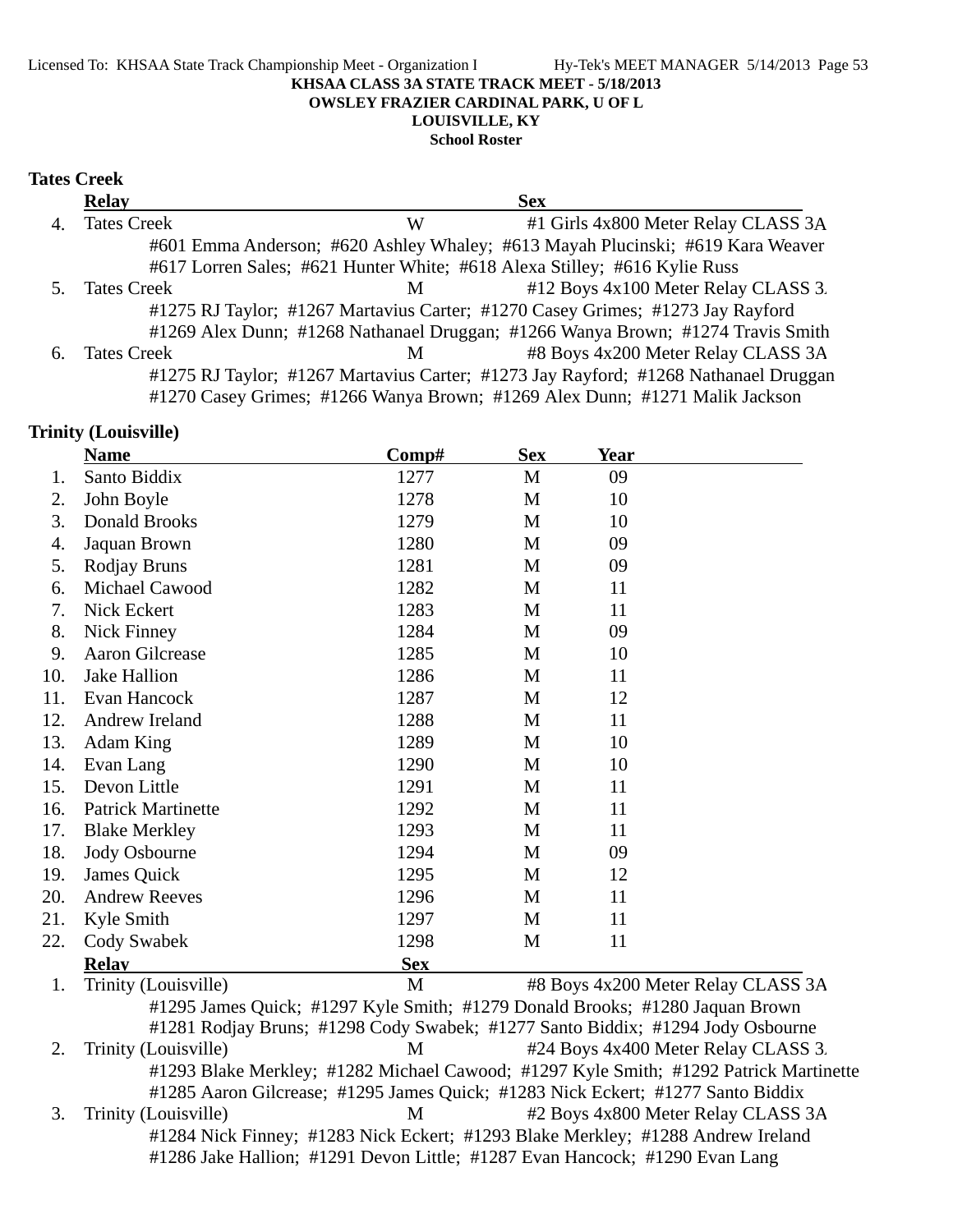**OWSLEY FRAZIER CARDINAL PARK, U OF L**

**LOUISVILLE, KY School Roster**

## **Waggener**

|     | <b>Name</b>                                                                           | Comp#      | <b>Sex</b> | Year        |                                                                                         |
|-----|---------------------------------------------------------------------------------------|------------|------------|-------------|-----------------------------------------------------------------------------------------|
| 1.  | <b>Haley Anastas</b>                                                                  | 622        | W          | 09          |                                                                                         |
| 2.  | Lareka Boyd                                                                           | 623        | W          | 10          |                                                                                         |
| 3.  | Angelo Bravo                                                                          | 1299       | M          | 12          |                                                                                         |
| 4.  | Kennadi Carbin                                                                        | 624        | W          | 10          |                                                                                         |
| 5.  | Shelby Carbin                                                                         | 625        | W          | 12          |                                                                                         |
| 6.  | C'Angela Daye                                                                         | 626        | W          | 09          |                                                                                         |
| 7.  | <b>Kristy Depp</b>                                                                    | 627        | W          | 10          |                                                                                         |
| 8.  | Kevontaye Gordon                                                                      | 1300       | M          | 09          |                                                                                         |
| 9.  | Arterou Griffin                                                                       | 1301       | M          | 11          |                                                                                         |
| 10. | Turan Harris                                                                          | 1302       | M          | 12          |                                                                                         |
| 11. | Troijuan Hill                                                                         | 1303       | M          | 11          |                                                                                         |
| 12. | Kristian Hurrigan                                                                     | 1304       | M          | 10          |                                                                                         |
| 13. | <b>Shannon Martin</b>                                                                 | 628        | W          | 10          |                                                                                         |
| 14. | <b>Aaron Partee</b>                                                                   | 1305       | M          | 10          |                                                                                         |
| 15. | Natilya Perks                                                                         | 629        | W          | 09          |                                                                                         |
| 16. | Davianna Ruff                                                                         | 630        | W          | 09          |                                                                                         |
| 17. | <b>Tyrone Stallard</b>                                                                | 1306       | M          | 12          |                                                                                         |
|     | <b>Relav</b>                                                                          | <b>Sex</b> |            |             |                                                                                         |
| 1.  | Waggener                                                                              | W          |            |             | #11 Girls 4x100 Meter Relay CLASS 3.                                                    |
|     | #629 Natilya Perks; #627 Kristy Depp; #624 Kennadi Carbin; #625 Shelby Carbin         |            |            |             |                                                                                         |
|     | #622 Haley Anastas; #628 Shannon Martin; #630 Davianna Ruff; #623 Lareka Boyd         |            |            |             |                                                                                         |
| 2.  | Waggener                                                                              | W          |            |             | #7 Girls 4x200 Meter Relay CLASS 3A                                                     |
|     | #628 Shannon Martin; #625 Shelby Carbin; #627 Kristy Depp; #624 Kennadi Carbin        |            |            |             |                                                                                         |
|     | #622 Haley Anastas; #629 Natilya Perks; #630 Davianna Ruff; #626 C'Angela Daye        |            |            |             |                                                                                         |
| 3.  | Waggener                                                                              | M          |            |             | #8 Boys 4x200 Meter Relay CLASS 3A                                                      |
|     | #1301 Arterou Griffin; #1306 Tyrone Stallard; #1303 Troijuan Hill; #1299 Angelo Bravo |            |            |             | #1305 Aaron Partee; #1304 Kristian Hurrigan; #1302 Turan Harris; #1300 Kevontaye Gordon |
|     | <b>Warren Central</b>                                                                 |            |            |             |                                                                                         |
|     | <b>Name</b>                                                                           | Comp#      | <b>Sex</b> | <b>Year</b> |                                                                                         |
| 1.  | Kiki Britt                                                                            | 631        | W          | 12          |                                                                                         |
| 2.  | Lashae Halsel                                                                         | 632        | W          | 10          |                                                                                         |

|    | Lashat Tiaisti           | ∪J∠   | V V        | 1V   |  |
|----|--------------------------|-------|------------|------|--|
| 3. | <b>TiaVion Patterson</b> | 633   | W          | 10   |  |
| 4. | <b>Andreus Robinson</b>  | 1307  | M          | 12   |  |
| 5. | Will Scott               | 1308  | М          | 10   |  |
|    | <b>Whitley County</b>    |       |            |      |  |
|    | <b>Name</b>              | Comp# | <b>Sex</b> | Year |  |
| 1. | Mariah Jackson           | 634   | W          | 12   |  |
|    | Brian Kurzeika           | 1309  | M          |      |  |